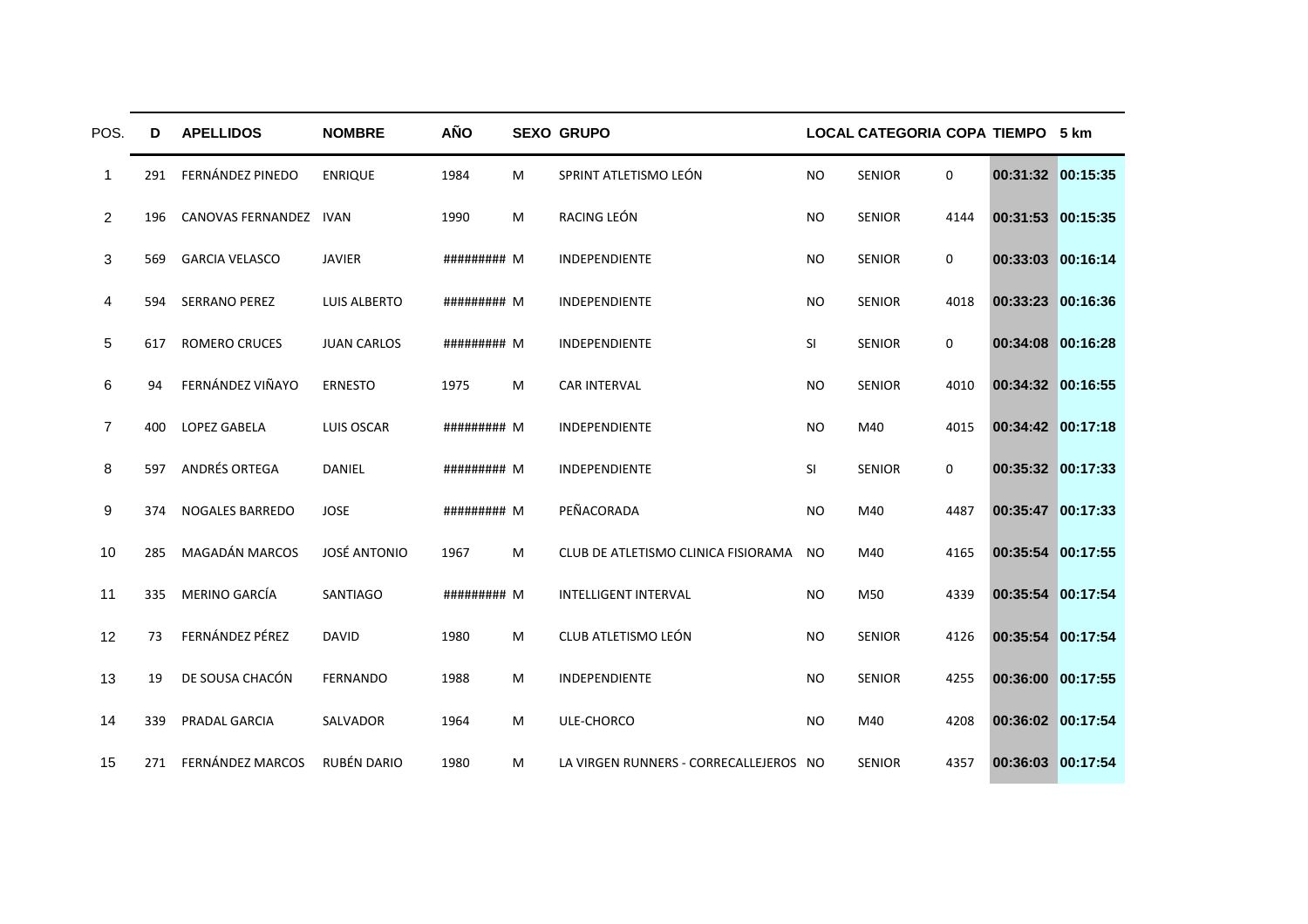| 16 | 648 | <b>BUSOMS PEREZ</b>                  | <b>ALEJANDRO</b>   | ######### M |   | <b>CLUB MARATON BENAVIDES</b> | <b>NO</b> | <b>SENIOR</b> | $\mathbf 0$ | 00:36:04 00:17:41 |          |
|----|-----|--------------------------------------|--------------------|-------------|---|-------------------------------|-----------|---------------|-------------|-------------------|----------|
| 17 | 386 | <b>GARRIDO RUIZ</b>                  | <b>ROBERTO</b>     | ######### M |   | <b>CECINAS PABLO</b>          | <b>NO</b> | M40           | 4059        | 00:36:29 00:17:54 |          |
| 18 | 498 | TURIENZO GONZÁLEZ                    | <b>HUGO</b>        | ######### M |   | INDEPENDIENTE                 | <b>NO</b> | <b>SENIOR</b> | 4117        | 00:36:29 00:17:54 |          |
| 19 | 451 | VAQUERA JIMÉNEZ                      | <b>ALEJANDRO</b>   | ######### M |   | <b>INDEPENDIENTE</b>          | SI        | <b>SENIOR</b> | $\mathbf 0$ | 00:36:33          | 00:18:06 |
| 20 | 347 | <b>GUERRERO OTERO</b>                | <b>ISIDRO</b>      | 1965        | M | INTELLIGENT-INTERVAL          | <b>NO</b> | M40           | 4330        | 00:36:37 00:18:16 |          |
| 21 | 522 | ZARZUELO RICO                        | <b>JOSE MIGUEL</b> | ######### M |   | INDEPENDIENTE                 | <b>NO</b> | <b>SENIOR</b> | 4020        | 00:36:37 00:17:57 |          |
| 22 | 582 | <b>GONZALEZ FLOREZ</b>               | CARLOS             | ######### M |   | <b>RECREO RUNNING</b>         | <b>NO</b> | <b>SENIOR</b> | 4516        | 00:36:38          | 00:18:17 |
| 23 | 50  | <b>GAMALLO PEDREIRA</b>              | <b>MANUEL</b>      | 1987        | M | CLUB ATLETISMO LEÓN           | <b>NO</b> | <b>SENIOR</b> | 4127        | 00:36:42 00:18:14 |          |
| 24 | 38  | <b>RUEDA GARCIA</b>                  | <b>OMAR</b>        | 1985        | M | CLUB ATLETISMO LEÓN           | <b>NO</b> | <b>SENIOR</b> | 4136        | 00:36:44 00:18:15 |          |
| 25 | 390 | <b>GARCIA FIDALGO</b>                | <b>MANUEL</b>      | ######### M |   | <b>MTB-RUNNERS</b>            | <b>NO</b> | M40           | 4414        | 00:36:45 00:17:54 |          |
| 26 | 177 | <b>GARCIA MATEO</b>                  | <b>JOAQUIN</b>     | 1959        | M | NUNCA CORRERAS SOLO           | <b>NO</b> | M50           | 4445        | 00:36:48 00:18:13 |          |
| 27 | 96  | DE LA FUENTE GARCÍA S RODRIGO        |                    | 1978        | M | <b>INDEPENDIENTE</b>          | <b>NO</b> | <b>SENIOR</b> | $\mathbf 0$ | 00:36:54 00:18:17 |          |
| 28 | 519 | <b>GUTIERREZ RODRIGUEZ JOSE RAUL</b> |                    | ######### M |   | INDEPENDIENTE                 | <b>NO</b> | <b>SENIOR</b> | 0           | 00:36:57 00:17:55 |          |
| 29 | 160 | <b>OBLANCA PUENTE</b>                | <b>DAVID</b>       | 1986        | M | PEÑACORADA                    | <b>NO</b> | <b>SENIOR</b> | 4488        | 00:37:04 00:18:19 |          |
| 30 | 115 | ALONSO MARTÍNEZ                      | JUAN JOSÉ          | 1974        | M | INDEPENDIENTE                 | <b>NO</b> | M40           | 4241        | 00:37:12 00:18:17 |          |
| 31 | 210 | RAMOS MORÁN                          | <b>JAVIER</b>      | 1976        | M | <b>CISTIERNA RUNNING</b>      | <b>NO</b> | <b>SENIOR</b> | 4114        | 00:37:14 00:18:17 |          |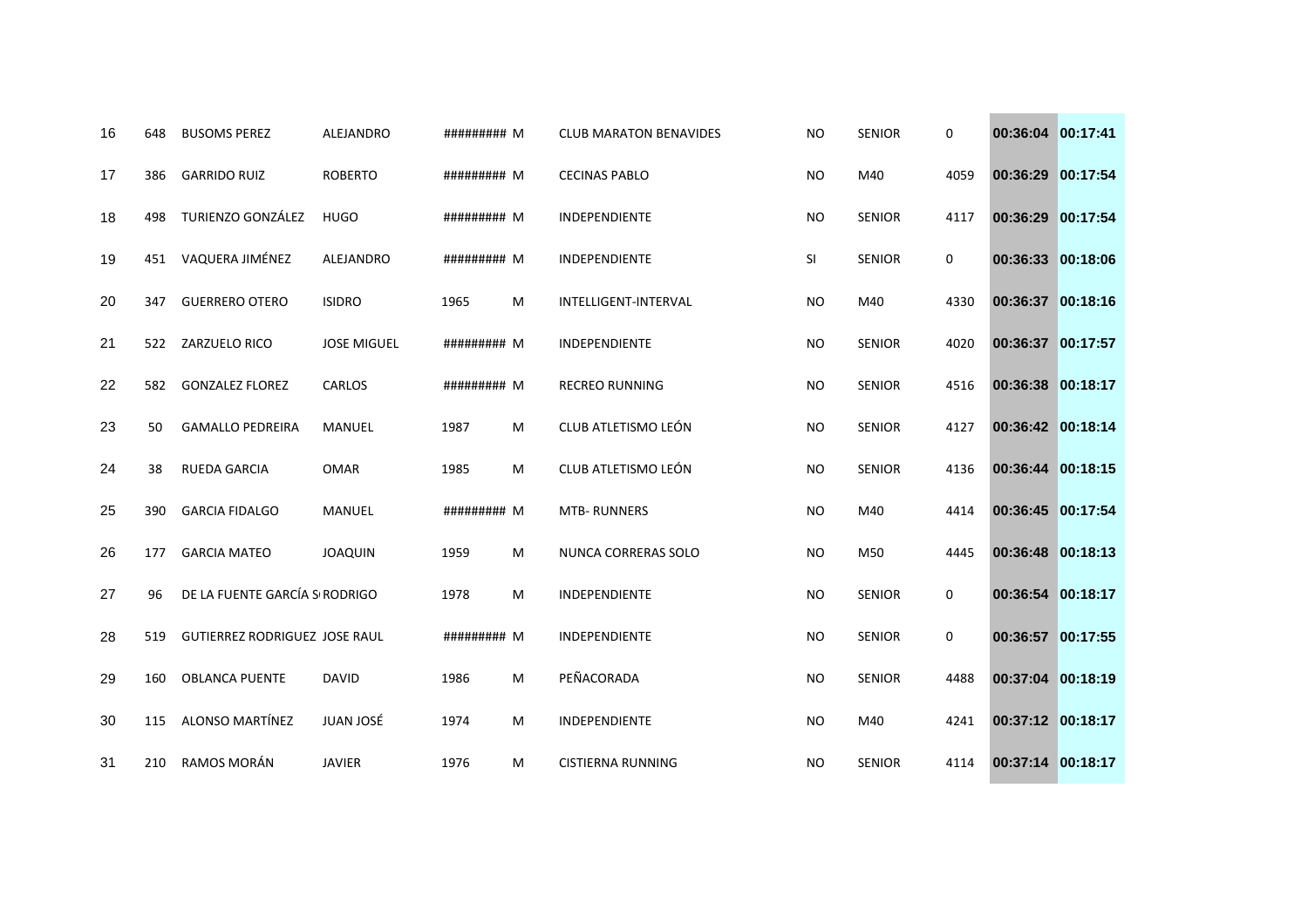| 32 | 414 | <b>SUAREZ HERNANDEZ</b>         | <b>JOSE MANUEL</b>    | ######### M |    | <b>INDEPENDIENTE</b>        | <b>NO</b> | M40             | 4236        | 00:37:15 00:18:19 |          |
|----|-----|---------------------------------|-----------------------|-------------|----|-----------------------------|-----------|-----------------|-------------|-------------------|----------|
| 33 | 618 | <b>ROJO FRANCONETTI</b>         | <b>MARTIN</b>         | ######### M |    | INDEPENDIENTE               | SI        | <b>SENIOR</b>   | 0           | 00:37:21 00:18:18 |          |
| 34 | 193 | PEREIRO MONTEIRO                | <b>JOANA FILIPA</b>   | 1993        | F. | CLUB ATLETISMO RACING LEÓN  | <b>NO</b> | <b>SENIOR F</b> | 8032        | 00:37:27 00:18:15 |          |
| 35 | 388 | <b>CARRILLO SANCHEZ</b>         | <b>JUAN CARLOS</b>    | ######### M |    | <b>CLUB ATLETISMO LEON</b>  | <b>NO</b> | M40             | 4124        | 00:37:33 00:18:56 |          |
| 36 | 480 | <b>GONZALEZ ESCOBAR</b>         | <b>JORGE</b>          | ######### M |    | <b>INDEPENDIENTE</b>        | SI        | <b>SENIOR</b>   | 0           | 00:37:33 00:18:13 |          |
| 37 | 77  | ÁLVAREZ GUTIERREZ               | <b>OMAR</b>           | 1989        | M  | <b>CENADOR RUA NOVA</b>     | <b>NO</b> | <b>SENIOR</b>   | 4096        | 00:37:36 00:18:44 |          |
| 38 | 460 | <b>ESTRADA CERRA</b>            | RUBÉN                 | ######### M |    | INDEPENDIENTE               | <b>NO</b> | <b>SENIOR</b>   | 4008        | 00:37:36 00:18:30 |          |
| 39 | 376 | LLAMAZARES FERRERAS JUAN CARLOS |                       | ######### M |    | <b>INTELLIGENT-INTERVAL</b> | <b>NO</b> | M40             | 4333        | 00:37:38 00:18:28 |          |
| 40 | 356 | <b>LUQUE BORGE</b>              | <b>FERNANDO</b>       | ######### M |    | ULE-CHORCO                  | <b>NO</b> | M40             | 4207        | 00:37:38          | 00:18:31 |
| 41 | 23  | RODRIGUEZ CASTRO                | SAÚL                  | 1986        | M  | <b>LEON CORRE</b>           | NO.       | <b>SENIOR</b>   | 0           | 00:37:46 00:18:19 |          |
| 42 | 213 | GONZÁLEZ PÉREZ                  | PILAR                 | 1971        | F. | RUN ACADEMY EL CORTE INGLÉS | <b>NO</b> | M40 FEM         | 8058        | 00:37:49 00:18:19 |          |
| 43 | 35  | <b>RODRIGUEZ RUIZ</b>           | JULIÁN                | 1984        | M  | <b>INDEPENDIENTE</b>        | <b>NO</b> | <b>SENIOR</b>   | $\mathbf 0$ | 00:37:51          | 00:18:41 |
| 44 | 547 | SANTIAGO MORENO                 | JOSÉ MANUEL           | ######### M |    | INDEPENDIENTE               | <b>NO</b> | <b>SENIOR</b>   | 0           | 00:37:51          | 00:18:40 |
| 45 | 204 | DEL CANTO PEREZ                 | FRANCISCO-ADOLFO 1971 |             | M  | NUNCA CORRERAS SOLO         | NO.       | M40             | 4440        | 00:37:52 00:18:29 |          |
| 46 | 571 | PERENA CABRERA                  | <b>AMADOR</b>         | ######### M |    | INDEPENDIENTE               | SI        | <b>SENIOR</b>   | $\mathbf 0$ | 00:37:54 00:18:28 |          |
| 47 | 46  | LÓPEZ FERNANDEZ                 | <b>OSCAR</b>          | 1970        | M  | <b>LEON CORRE</b>           | <b>NO</b> | M40             | 0           | 00:37:56 00:18:40 |          |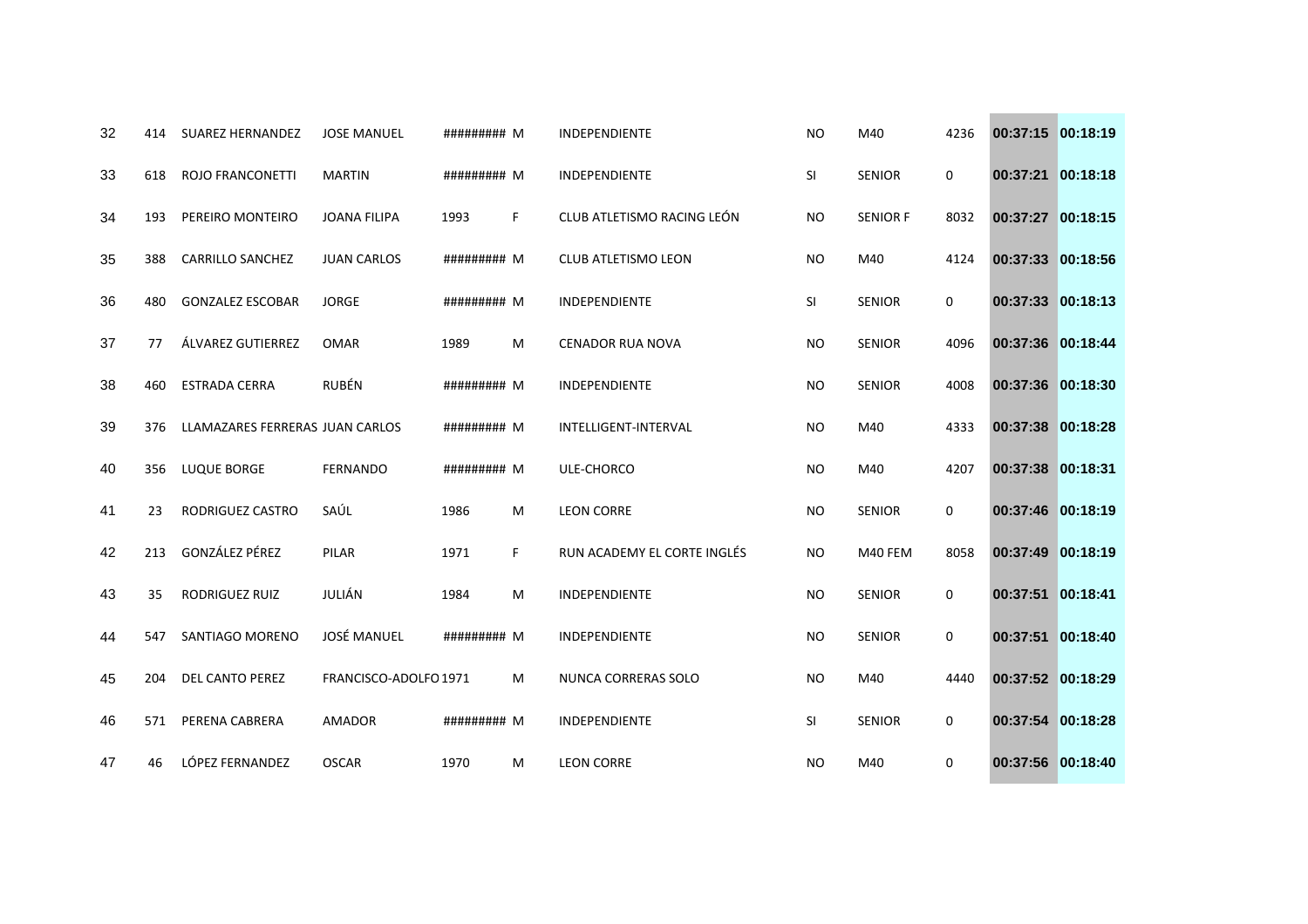| 48 | 398 | <b>NOGALES BARREDO</b>          | <b>ANTONIO</b>        | ######### M |   | PEÑACORADA                             | <b>NO</b> | M40             | 4486        | 00:37:56 00:18:46 |          |
|----|-----|---------------------------------|-----------------------|-------------|---|----------------------------------------|-----------|-----------------|-------------|-------------------|----------|
| 49 | 13  | <b>ROBLES GARRIDO</b>           | <b>JOSÉ MARIA</b>     | 1971        | M | <b>INDEPENDIENTE</b>                   | <b>NO</b> | M40             | 0           | 00:37:58 NC       |          |
| 50 | 266 | GONZÁLEZ GONZÁLEZ               | JOSÉ LUIS             | 1974        | M | LA VIRGEN RUNNERS - CORRECALLEJEROS SI |           | M40             | 4359        | 00:37:58 00:18:31 |          |
| 51 | 267 | PÉREZ OLEA                      | FRANCISCO JAVIER 1971 |             | M | LA VIRGEN RUNNERS - CORRECALLEJEROS SI |           | M40             | 4367        | 00:37:59 00:18:49 |          |
| 52 | 466 | <b>GONZALEZ RIVAS</b>           | <b>RAFAEL</b>         | ######### M |   | INDEPENDIENTE                          | <b>NO</b> | <b>SENIOR</b>   | 4111        | 00:38:00 00:18:41 |          |
| 53 | 231 | SÁNCHEZ PIEDRAFITA              | LAURA                 | 1976        | F | <b>DEPORTES CHORCO</b>                 | <b>NO</b> | <b>SENIOR F</b> | 0           | 00:38:02 00:18:46 |          |
| 54 | 567 | GÓMEZ FERNÁNDEZ                 | <b>MANUEL</b>         | ######### M |   | <b>INDEPENDIENTE</b>                   | <b>NO</b> | <b>SENIOR</b>   | $\mathbf 0$ | 00:38:05 00:18:41 |          |
| 55 | 12  | REDONDO PÉREZ                   | <b>DAVID</b>          | 1990        | M | CLUB ATLETISMO LEÓN                    | <b>NO</b> | <b>SENIOR</b>   | 4134        | 00:38:12 00:18:41 |          |
| 56 | 311 | PEREZ MARTIN                    | <b>MELECIO</b>        | ######### M |   | UBU CAMPOS DE CASTILLA                 | <b>NO</b> | M55             | 0           | 00:38:14 00:18:51 |          |
| 57 | 410 | <b>VEGA GARCIA</b>              | <b>LUIS ANTONIO</b>   | ######### M |   | PEÑACORADA                             | <b>NO</b> | M40             | 4495        | 00:38:27 00:19:00 |          |
| 58 | 575 | <b>LEAL LEAL</b>                | <b>MARCE</b>          | ######### M |   | INDEPENDIENTE                          | SI.       | <b>SENIOR</b>   | 0           | 00:38:29 00:18:40 |          |
| 59 | 232 | FERNÁNDEZ LEÓN                  | <b>FERNANDO</b>       | 1985        | M | INDEPENDIENTE                          | <b>NO</b> | <b>SENIOR</b>   | 0           | 00:38:31          | 00:18:46 |
| 60 | 98  | DÍEZ MACHIO                     | <b>RODRIGO</b>        | 1979        | M | <b>RECREO RUNNING</b>                  | <b>NO</b> | <b>SENIOR</b>   | 4509        | 00:38:34 00:18:57 |          |
| 61 | 134 | LLAMAZARES MORENO HECTOR MANUEL |                       | 1983        | M | C.D. LOS PONJALES                      | <b>NO</b> | <b>SENIOR</b>   | 4039        | 00:38:35 00:19:31 |          |
| 62 | 126 | CABALLERO MOLINA                | MANUEL                | 1971        | M | <b>ESTRELLA GALICIA</b>                | <b>NO</b> | M40             | 0           | 00:38:36 00:19:00 |          |
| 63 | 583 | MARTINEZ REÑON                  | <b>CRISTIAN</b>       | ######### M |   | PEÑACORADA                             | <b>SI</b> | <b>SENIOR</b>   | 4484        | 00:38:39 00:19:53 |          |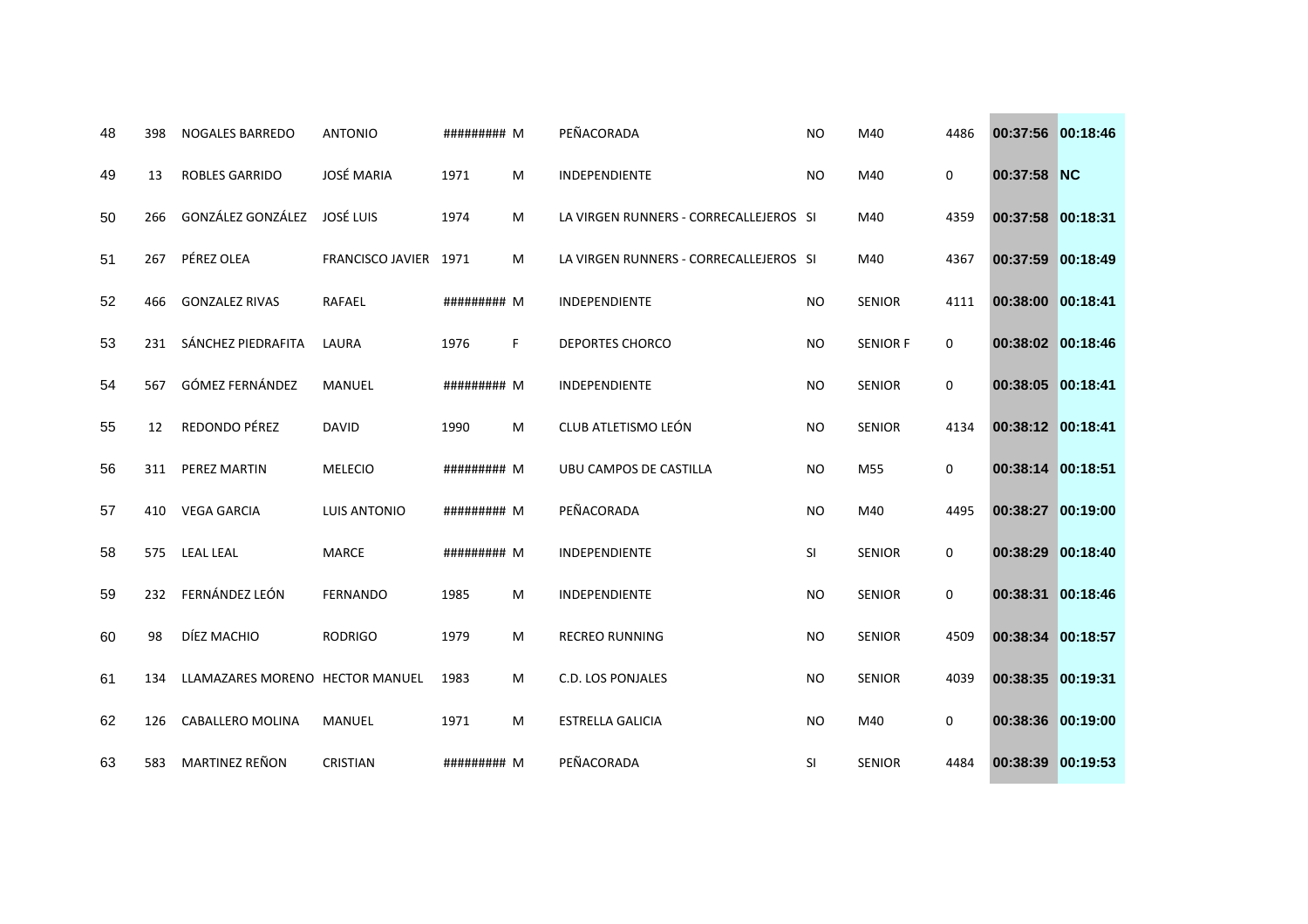| 64 | 272 | <b>GONZÁLEZ RIVERO</b>   | ÁNGEL              | 1982        | M | LA VIRGEN RUNNERS - CORRECALLEJEROS NO |           | <b>SENIOR</b>   | 4360        | 00:38:47 00:19:26 |          |
|----|-----|--------------------------|--------------------|-------------|---|----------------------------------------|-----------|-----------------|-------------|-------------------|----------|
| 65 | 93  | MARTÍNEZ GRANDE          | DANIEL             | 1982        | M | INDEPENDIENTE                          | <b>NO</b> | <b>SENIOR</b>   | 0           | 00:38:48 00:19:19 |          |
| 66 | 387 | MARTINEZ GONZALEZ        | ANGEL              | ######### M |   | INTELLIGENT-INTERVAL                   | <b>NO</b> | M40             | 4338        | 00:38:50 00:19:10 |          |
| 67 | 345 | <b>MENCÍA PORTUGUÉS</b>  | CARLOS             | 1965        | M | <b>INTELLIGENT-INTERVAL</b>            | <b>NO</b> | M40             | $\mathbf 0$ | 00:38:51 NC       |          |
| 68 | 427 | <b>GARCÍA LÓPEZ</b>      | <b>JUAN</b>        | ######### M |   | <b>INDEPENDIENTE</b>                   | <b>NO</b> | <b>SENIOR</b>   | $\mathbf 0$ | 00:39:05 00:19:48 |          |
| 69 | 471 | <b>DELGADO BENITO</b>    | <b>RUBÉN</b>       | ######### M |   | INDEPENDIENTE                          | <b>NO</b> | <b>SENIOR</b>   | 0           | 00:39:05 00:19:21 |          |
| 70 | 602 | FONTANILLAS GARCÍA       | <b>VICTOR</b>      | ######### M |   | INDEPENDIENTE                          | <b>NO</b> | <b>SENIOR</b>   | $\mathbf 0$ | 00:39:07 00:19:16 |          |
| 71 | 27  | <b>GAVELA GARCÍA</b>     | <b>ROBERTO</b>     | 1973        | M | <b>CNP-LEON</b>                        | <b>NO</b> | M40             | 4185        | 00:39:11 00:19:01 |          |
| 72 | 209 | ALLER MARTÍNEZ           | <b>JAVIER</b>      | 1978        | M | CLUB ATLETISMO LEÓN                    | <b>NO</b> | <b>SENIOR</b>   | 4120        | 00:39:11          | 00:19:19 |
| 73 | 118 | <b>FERRERO CUETO</b>     | <b>JUAN CARLOS</b> | 1980        | M | PARAMO RUNNERS TU EVENTO DEPORTIVI NO  |           | <b>SENIOR</b>   | 4465        | 00:39:12 00:19:15 |          |
| 74 | 175 | <b>GETINO VILLANUEVA</b> | <b>JONATHAN</b>    | 1990        | M | <b>CENADOR RUA NOVA</b>                | <b>NO</b> | <b>SENIOR</b>   | 4100        | 00:39:17 00:19:59 |          |
| 75 | 287 | CAÑIBANO GARCÍA          | <b>OSCAR</b>       | 1980        | M | CLUB DE ATLETISMO CLINICA FISIORAMA    | <b>NO</b> | <b>SENIOR</b>   | 4144        | 00:39:17 00:19:58 |          |
| 76 | 448 | <b>MIGUEL LEMA</b>       | <b>JAVIER</b>      | ######### M |   | INDEPENDIENTE                          | <b>NO</b> | <b>SENIOR</b>   | 0           | 00:39:28 00:19:59 |          |
| 77 | 564 | SANCHEZ VELAZQUEZ        | RAUL               | ######### M |   | INDEPENDIENTE                          | SI        | <b>SENIOR</b>   | 0           | 00:39:33 00:19:21 |          |
| 78 | 14  | <b>MIRANTES SARRO</b>    | LUIS               | 1975        | M | INDEPENDIENTE                          | <b>NO</b> | <b>SENIOR</b>   | 4295        | 00:39:38 00:19:36 |          |
| 79 | 15  | <b>VEGA GIGANTO</b>      | <b>CRISTINA</b>    | 1981        | F | INDEPENDIENTE                          | <b>NO</b> | <b>SENIOR F</b> | 8063        | 00:39:38 00:19:35 |          |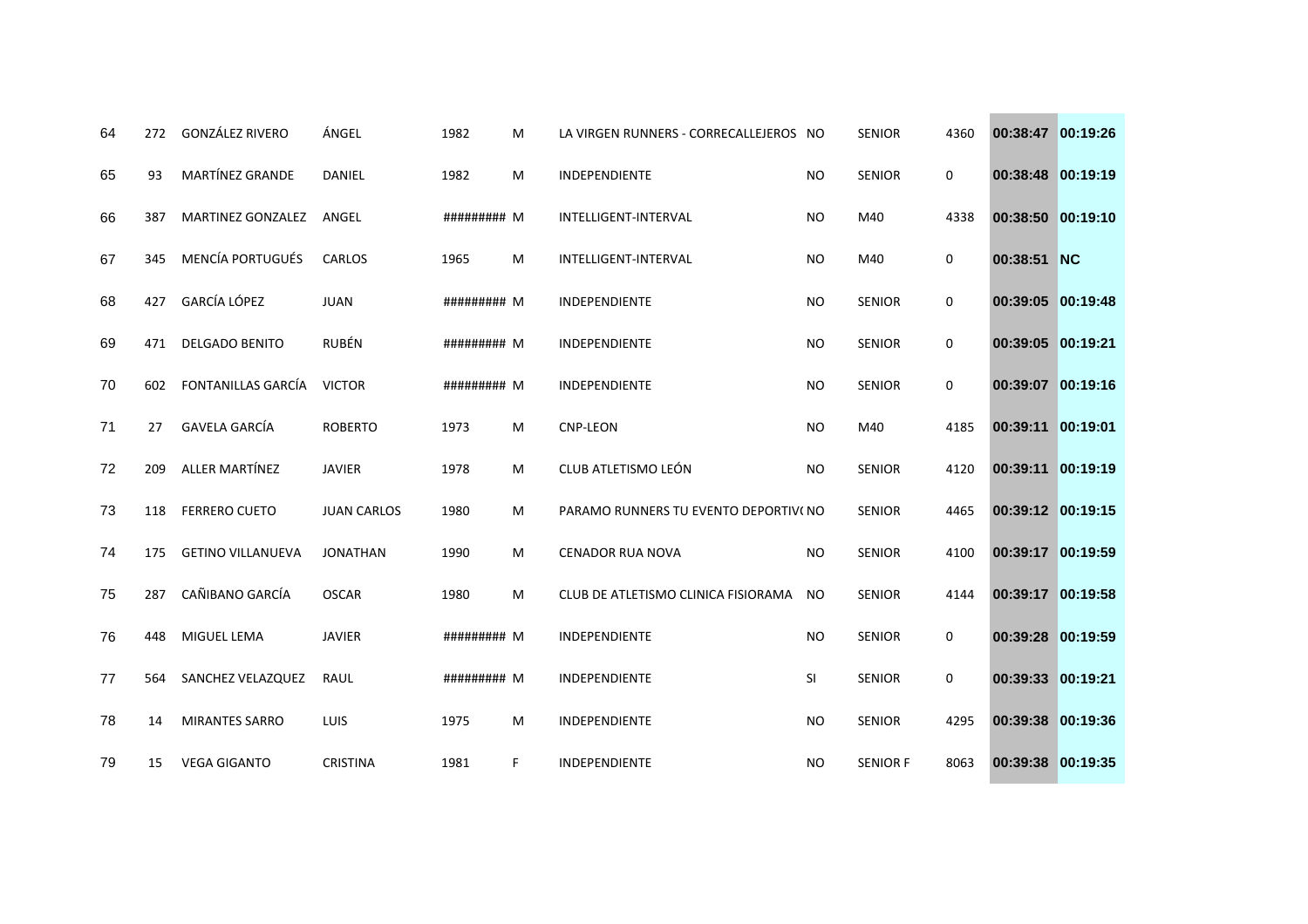| 80 | 158 | <b>CUETO ORDAS</b>           | <b>SERGIO</b>       | 1981        | M | PARAMO RUNNERS TU EVENTO DEPORTIVI NO        |           | <b>SENIOR</b> | 4463 | 00:39:39          | 00:19:22  |
|----|-----|------------------------------|---------------------|-------------|---|----------------------------------------------|-----------|---------------|------|-------------------|-----------|
| 81 | 20  | GONZÁLEZ PÉREZ               | <b>JUAN MARCOS</b>  | 1988        | м | INDEPENDIENTE                                | SI        | <b>SENIOR</b> | 0    | 00:39:43          | 00:19:14  |
| 82 | 613 | DE PAZ CABELLO               | <b>CHRISTIAN</b>    | ######### M |   | PARAMO RUNNERS TU EVENTO<br><b>DEPORTIVO</b> | <b>NO</b> | <b>SENIOR</b> | 4464 | 00:39:45 00:19:22 |           |
| 83 | 630 | REBOLLO FALAGÁN              | <b>JORGE</b>        | ######### M |   | <b>INDEPENDIENTE</b>                         | <b>NO</b> | <b>SENIOR</b> | 0    | 00:39:51          | 00:19:42  |
| 84 | 254 | PLANDALOUSSI                 | <b>MOHAMED REDA</b> | 1973        | M | <b>DEPORTES CHORCO</b>                       | NO.       | M40           | 0    | 00:39:52 00:19:32 |           |
| 85 | 634 | MORENO CALDERÓN              | <b>VÍCTOR</b>       | ######### M |   | INDEPENDIENTE                                | SI        | <b>SENIOR</b> | 0    | 00:39:55          | 00:19:47  |
| 86 | 625 | CAPDEVILA GUTIERREZ CAROLINA |                     | ######### F |   | <b>INDEPENDIENTE</b>                         | <b>NO</b> | M40 FEM       | 8007 | 00:39:56          | <b>NC</b> |
| 87 | 641 | <b>GARCIA MARTIN</b>         | <b>ALBERTO</b>      | ######### M |   | <b>INDEPENDIENE</b>                          | <b>NO</b> | M40           | 0    | 00:40:03 00:20:04 |           |
| 88 | 217 | <b>GARCÍA SUÁREZ</b>         | <b>DAVID</b>        | 1981        | M | <b>GENTE CORRIENTE</b>                       | <b>NO</b> | <b>SENIOR</b> | 4238 | 00:40:03          | 00:19:54  |
| 89 | 274 | ARANA LABARTA                | <b>ALAN</b>         | 1984        | м | LA VIRGEN RUNNERS - CORRECALLEJEROS SI       |           | <b>SENIOR</b> | 4349 | 00:40:04          | 00:19:46  |
| 90 | 275 | SANCHEZ MARTÍN               | <b>JULIAN</b>       | 1976        | M | LA VIRGEN RUNNERS - CORRECALLEJEROS NO       |           | <b>SENIOR</b> | 4371 | 00:40:06 00:19:59 |           |
| 91 | 37  | <b>CORDOÉ SUAREZ</b>         | <b>TEGADAY</b>      | 1982        | M | LA VIRGEN RUNNERS - CORRECALLEJEROS NO       |           | <b>SENIOR</b> | 0    | 00:40:10          | 00:19:26  |
| 92 | 607 | <b>GONZALEZ GONZALEZ</b>     | <b>ANTONIO</b>      | ######### M |   | INDEPENDIENTE                                | SI        | <b>SENIOR</b> | 4279 | 00:40:10 00:17:33 |           |
| 93 | 25  | <b>GONZÁLEZ HERRERO</b>      | <b>ALBERTO</b>      | 1986        | M | CLUB ATLETISMO LEÓN                          | <b>NO</b> | <b>SENIOR</b> | 4129 | 00:40:12 00:19:59 |           |
| 94 | 432 | <b>DENGRA RICO</b>           | <b>JOSE RAMON</b>   | ######### M |   | <b>MTB RUNNERS</b>                           | <b>NO</b> | <b>SENIOR</b> | 4398 | 00:40:12 00:19:38 |           |
| 95 | 295 | MEDIAVILLA VALLINA           | RUBÉN               | 1981        | M | CLUB DE ATLETISMO CLINICA FISIORAMA          | NO.       | <b>SENIOR</b> | 4167 | 00:40:13 00:19:59 |           |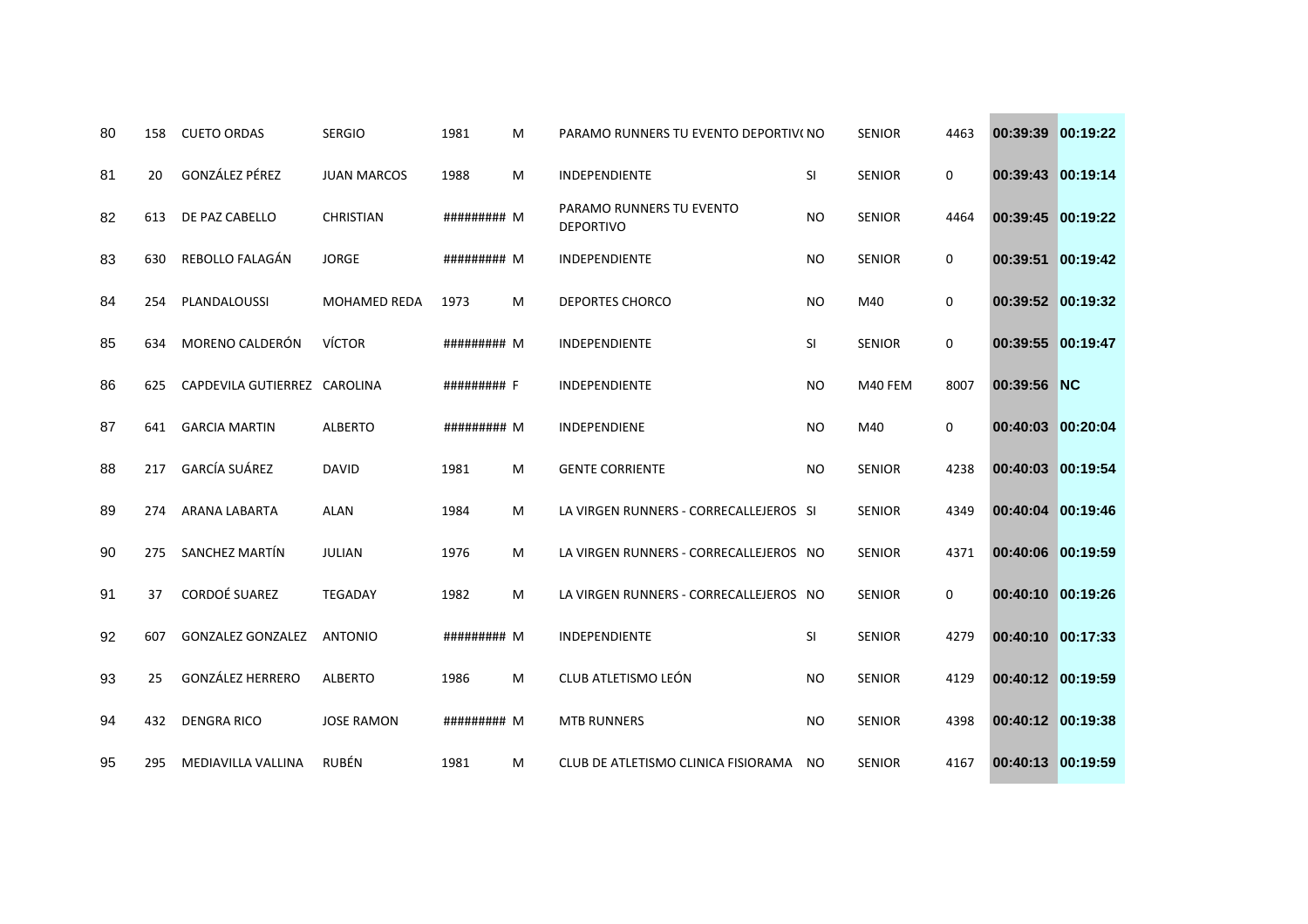| 96        | 128 | <b>GANCEDO VALDÉS</b>               | <b>MONICA</b>        | 1969        | F | <b>INDEPENDIENTE</b>                   | <b>NO</b> | M40 FEM       | 0    | 00:40:14 00:20:07 |  |
|-----------|-----|-------------------------------------|----------------------|-------------|---|----------------------------------------|-----------|---------------|------|-------------------|--|
| 97        | 424 | GONZÁLEZ DE CELIS                   | <b>JOSE LUIS</b>     | ######### M |   | <b>CAR INTERVAL</b>                    | <b>NO</b> | <b>SENIOR</b> | 4411 | 00:40:14 00:19:59 |  |
| 98        | 384 | <b>ARMESTO BAYON</b>                | CARLOS               | ######### M |   | INDEPENDIENE                           | <b>NO</b> | M40           | 0    | 00:40:27 00:20:10 |  |
| 99        | 120 | RODRIGUEZ DÍEZ                      | <b>ARMANDO</b>       | 1976        | M | <b>MTB - RUNNERS</b>                   | <b>NO</b> | <b>SENIOR</b> | 4426 | 00:40:31 00:19:53 |  |
| 100       | 369 | <b>GONZALEZ FERNANDEZ JOSE LUIS</b> |                      | ######### M |   | INDEPENDIENE                           | <b>NO</b> | M40           | 0    | 00:40:33 00:19:59 |  |
| 101       | 278 | <b>RUBIO MIGUEL</b>                 | <b>ROBERTO</b>       | 1972        | M | LA VIRGEN RUNNERS - CORRECALLEJEROS SI |           | M40           | 4369 | 00:40:34 00:19:58 |  |
| <b>NC</b> | 296 | <b>BLANCO RODRÍGUEZ</b>             | <b>MIGUEL ÁNGEL</b>  | 1992        | M | <b>CENADOR RUA NOVA</b>                | <b>NO</b> | <b>SENIOR</b> | 4097 | 00:40:35 #N/A     |  |
| 102       | 194 | ROCA GOMEZ                          | <b>CARLOS MANUEL</b> | 1974        | M | <b>INTERVAL</b>                        | <b>NO</b> | M40           | 0    | 00:40:48 00:20:03 |  |
| 103       | 633 | GONZÁLEZ CAMPANO                    | ALEJANDRO            | ######### M |   | <b>INDEPENDIENTE</b>                   | <b>NO</b> | <b>SENIOR</b> | 0    | 00:40:50 00:20:02 |  |
| 104       | 532 | GONZÁLEZ GARCÍA                     | <b>SERGIO</b>        | ######### M |   | <b>INDEPENDIENTE</b>                   | <b>NO</b> | <b>SENIOR</b> | 0    | 00:40:50 00:20:31 |  |
| 105       | 364 | <b>OVALLE FIERRO</b>                | <b>ROBERTO</b>       | ######### M |   | <b>TVITEC RUNING</b>                   | <b>NO</b> | M40           | 4597 | 00:40:52 00:20:04 |  |
| 106       | 250 | SIMÓN FERRERO                       | JUAN LUÍS            | 1981        | M | <b>LEÓN CORRE</b>                      | <b>NO</b> | <b>SENIOR</b> | 0    | 00:40:53 00:20:33 |  |
| 107       | 379 | CAÑON NOGALEDO                      | <b>FAUSTINO</b>      | ######### M |   | <b>INDEPENDIENTE</b>                   | <b>NO</b> | M40           | 4247 | 00:40:55 00:19:59 |  |
| 108       | 624 | JÁÑEZ GONZÁLEZ                      | <b>JAVIER</b>        | ######### M |   | INDEPENDIENTE                          | <b>NO</b> | <b>SENIOR</b> | 4177 | 00:40:57 00:20:20 |  |
| 109       | 106 | DÍEZ ALVERTE                        | <b>ANTONIO</b>       | 1963        | M | <b>LEÓN CORRE</b>                      | <b>NO</b> | M50           | 4256 | 00:41:00 00:20:47 |  |
| 110       | 60  | <b>ALONSO FIUZA</b>                 | <b>ANGEL LUIS</b>    | 1968        | M | <b>SALCE CORRE</b>                     | <b>NO</b> | M40           | 4529 | 00:41:02 00:20:12 |  |

**Contract Contract**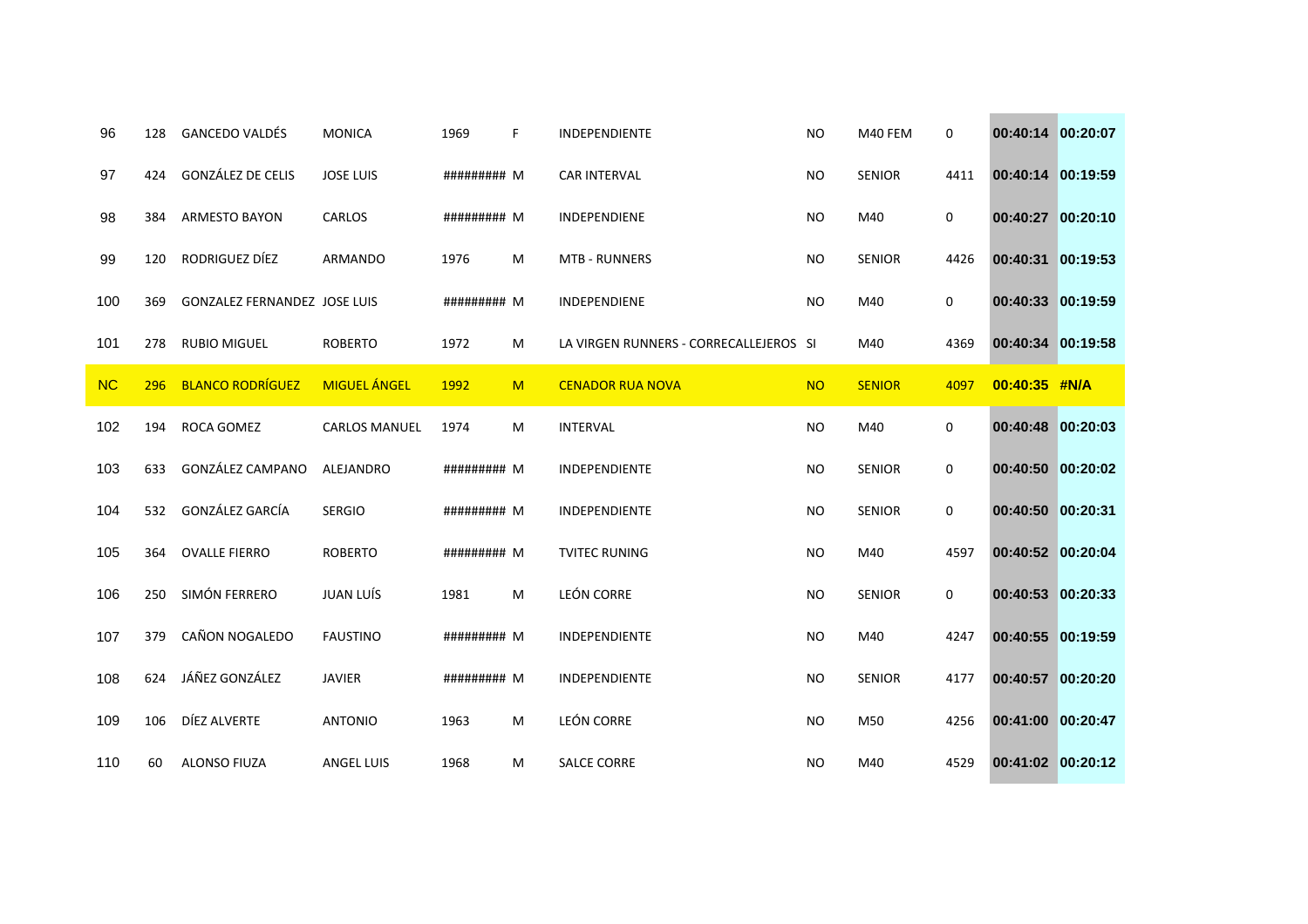| 111 | 34  | <b>ROBLA BLAS</b>              | <b>JOSÉ IGNACIO</b>   | 1975        | M | <b>PUPA'S RUNNERS</b>                  | <b>NO</b> | <b>SENIOR</b> | 4500 | 00:41:03 00:20:14 |          |
|-----|-----|--------------------------------|-----------------------|-------------|---|----------------------------------------|-----------|---------------|------|-------------------|----------|
| 112 | 348 | VALBUENA ROLDÁN                | <b>FERNANDO</b>       | ######### M |   | PEÑACORADA                             | <b>NO</b> | M40           | 4494 | 00:41:06 00:20:06 |          |
| 113 | 431 | PARRA CARAMES                  | <b>JUAN CARLOS</b>    | ######### M |   | INDEPENDIENTE                          | <b>NO</b> | <b>SENIOR</b> | 0    | 00:41:06 00:20:07 |          |
| 114 | 198 | MARMIESSE FERNANDEZ MIGUEL     |                       | 1966        | M | NUNCA CORRERAS SOLO                    | <b>NO</b> | M40           | 4450 | 00:41:07 00:20:43 |          |
| 115 | 419 | <b>LEON MARTIN</b>             | <b>VICTOR EUGENIO</b> | ######### M |   | <b>INDEPENDIENTE</b>                   | SI        | <b>SENIOR</b> | 0    | 00:41:12 00:20:29 |          |
| 116 | 456 | DE CASTRO<br>VALLADARES        | <b>JUAN LUIS</b>      | ######### M |   | INDEPENDIENTE                          | <b>NO</b> | <b>SENIOR</b> | 4032 | 00:41:13 00:20:04 |          |
| 117 | 281 | DÍEZ RIERO                     | <b>ANTONINO</b>       | 1967        | M | LA VIRGEN RUNNERS - CORRECALLEJEROS SI |           | M40           | 4355 | 00:41:15 00:20:40 |          |
| 118 | 28  | <b>FERNÁNDEZ REGO</b>          | <b>MARIO</b>          | 1982        | M | <b>MARATON BENAVIDES</b>               | <b>NO</b> | <b>SENIOR</b> | 4172 | 00:41:21 00:20:09 |          |
| 119 | 119 | PASCUAL PÉREZ                  | <b>GERARDO</b>        | 1975        | M | PARAMO RUNNERS TU EVENTO DEPORTIVI NO  |           | <b>SENIOR</b> | 4471 | 00:41:25          | 00:20:31 |
| 120 | 381 | <b>ESQUIBEL TOMILLO</b>        | <b>ENRIQUE</b>        | ######### M |   | <b>RECREO RUNNING</b>                  | <b>NO</b> | M40           | 4510 | 00:41:27 00:20:55 |          |
| 121 | 403 | MENENDEZ<br><b>FERNANDEZ</b>   | <b>EDUARDO</b>        | ######### M |   | <b>INDEPENDIENTE</b>                   | <b>SI</b> | M40           | 0    | 00:41:28 00:20:26 |          |
| 122 | 603 | ROSADO PERUJO                  | <b>ANTONIO</b>        | ######### M |   | INDEPENDIENTE                          | <b>NO</b> | <b>SENIOR</b> | 0    | 00:41:30 00:20:34 |          |
| 123 | 323 | <b>FRANCO BENITO</b>           | <b>MANUEL</b>         | ######### M |   | PEÑACORADA                             | <b>NO</b> | M50           | 4477 | 00:41:35 00:20:29 |          |
| 124 | 331 | <b>ESTEVEZ</b><br>ESACAMOCHERO | <b>JUAN CARLOS</b>    | ######### M |   | INTERVALL                              | <b>NO</b> | M50           | 0    | 00:41:35 00:20:20 |          |
| 125 | 551 | <b>RIVERO TASCON</b>           | <b>ADOLFO</b>         | ######### M |   | INDEPENDIENTE                          | SI        | <b>SENIOR</b> | 0    | 00:41:37 00:21:02 |          |
| 126 | 642 | RODRÍGUEZ MONTIEL              | <b>ALBERTO</b>        | ######### M |   | <b>INTELLIGENT INTERVAL</b>            | <b>NO</b> | <b>SENIOR</b> | 4344 | 00:41:37 00:20:39 |          |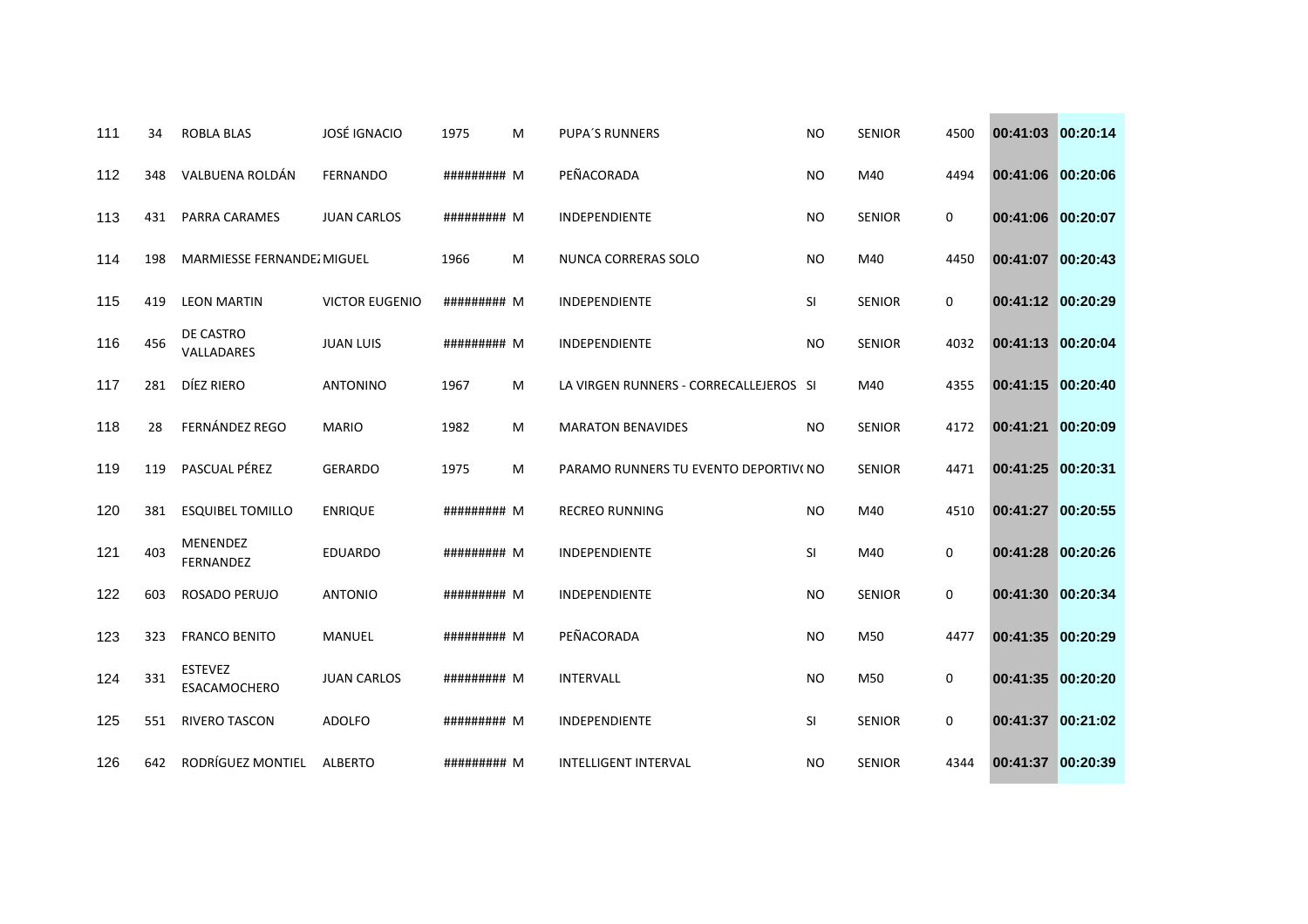| 127 | 389 | CASTELLANOS DEL RIO JUAN MIGUEL |                   | ######### M |   | <b>CATA</b>                         | <b>NO</b> | M40           | 4554        | 00:41:42 00:20:35 |          |
|-----|-----|---------------------------------|-------------------|-------------|---|-------------------------------------|-----------|---------------|-------------|-------------------|----------|
| 128 | 289 | <b>GARCÍA GARCÍA</b>            | <b>FERNANDO</b>   | 1989        | M | CLUB DE ATLETISMO CLINICA FISIORAMA | NO.       | SENIOR        | 4161        | 00:41:43 00:20:33 |          |
| 129 | 226 | FONTECHA LÓPEZ                  | <b>SEVE</b>       | 1960        | M | <b>LEÓN CORRE</b>                   | <b>NO</b> | M50           | 0           | 00:41:46 00:21:02 |          |
| 130 | 584 | <b>GARCÍA DÍEZ</b>              | <b>EMILIO</b>     | ######### M |   | <b>INDEPENDIENTE</b>                | <b>NO</b> | <b>SENIOR</b> | 4326        | 00:41:46 00:21:20 |          |
| 131 | 475 | <b>HIDALGO SAN PEDRO</b>        | DANIEL            | ######### M |   | INDEPENDIENTE                       | <b>NO</b> | SENIOR        | 0           | 00:41:49 00:21:00 |          |
| 132 | 441 | <b>GIL GAGO</b>                 | <b>KIKO</b>       | ######### M |   | INDEPENDIENTE                       | <b>NO</b> | <b>SENIOR</b> | 4275        | 00:41:51 00:20:43 |          |
| 133 | 72  | BARDÓN BARDÓN                   | <b>OSCAR</b>      | 1981        | M | SALCECORRE                          | <b>NO</b> | <b>SENIOR</b> | 4532        | 00:41:52 00:20:40 |          |
| 134 | 64  | MARTINEZ DE PRADO               | GOYO              | 1967        | M | <b>INDEPENDIENTE</b>                | <b>NO</b> | M40           | 0           | 00:41:57 00:20:35 |          |
| 135 | 324 | PEREZ HERRERAS                  | <b>JUSTINIANO</b> | ######### M |   | INDEPENDIENE                        | <b>NO</b> | M50           | 0           | 00:41:57 00:20:30 |          |
| 136 | 92  | <b>DELGADO LOGARES</b>          | <b>OSCAR</b>      | 1977        | M | INDEPENDIENTE                       | <b>NO</b> | <b>SENIOR</b> | 0           | 00:41:58 00:21:03 |          |
| 137 | 148 | <b>GONZALEZ GARCIA</b>          | <b>JAVIER</b>     | 1984        | M | INDEPENDIENTE                       | <b>NO</b> | <b>SENIOR</b> | 0           | 00:42:00 00:20:23 |          |
| 138 | 102 | VALDEÓN VALDEÓN                 | LUIS ENRIQUE      | 1968        | M | INDEPENDIENTE                       | <b>NO</b> | M40           | $\mathbf 0$ | 00:42:07 00:21:09 |          |
| 139 | 39  | GONZÁLEZ RODRIGUEZ EDUARDO      |                   | 1977        | M | INDEPENDIENTE                       | <b>NO</b> | <b>SENIOR</b> | 0           | 00:42:08 00:21:05 |          |
| 140 | 385 | <b>TEJEDOR VEGA</b>             | <b>TOMAS</b>      | ######### M |   | LA POCHA SPORTS                     | <b>NO</b> | M40           | 4313        | 00:42:11 00:21:15 |          |
| 141 | 303 | <b>NORIEGA ARENAS</b>           | <b>JOSE</b>       | ######### M |   | <b>INDEPENDIENE</b>                 | SI        | M55           | 0           | 00:42:11          | 00:21:37 |
| 142 | 586 | SERRANO BLANCO                  | RAFAEL            | ######### M |   | INDEPENDIENTE                       | <b>NO</b> | SENIOR        | 0           | 00:42:11 00:20:30 |          |

**Contract Contract Contract**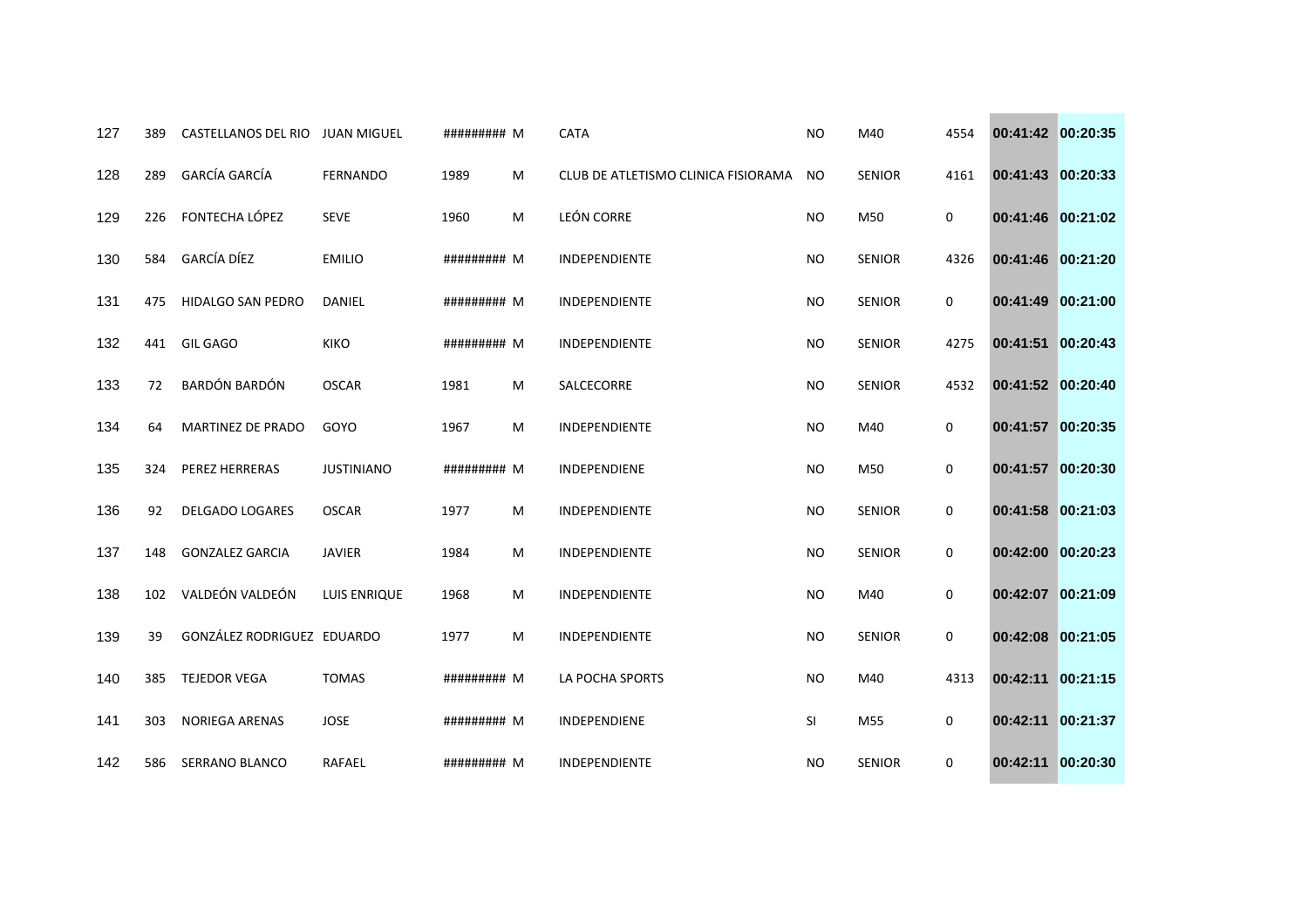| 143 | 629 | <b>MARCOS GUTIÉRREZ</b>                 | <b>JAVIER</b>        | ######### M |   | <b>INDEPENDIENTE</b>  | <b>NO</b> | <b>SENIOR</b> | 4179        | 00:42:14 00:20:31 |          |
|-----|-----|-----------------------------------------|----------------------|-------------|---|-----------------------|-----------|---------------|-------------|-------------------|----------|
| 144 | 428 | <b>FERNANDEZ MORO</b>                   | <b>ALFREDO</b>       | ######### M |   | INDEPENDIENTE         | <b>NO</b> | <b>SENIOR</b> | 0           | 00:42:20 00:20:54 |          |
| 145 | 203 | LOPEZ ALVAREZ                           | <b>VICTOR MIGUEL</b> | 1971        | M | INDEPENDIENTE         | <b>NO</b> | M40           | 0           | 00:42:21          | 00:20:32 |
| 146 | 66  | SEGURADO BUSTAMAN1JOSE M.               |                      | 1978        | M | <b>INDEPENDIENTE</b>  | <b>NO</b> | <b>SENIOR</b> | $\mathbf 0$ | 00:42:22 00:20:50 |          |
| 147 | 136 | <b>SEIJO MONTES</b>                     | <b>EMILIO</b>        | 1977        | M | INDEPENDIENTE         | <b>NO</b> | <b>SENIOR</b> | 0           | 00:42:24 00:21:05 |          |
| 148 | 473 | <b>GARCIA ALVAREZ</b>                   | <b>RUBEN</b>         | ######### M |   | INDEPENDIENTE         | <b>NO</b> | <b>SENIOR</b> | 0           | 00:42:26 00:21:50 |          |
| 149 | 108 | NICOLÁS TORICES                         | JUAN JOSÉ            | 1973        | M | PEÑACORADA            | <b>NO</b> | M40           | 0           | 00:42:32 00:21:10 |          |
| 150 | 249 | BARREALES MARTÍNEZ ROBERTO              |                      | 1979        | M | <b>MTB - RUNNERS</b>  | <b>NO</b> | <b>SENIOR</b> | 4392        | 00:42:32 00:21:32 |          |
| 151 | 552 | <b>BRAVO DIEZ</b>                       | PABLO                | ######### M |   | INDEPENDIENTE         | <b>NO</b> | <b>SENIOR</b> | 0           | 00:42:32 00:21:15 |          |
| 152 | 308 | <b>GARCIA LOPEZ</b>                     | <b>MIGUEL</b>        | ######### M |   | INDEPENDIENE          | <b>NO</b> | M55           | 4273        | 00:42:35 00:20:56 |          |
| 153 | 462 | CAÑO ALONSO                             | CARLOS A.            | ######### M |   | <b>MTB RUNNERS</b>    | <b>NO</b> | <b>SENIOR</b> | 4395        | 00:42:38 00:21:34 |          |
| 154 | 610 | DE LA ROSA PEREZ                        | <b>JOSE LUIS</b>     | ######### M |   | INDEPENDIENTE         | SI        | <b>SENIOR</b> | $\mathbf 0$ | 00:42:42 00:21:06 |          |
| 155 | 319 | <b>GARCIA RUIZ DE</b><br><b>MORALES</b> | <b>JOSE M</b>        | ######### M |   | PEÑACORADA            | SI        | M50           | 4492        | 00:42:43 00:21:21 |          |
| 156 | 524 | GÓMEZ DE RAMÓN DE<br>LEÓN               | JESÚS                | ######### M |   | INDEPENDIENTE         | <b>NO</b> | <b>SENIOR</b> | 0           | 00:42:49 00:20:59 |          |
| 157 | 242 | GONZÁLEZ PÉREZ                          | <b>JAVIER</b>        | 1976        | M | <b>CNP-LEON</b>       | <b>NO</b> | <b>SENIOR</b> | 4186        | 00:42:54 00:21:09 |          |
| 158 | 29  | <b>GARRIDO CASADO</b>                   | JESÚS                | 1969        | м | <b>RECREO RUNNING</b> | <b>NO</b> | M40           | 4515        | 00:42:55 00:21:18 |          |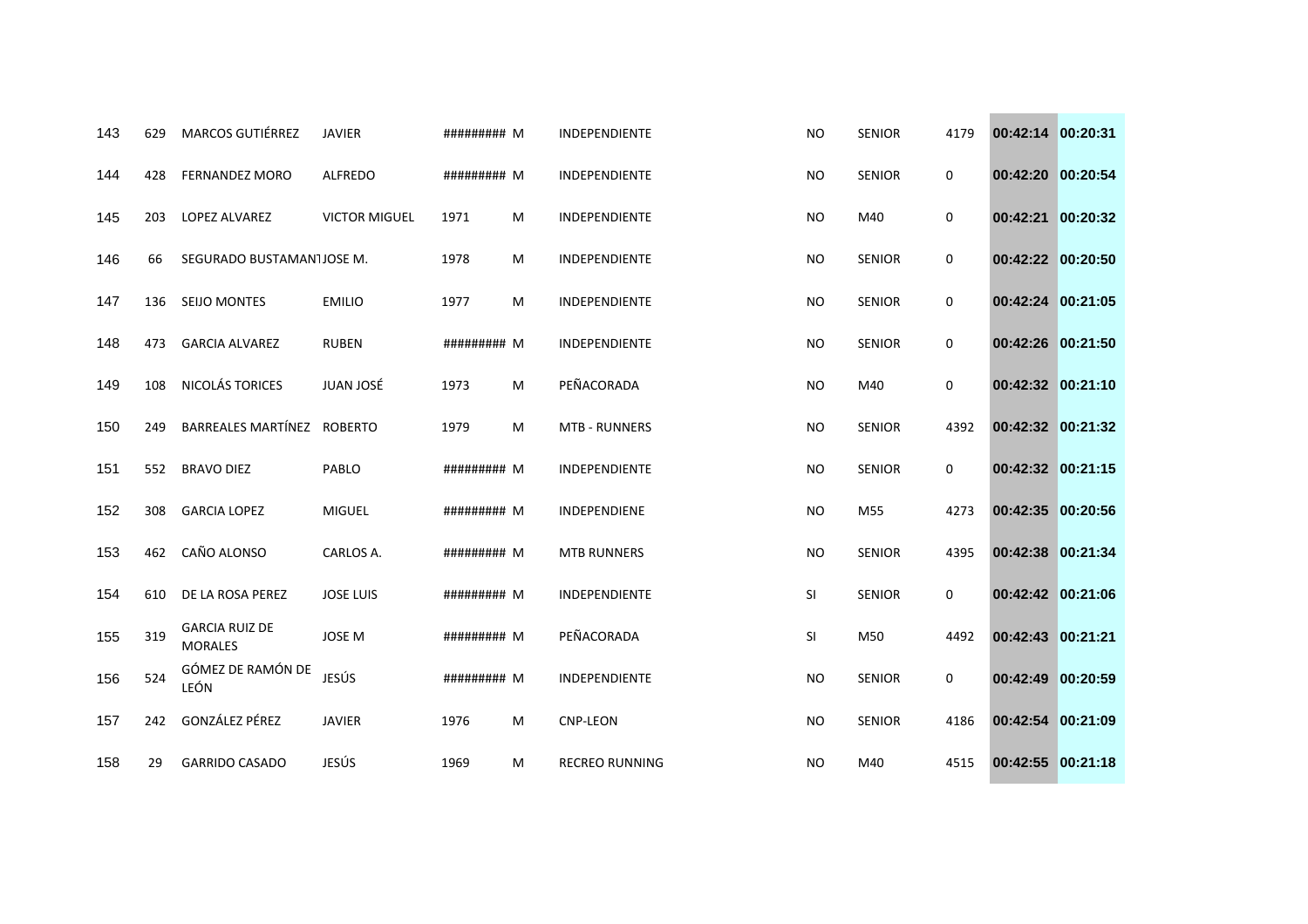| 159 | 87  | <b>RODRIGUEZ VILLA</b>    | <b>CARLOS</b>           | 1989        | M | <b>INDEPENDIENTE</b>                   | <b>NO</b> | <b>SENIOR</b> | $\mathbf 0$ | 00:42:56 00:21:16 |          |
|-----|-----|---------------------------|-------------------------|-------------|---|----------------------------------------|-----------|---------------|-------------|-------------------|----------|
| 160 | 131 | GONZÁLEZ ACEA             | JUDÁ                    | 1979        | M | CLUB ATLETISMO LEÓN                    | <b>NO</b> | <b>SENIOR</b> | 4128        | 00:42:56 00:21:24 |          |
| 161 | 322 | <b>FERNANDEZ MOYA</b>     | <b>AMADOR</b>           | ######### M |   | NUNCA CORRERAS SOLO                    | <b>NO</b> | M50           | 4443        | 00:42:57 00:21:20 |          |
| 162 | 495 | <b>GARCÍA GARCÍA</b>      | <b>SERGIO</b>           | ######### M |   | <b>INDEPENDIENTE</b>                   | <b>NO</b> | <b>SENIOR</b> | 4272        | 00:42:57 00:21:36 |          |
| 163 | 333 | MACHADO CALVO             | ELÍAS                   | ######### M |   | <b>INTELLIGENT INTERVAL</b>            | <b>NO</b> | M50           | 4335        | 00:42:58 00:21:20 |          |
| 164 | 425 | <b>GAYOSO LLAMAS</b>      | <b>ENRIQUE</b>          | ######### M |   | <b>MTB RUNNERS</b>                     | <b>NO</b> | <b>SENIOR</b> | 4418        | 00:42:59 00:21:24 |          |
| 165 | 612 | LLAMAZARES ALVAREZ MENCHU |                         | ######### F |   | <b>INDEPENDIENTE</b>                   | <b>NO</b> | M40 FEM       | 8065        | 00:43:02 00:21:45 |          |
| 166 | 187 | PORTUGUES CASTAÑO         | <b>RUBEN</b>            | 1975        | M | <b>LEON CORRE</b>                      | <b>NO</b> | <b>SENIOR</b> | $\mathbf 0$ | 00:43:03 00:21:34 |          |
| 167 | 114 | <b>SANTOS FIERRO</b>      | <b>VENANCIO</b>         | 1974        | M | INDEPENDIENTE                          | <b>SI</b> | M40           | 0           | 00:43:05 NC       |          |
| 168 | 373 | <b>BLASCO ÁLVAREZ</b>     | <b>JAVIER</b>           | ######### M |   | <b>BENE CURRIS</b>                     | <b>NO</b> | M40           | 4001        | 00:43:06 00:21:42 |          |
| 169 | 270 | <b>MAYO DOMINGUEZ</b>     | <b>RUBÉN</b>            | 1980        | M | LA VIRGEN RUNNERS - CORRECALLEJEROS NO |           | <b>SENIOR</b> | 4365        | 00:43:08 00:22:27 |          |
| 170 | 574 | <b>ROMERO GARCIA</b>      | <b>MARIA</b>            | ######### F |   | <b>INDEPENDIENTE</b>                   | <b>NO</b> | M40 FEM       | $\mathbf 0$ | 00:43:09          | 00:21:25 |
| 171 | 325 | MARTÍN GONZÁLEZ           | <b>FRANCISCO JAVIER</b> | ######### M |   | INDEPENDIENE                           | <b>NO</b> | M50           | 4290        | 00:43:09 00:21:26 |          |
| 172 | 435 | <b>TRAPERO CARPIO</b>     | <b>ALBERTO</b>          | ######### M |   | <b>TORTUGAS TRAIL LEON</b>             | <b>NO</b> | <b>SENIOR</b> | 0           | 00:43:10 00:21:54 |          |
| 173 | 546 | <b>ALVAREZ CASADO</b>     | <b>JOSE PEDRO</b>       | ######### M |   | INDEPENDIENTE                          | <b>NO</b> | <b>SENIOR</b> | 0           | 00:43:10 00:20:59 |          |
| 174 | 401 | <b>GARCIA GONZALEZ</b>    | CONSTANTINO             | ######### M |   | INDEPENDIENTE                          | <b>SI</b> | M40           | 0           | 00:43:11 00:20:59 |          |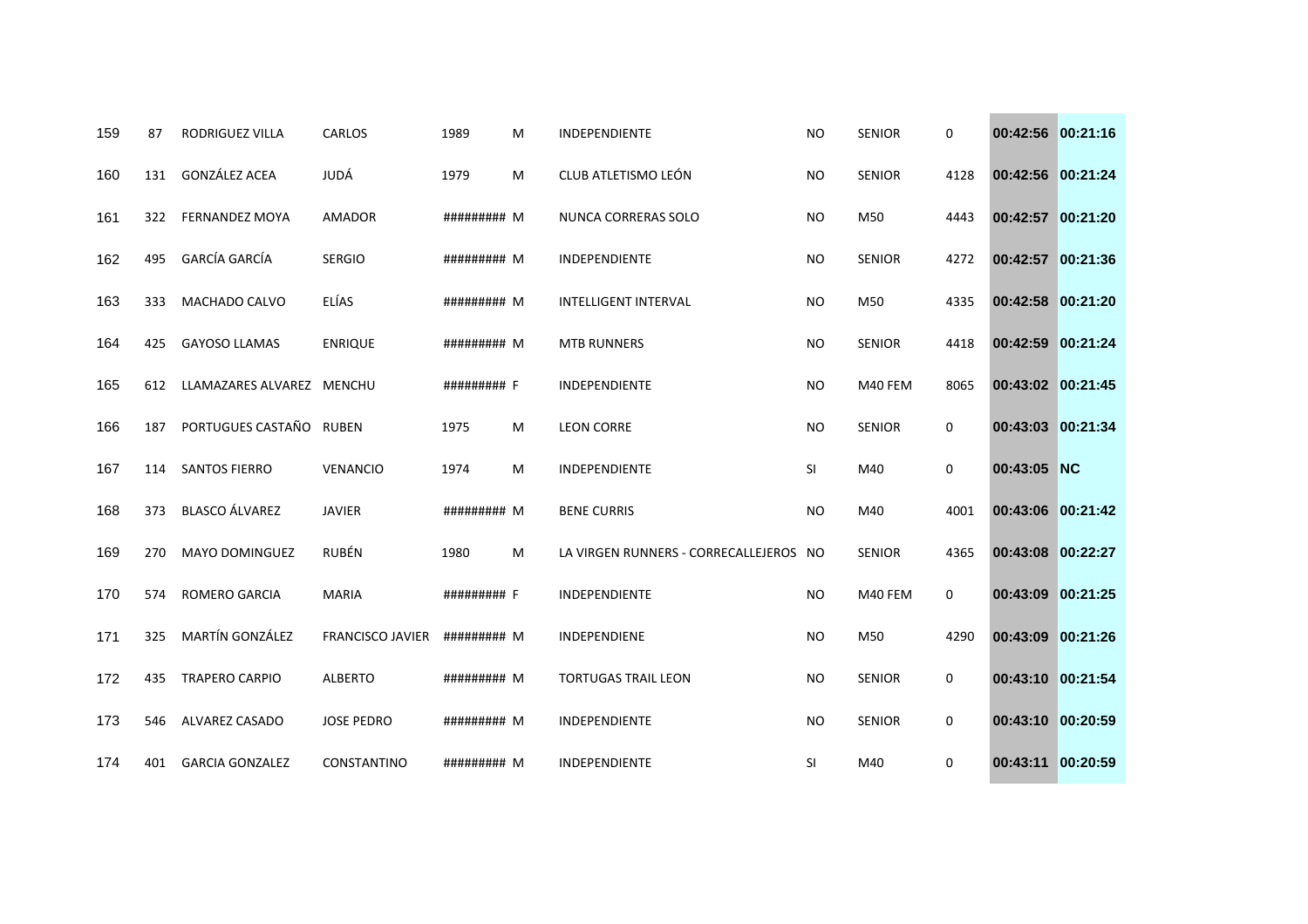| 175 | 436 | <b>GARCÍA PASTOR</b>                  | <b>JESUS</b>   | ######### M |    | <b>INDEPENDIENTE</b>                   | <b>NO</b> | <b>SENIOR</b> | 0    | 00:43:12 00:21:56 |          |
|-----|-----|---------------------------------------|----------------|-------------|----|----------------------------------------|-----------|---------------|------|-------------------|----------|
| 176 | 516 | <b>MARTINEZ CADENAS</b>               | <b>NINO</b>    | ######### M |    | INDEPENDIENTE                          | <b>NO</b> | <b>SENIOR</b> | 0    | 00:43:12 00:21:53 |          |
| 177 | 539 | DE LUIS GONZALEZ                      | CARLOS         | ######### M |    | <b>TORTUGAS TRAIL LEON</b>             | <b>NO</b> | <b>SENIOR</b> | 4572 | 00:43:12 00:21:15 |          |
| 178 | 127 | MARTÍNEZ RIVERO                       | <b>MONICA</b>  | 1973        | F. | <b>ESTRELLA GALICIA</b>                | <b>NO</b> | M40 FEM       | 0    | 00:43:14 00:21:25 |          |
| 179 | 338 | <b>DEL BLANCO</b><br><b>FERNANDEZ</b> | <b>VICENTE</b> | 1964        | M  | <b>CISTIERNA RUNNING</b>               | <b>NO</b> | M40           | 4105 | 00:43:15 00:21:26 |          |
| 180 | 264 | <b>HERRERO CASTILLA</b>               | RAFAEL         | 1972        | м  | LA VIRGEN RUNNERS - CORRECALLEJEROS SI |           | M40           | 4362 | 00:43:16 00:21:54 |          |
| 181 | 297 | GONZÁLEZ DEL VALLE                    | <b>ANTONIO</b> | 1960        | M  | INDEPENDIENTE                          | SI        | M50           | 4278 | 00:43:17          | 00:21:21 |
| 182 | 340 | <b>CHARRO FERNÁNDEZ</b>               | ANDRÉS         | 1964        | M  | <b>LEÓN CORRE</b>                      | <b>NO</b> | M40           | 4377 | 00:43:22 00:21:15 |          |
| 183 | 478 | CABAÑEROS ZOTES                       | PEDRO          | ######### M |    | INDEPENDIENTE                          | <b>NO</b> | <b>SENIOR</b> | 4321 | 00:43:23          | 00:21:31 |
| 184 | 449 | ALVAREZ GONZÁLEZ                      | <b>RUBÉN</b>   | ######### M |    | INDEPENDIENTE                          | <b>NO</b> | <b>SENIOR</b> | 4170 | 00:43:26 00:21:39 |          |
| 185 | 220 | PRIETO PANDO                          | <b>TEODORO</b> | 1968        | M  | CISTIERNA RUNNING                      | <b>NO</b> | M40           | 0    | 00:43:27 00:21:47 |          |
| 186 | 315 | RODRIGUEZ SANCHEZ                     | PABLO          | ######### M |    | CASARES XXV EXTREME                    | <b>SI</b> | M55           | 4026 | 00:43:30          | 00:21:25 |
| 187 | 502 | <b>VILLACORTA PUENTE</b>              | <b>EMILIO</b>  | ######### M |    | <b>INDEPENDIENTE</b>                   | <b>NO</b> | <b>SENIOR</b> | 4119 | 00:43:30          | 00:21:49 |
| 188 | 430 | <b>OVIEDO PEREZ</b>                   | <b>ROBERTO</b> | ######### M |    | INDEPENDIENTE                          | <b>NO</b> | <b>SENIOR</b> | 4113 | 00:43:31          | 00:21:25 |
| 189 | 237 | GARCÍA FERNÁNDEZ                      | <b>EFREN</b>   | 1959        | M  | INDEPENDIENTE                          | <b>NO</b> | M55           | 0    | 00:43:33          | 00:23:12 |
| 190 | 360 | <b>BECARES MARTINEZ</b>               | ANGEL          | ######### M |    | INDEPENDIENE                           | <b>NO</b> | M40           | 0    | 00:43:35 00:21:58 |          |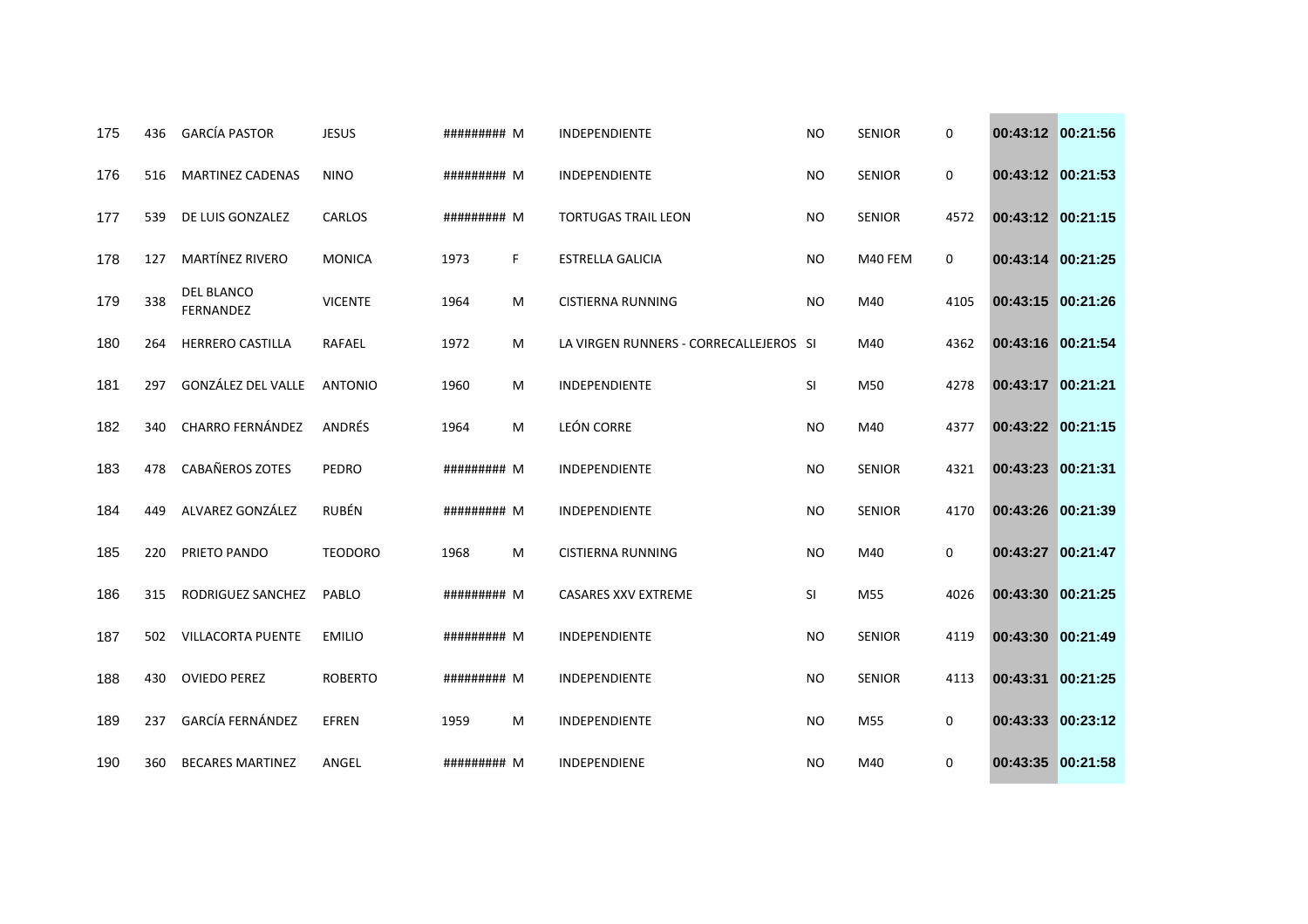| 191 | 440 | <b>LOPEZ LLAMAS</b>              | <b>CARLOS</b>      | ######### M |    | <b>INDEPENDIENTE</b>                   | <b>NO</b> | <b>SENIOR</b>   | 4557 | 00:43:36 00:21:27 |  |
|-----|-----|----------------------------------|--------------------|-------------|----|----------------------------------------|-----------|-----------------|------|-------------------|--|
| 192 | 650 | <b>ABRIL PEREZ</b>               | <b>DAVID</b>       | 1985        | M  | INDEPENDIENTE                          | <b>NO</b> | <b>SENIOR</b>   | 0    | 00:43:36 00:21:18 |  |
| 193 | 328 | RIEGAS GONZÁLEZ                  | MANUEL             | ######### M |    | LEÓN CORRE                             | <b>NO</b> | M50             | 0    | 00:43:37 00:22:24 |  |
| 194 | 188 | <b>GARCIA GARCIA</b>             | <b>HECTOR</b>      | 1979        | M  | <b>LEON CORRE</b>                      | <b>NO</b> | <b>SENIOR</b>   | 0    | 00:43:38 00:21:23 |  |
| 195 | 225 | <b>MATEOS ÁLVAREZ</b>            | <b>JOSÉ CARLOS</b> | 1963        | M  | <b>INDEPENDIENTE</b>                   | <b>NO</b> | M50             | 4293 | 00:43:39 00:21:38 |  |
| 196 | 307 | <b>GONZALEZ HERNANDEZ VICTOR</b> |                    | ######### M |    | INDEPENDIENE                           | <b>NO</b> | M55             | 4280 | 00:43:39 00:21:18 |  |
| 197 | 81  | <b>RODRIGUEZ VEGA</b>            | <b>VICTOR</b>      | 1970        | M  | <b>TORTUGAS TRAIL</b>                  | <b>NO</b> | M40             | 4581 | 00:43:40 00:21:55 |  |
| 198 | 286 | <b>JUSTEL JUSTEL</b>             | CARLOS             | 1981        | M  | CLUB DE ATLETISMO CLINICA FISIORAMA SI |           | <b>SENIOR</b>   | 4163 | 00:43:40 00:21:24 |  |
| 199 | 288 | <b>ALLER GUTIERREZ</b>           | <b>MONICA</b>      | 1976        | F. | CLUB DE ATLETISMO CLINICA FISIORAMA NO |           | <b>SENIOR F</b> | 8033 | 00:43:40 00:21:24 |  |
| 200 | 273 | COLINAS MUÑOZ                    | VALERIANO          | 1973        | M  | LA VIRGEN RUNNERS - CORRECALLEJEROS NO |           | M40             | 4352 | 00:43:42 00:21:55 |  |
| 201 | 563 | <b>MAZARIEGOS MEDINA</b>         | LUIS JESUS         | ######### M |    | <b>INDEPENDIENTE</b>                   | <b>NO</b> | <b>SENIOR</b>   | 4133 | 00:43:44 00:21:05 |  |
| 202 | 591 | <b>FIDALGO CAÑON</b>             | <b>BELEN</b>       | ######### F |    | INDEPENDIENTE                          | <b>NO</b> | M40 FEM         | 8041 | 00:43:46 00:21:37 |  |
| 203 | 378 | ZAMORANO ENCINAR                 | <b>VICTOR</b>      | ######### M |    | <b>TBRT</b>                            | <b>NO</b> | M40             | 4553 | 00:43:56 NC       |  |
| 204 | 589 | LÓPEZ REGUERA                    | <b>DAVID</b>       | ######### M |    | <b>TBRT</b>                            | <b>NO</b> | <b>SENIOR</b>   | 4549 | 00:43:56 NC       |  |
| 205 | 599 | <b>MOLINA VILLALBA</b>           | <b>JAVIER</b>      | ######### M |    | INDEPENDIENTE                          | <b>NO</b> | <b>SENIOR</b>   | 0    | 00:43:56 00:22:37 |  |
| 206 | 54  | <b>GAVELA FERNANDEZ</b>          | <b>JOSÉ MANUEL</b> | 1974        | M  | <b>LEON CORRE</b>                      | SI        | M40             | 0    | 00:43:58 00:22:37 |  |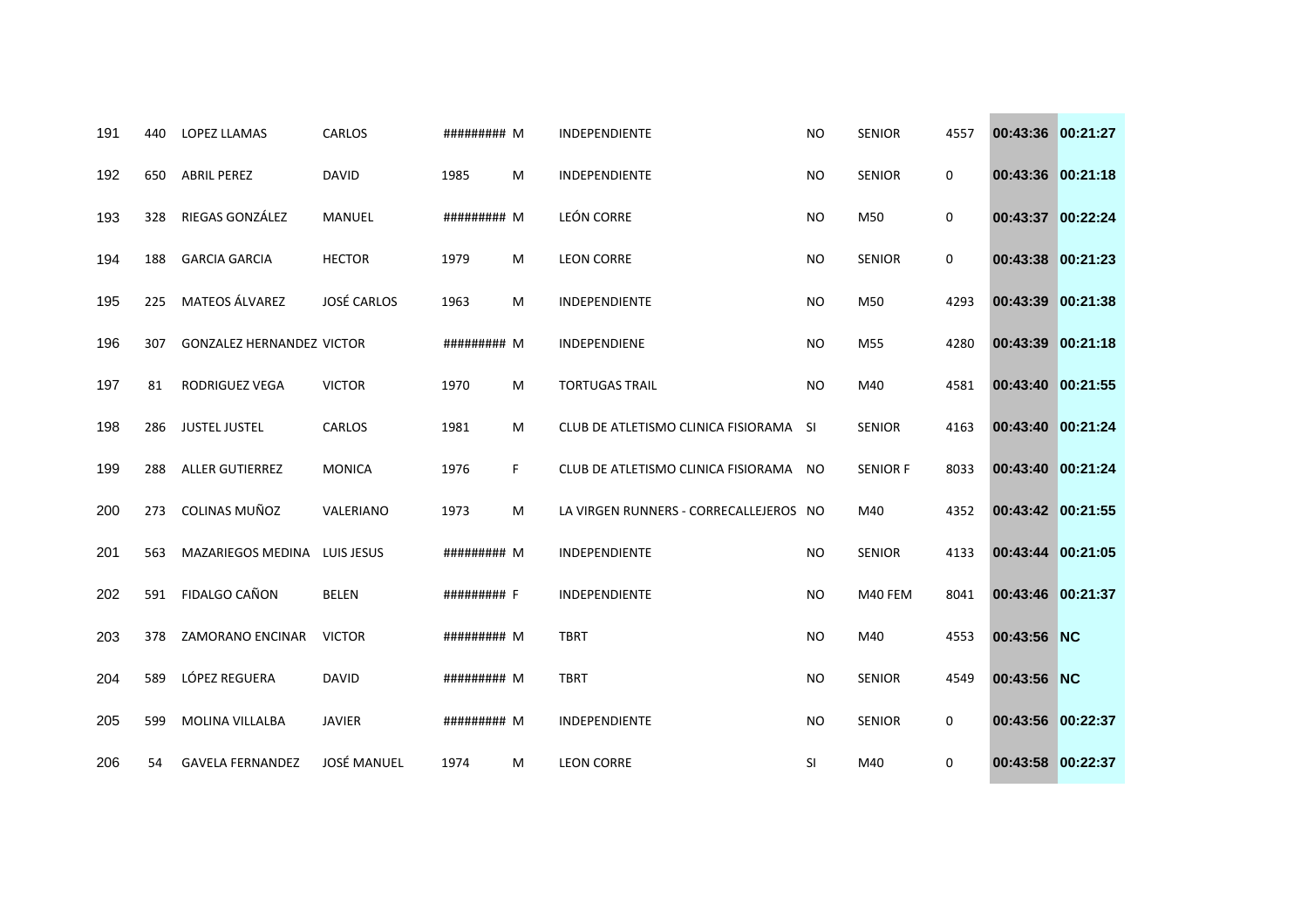| 207 | 190 | <b>MENDEZ FLOREZ</b>        | <b>JOSE ALBERTO</b>   | 1970        | M | <b>CASA DE ASTURIAS</b> | <b>NO</b> | M40           | 0    | 00:44:05 00:21:59 |          |
|-----|-----|-----------------------------|-----------------------|-------------|---|-------------------------|-----------|---------------|------|-------------------|----------|
| 208 | 579 | LIEBANA REGUERA             | <b>DIEGO</b>          | ######### M |   | INDEPENDIENTE           | SI        | <b>SENIOR</b> | 0    | 00:44:08 00:22:52 |          |
| 209 | 211 | ROJO GONZÁLEZ               | FRANCISCO JAVIER 1970 |             | M | <b>RECREO RUNNING</b>   | <b>NO</b> | M40           | 4524 | 00:44:12 00:21:54 |          |
| 210 | 627 | <b>RODRIGUEZ GIL</b>        | <b>EDGAR</b>          | ######### M |   | PEÑACORADA              | SI        | <b>SENIOR</b> | 4491 | 00:44:12 00:21:01 |          |
| 211 | 168 | <b>BANDERA SUAREZ</b>       | MIGUEL ANGEL          | 1962        | M | ULE-CHORCO              | <b>NO</b> | M50           | 0    | 00:44:14 00:22:39 |          |
| 212 | 588 | <b>FERNANDEZ BENITO</b>     | <b>ALBERTO</b>        | ######### M |   | INDEPENDIENTE           | SI        | <b>SENIOR</b> | 4125 | 00:44:14 00:21:56 |          |
| 213 | 576 | SANCHO MARIN                | <b>VICTOR</b>         | ######### M |   | INDEPENDIENTE           | SI        | <b>SENIOR</b> | 0    | 00:44:15 00:21:36 |          |
| 214 | 179 | <b>ALONSO GARCIA</b>        | <b>JUAN JOSE</b>      | 1974        | M | <b>INDEPENDIENTE</b>    | <b>NO</b> | M40           | 0    | 00:44:21 00:21:35 |          |
| 215 | 433 | <b>DIZY GONZALEZ</b>        | <b>MARCOS</b>         | ######### M |   | INDEPENDIENTE           | <b>NO</b> | <b>SENIOR</b> | 0    | 00:44:23          | 00:22:09 |
| 216 | 83  | URIEL CANTERO               | PABLO                 | 1974        | M | INDEPENDIENTE           | <b>NO</b> | M40           | 0    | 00:44:24 00:22:22 |          |
| 217 | 301 | <b>SANTOS ALMIRANTE</b>     | ALEJANDRO             | ######### M |   | INTERVAL-INTELLIGENT    | <b>NO</b> | M55           | 0    | 00:44:24 00:21:45 |          |
| 218 | 383 | <b>OVALLE HERNANDEZ</b>     | <b>DAVID</b>          | ######### M |   | INDEPENDIENTE           | <b>NO</b> | M40           | 0    | 00:44:27 00:22:50 |          |
| 219 | 214 | <b>PALMERO BARRIOS</b>      | ANDRÉS                | 1979        | M | INDEPENDIENTE           | <b>NO</b> | <b>SENIOR</b> | 0    | 00:44:27 00:22:07 |          |
| 220 | 255 | <b>BARRIO GONZÁLEZ</b>      | <b>ALBERTO</b>        | 1980        | М | RACING LEÓN             | <b>NO</b> | <b>SENIOR</b> | 4142 | 00:44:28 00:22:06 |          |
| 221 | 53  | ANDRES TURIENZO             | <b>JOSE EMILIO</b>    | 1967        | M | INDEPENDIENTE           | <b>NO</b> | M40           | 0    | 00:44:29 00:22:33 |          |
| 222 | 169 | DE LA SERNA HIGUERA PEDRO M |                       | 1964        | м | ULE-CHORCO              | <b>NO</b> | M50           | 0    | 00:44:30 00:22:27 |          |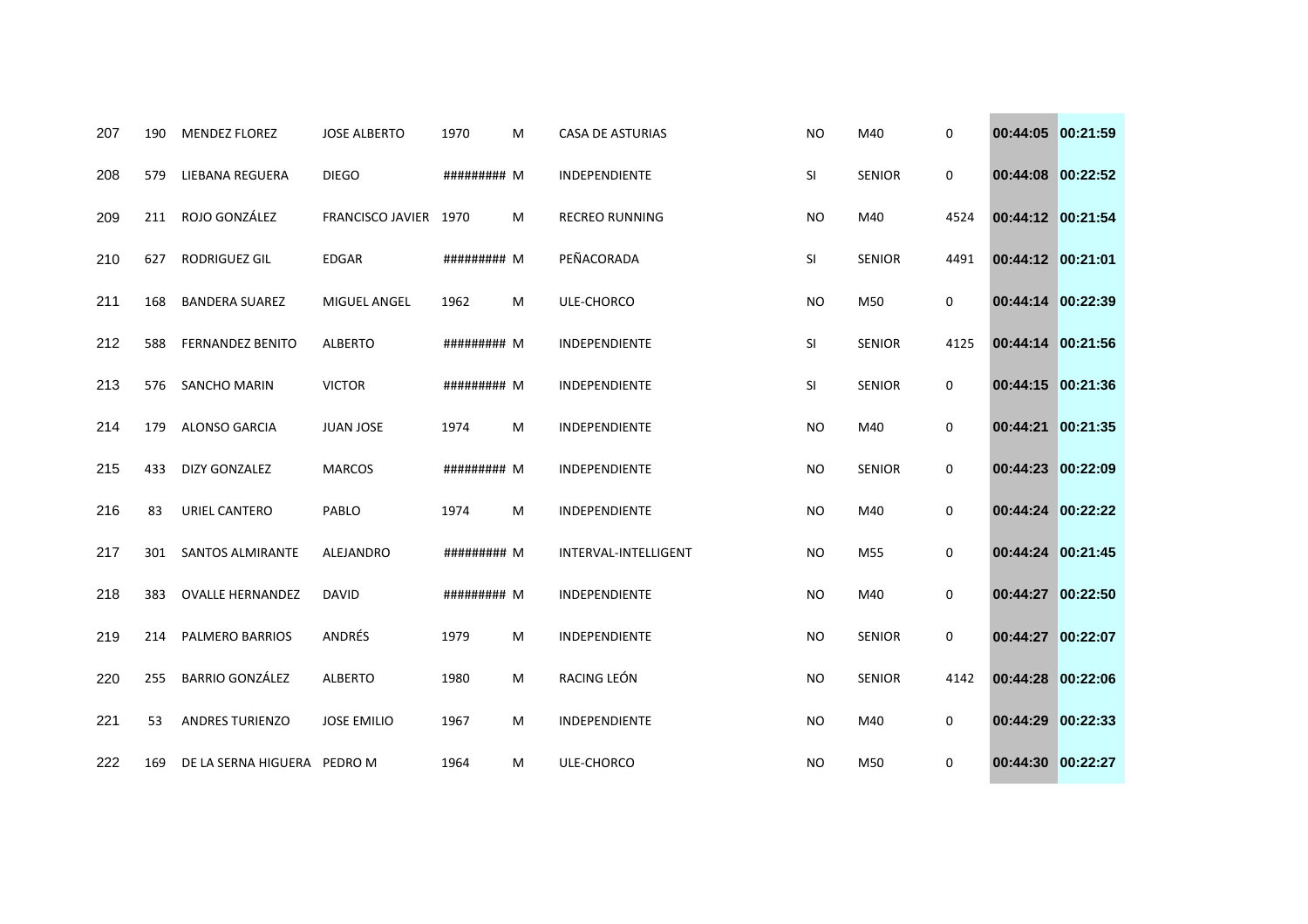| 223 | 173 | <b>BLANCO LOPEZ</b>      | <b>LUIS ANGEL</b> | 1962        | M | <b>RECREO RUNNING</b>         | <b>NO</b> | M50             | 0           | 00:44:30 00:22:02 |          |
|-----|-----|--------------------------|-------------------|-------------|---|-------------------------------|-----------|-----------------|-------------|-------------------|----------|
| 224 | 170 | ALVAREZ DE LA RED        | J. JAVIER         | 1958        | м | ULE-CHORCO                    | <b>NO</b> | M55             | 0           | 00:44:30 00:22:41 |          |
| 225 | 189 | <b>MARTIN MARTINEZ</b>   | <b>GUILLERMO</b>  | 1979        | M | PEÑACORADA                    | <b>NO</b> | <b>SENIOR</b>   | 4483        | 00:44:31          | 00:22:22 |
| 226 | 21  | MIRANDA DE LA MONTA RAÚL |                   | 1974        | M | <b>INDEPENDIENTE</b>          | <b>NO</b> | M40             | 0           | 00:44:32 00:21:52 |          |
| 227 | 306 | RODRIGUEZ VARONA         | ANA ISABEL        | ######### F |   | <b>NUNCA CORRERAS SOLO</b>    | <b>NO</b> | <b>SENIOR F</b> | 8130        | 00:44:32 00:22:00 |          |
| 228 | 16  | <b>GARCÍA ANTOLINEZ</b>  | <b>JOSÉ LUIS</b>  | 1977        | M | INDEPENDIENTE                 | <b>NO</b> | <b>SENIOR</b>   | 4271        | 00:44:34 00:22:22 |          |
| 229 | 437 | <b>FALAGAN ZOTES</b>     | MIGUEL ÁNGEL      | ######### M |   | INDEPENDIENTE                 | <b>NO</b> | <b>SENIOR</b>   | 0           | 00:44:38          | 00:22:01 |
| 230 | 463 | <b>MORAN MARTINEZ</b>    | NEMESIANO         | ######### M |   | INDEPENDIENTE                 | <b>NO</b> | <b>SENIOR</b>   | $\mathbf 0$ | 00:44:39 00:22:17 |          |
| 231 | 592 | <b>LLANO DIAZ</b>        | <b>DAVID</b>      | ######### M |   | INDEPENDIENTE                 | SI        | <b>SENIOR</b>   | 0           | 00:44:40          | 00:21:19 |
| 232 | 97  | PELÁEZ GONZÁLEZ          | <b>FRANCISCO</b>  | 1971        | M | PEÑACORADA                    | <b>NO</b> | M40             | 4489        | 00:44:41          | 00:21:45 |
| 233 | 51  | ATLENZA CARREÑO          | ANGEL             | 1972        | M | <b>LEON CORRE</b>             | <b>NO</b> | M40             | 0           | 00:44:42 00:22:07 |          |
| 234 | 316 | ALONSO MONTALVO          | <b>JOSE MARIA</b> | ######### M |   | <b>LEON CORRE</b>             | <b>NO</b> | M55             | 4375        | 00:44:42 00:22:00 |          |
| 235 | 151 | <b>GALAN GARCIA</b>      | <b>JESUS</b>      | 1989        | M | INDEPENDIENTE                 | <b>NO</b> | <b>SENIOR</b>   | 0           | 00:44:44 00:23:17 |          |
| 236 | 341 | <b>ARIAS CAMINO</b>      | MANUEL            | 1965        | M | INTELLIGENT INTERVAL LA ROBLA | <b>NO</b> | M40             | 0           | 00:44:48 00:21:54 |          |
| 237 | 361 | <b>GOMEZ HUERGA</b>      | PEDRO             | ######### M |   | INDEPENDIENE                  | <b>NO</b> | M40             | 0           | 00:44:49 00:21:59 |          |
| 238 | 63  | <b>RODRIGUEZ TOLLES</b>  | <b>CARLOS</b>     | 1966        | M | FRUTAS ORDOÑEZ                | <b>NO</b> | M40             | 0           | 00:44:50 00:22:50 |          |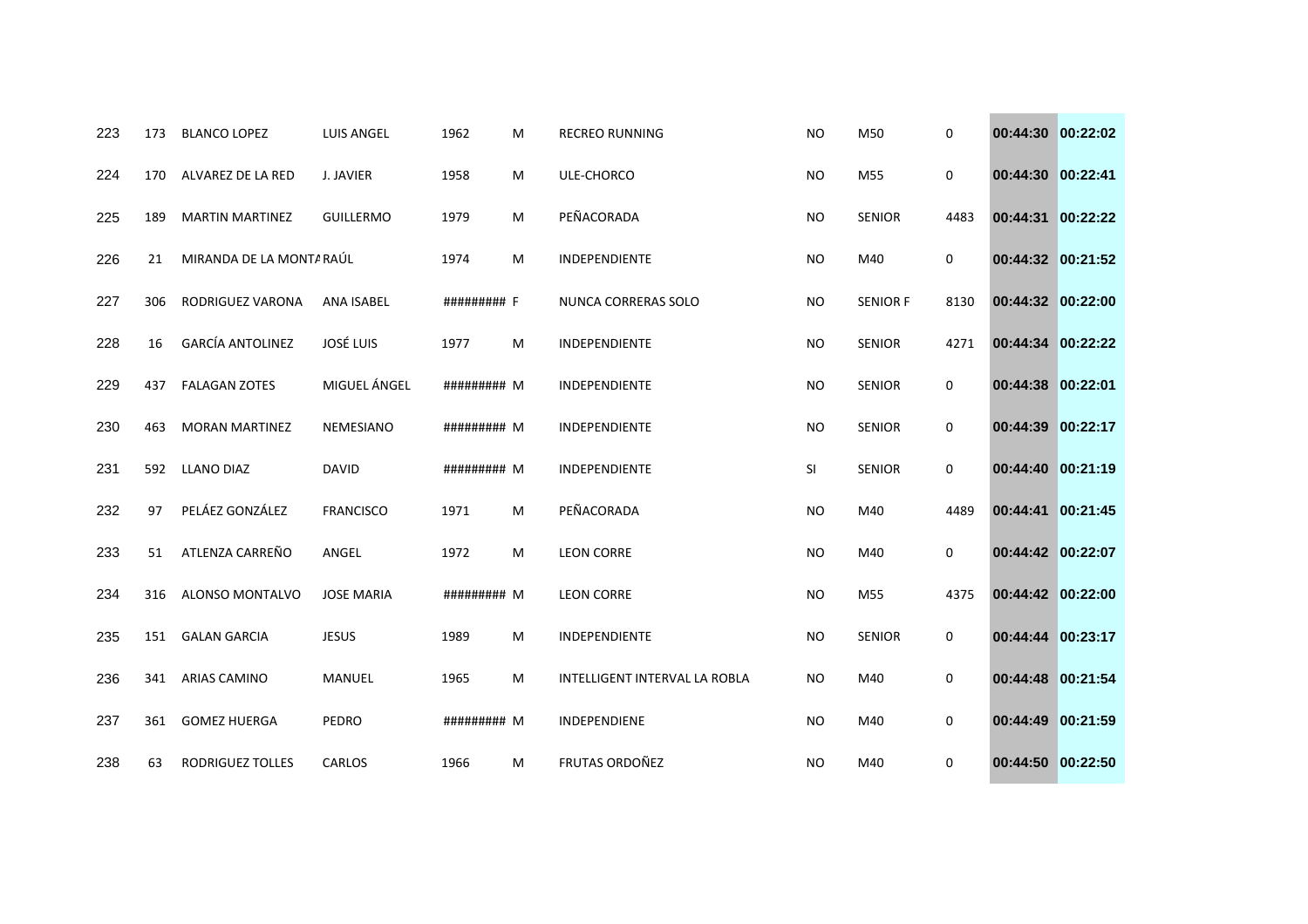| 239 | 135            | <b>BAYÓN RODRIGUEZ</b>     | <b>MIGUEL ANGEL</b> | 1972        | м | <b>INDEPENDIENTE</b> | <b>NO</b> | M40           | 0    | 00:44:50 00:23:04 |          |
|-----|----------------|----------------------------|---------------------|-------------|---|----------------------|-----------|---------------|------|-------------------|----------|
| 240 | 107            | ALONSO FRANCO              | <b>FELIX</b>        | 1977        | M | PEÑACORADA           | <b>NO</b> | <b>SENIOR</b> | 4473 | 00:44:50 00:22:27 |          |
| 241 | 496            | <b>BLANCO CASADO</b>       | <b>ROBERTO</b>      | ######### M |   | INDEPENDIENTE        | SI        | <b>SENIOR</b> | 0    | 00:44:55 00:22:51 |          |
| 242 | 507            | <b>LOPEZ PEREZ</b>         | <b>SERGIO</b>       | ######### M |   | <b>INDEPENDIENTE</b> | <b>NO</b> | <b>SENIOR</b> | 0    | 00:45:00 00:22:20 |          |
| 243 | 155            | FERNANDEZ ESCANCIAN JAVIER |                     | 1966        | M | INDEPENDIENTE        | <b>NO</b> | M40           | 0    | 00:45:02 00:22:35 |          |
| 244 | 481            | <b>GUTIÉRREZ GARCÍA</b>    | <b>JOSE ANTONIO</b> | ######### M |   | INDEPENDIENTE        | <b>NO</b> | <b>SENIOR</b> | 4012 | 00:45:03 00:22:53 |          |
| 245 | 84             | MERINO DOMINGUEZ           | LUIS                | 1970        | M | INDEPENDIENTE        | <b>NO</b> | M40           | 0    | 00:45:06 00:22:50 |          |
| 246 | 544            | POZO GONZALEZ              | <b>JOSE ANTONIO</b> | ######### M |   | INDEPENDIENTE        | <b>NO</b> | <b>SENIOR</b> | 0    | 00:45:09 00:22:33 |          |
| 247 | 208            | RODRÍGUEZ FERNÁNDEZ RAÚL   |                     | 1989        | M | INDEPENDIENTE        | <b>NO</b> | <b>SENIOR</b> | 0    | 00:45:10 00:22:51 |          |
| 248 | 506            | <b>CAMPOS DE CELA</b>      | <b>IVAN</b>         | ######### M |   | INDEPENDIENTE        | SI        | <b>SENIOR</b> | 0    | 00:45:10 00:23:07 |          |
| 249 | 406            | RODRIGUEZ BERMUDEZ DANIEL  |                     | ######### M |   | INDEPENDIENTE        | <b>NO</b> | M40           | 0    | 00:45:11 00:22:35 |          |
| 250 | 494            | <b>SALAN SANTAMARIA</b>    | <b>JOSE LUIS</b>    | ######### M |   | <b>INDEPENDIENTE</b> | <b>NO</b> | <b>SENIOR</b> | 0    | 00:45:11          | 00:22:44 |
| 251 | 504            | <b>VALLADARES CORRAL</b>   | <b>FELIX</b>        | ######### M |   | INDEPENDIENTE        | SI        | <b>SENIOR</b> | 0    | 00:45:11 00:22:37 |          |
| 252 | $\overline{7}$ | <b>GONZÁLEZ PAREDES</b>    | PABLO               | 1985        | M | INDEPENDIENTE        | <b>NO</b> | <b>SENIOR</b> | 0    | 00:45:14 00:22:39 |          |
| 253 | 57             | <b>MACHIN CARRASCO</b>     | SANTIAGO            | 1990        | M | CLUB ATLETISMO LEÓN  | <b>NO</b> | <b>SENIOR</b> | 4132 | 00:45:16 00:22:50 |          |
| 254 | 292            | <b>MARTÍN MARTÍNEZ</b>     | <b>DANIEL</b>       | 1980        | M | PEÑACORADA           | <b>NO</b> | <b>SENIOR</b> | 4482 | 00:45:16 00:22:50 |          |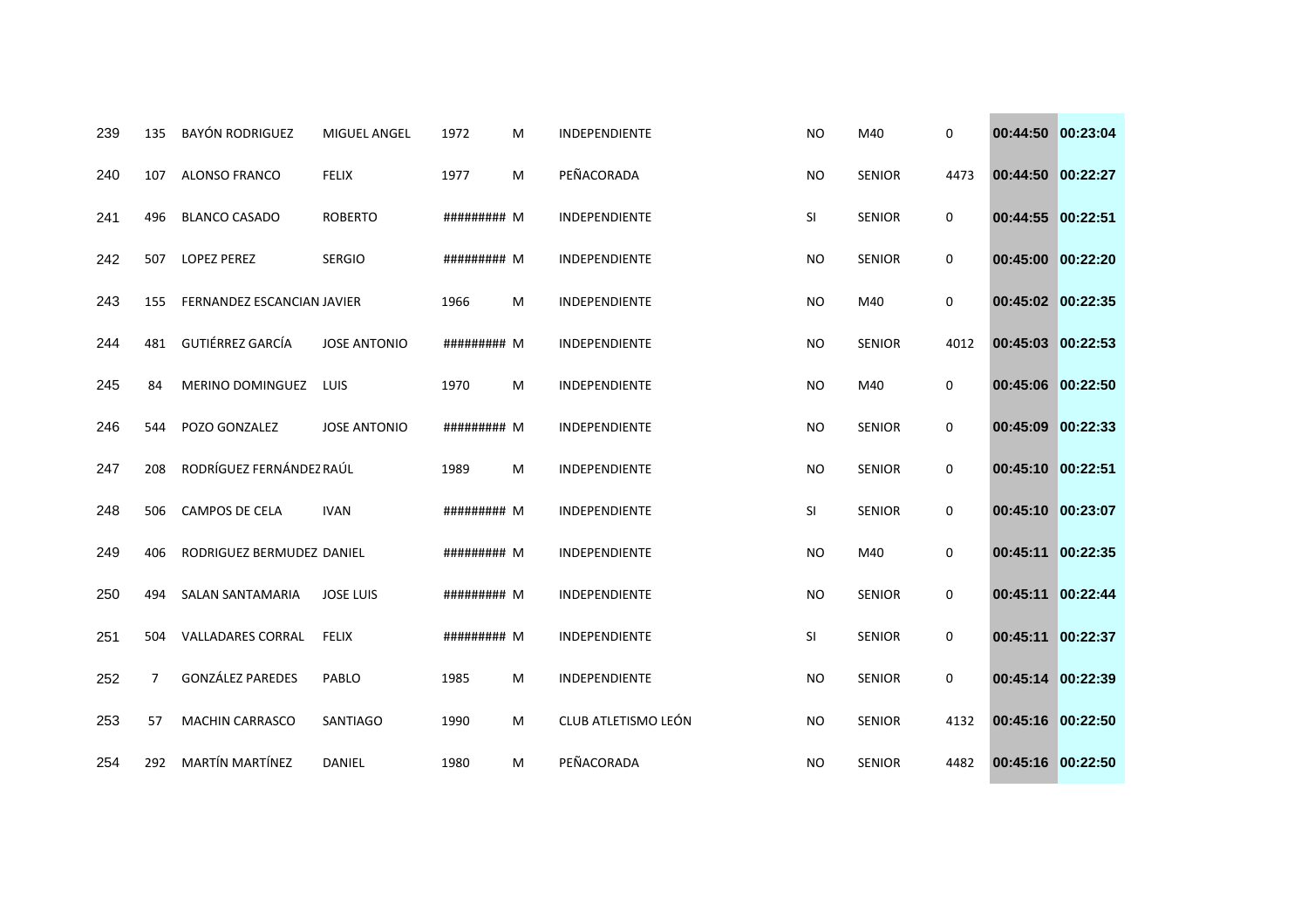| 255 | 302 | <b>MARTIN PRIETO</b>    | <b>ISISDORO</b>     | ######### M |    | <b>INDEPENDIENE</b>                    | <b>NO</b> | M55             | 0           | 00:45:17 00:22:50 |          |
|-----|-----|-------------------------|---------------------|-------------|----|----------------------------------------|-----------|-----------------|-------------|-------------------|----------|
| 256 | 100 | SERRANO PÉREZ           | <b>JOSÉ ANTONIO</b> | 1952        | м  | <b>RECREO RUNNING</b>                  | <b>NO</b> | M55             | 4526        | 00:45:18 00:22:39 |          |
| 257 | 103 | <b>ALONSO RODRIGUEZ</b> | <b>SERGIO</b>       | 1993        | M  | CLUB ATLETISMO RACING LEÓN             | <b>NO</b> | <b>SENIOR</b>   | 4141        | 00:45:18 00:21:44 |          |
| 258 | 508 | <b>ALVAREZ MORAN</b>    | <b>JAIME</b>        | ######### M |    | <b>INDEPENDIENTE</b>                   | <b>NO</b> | <b>SENIOR</b>   | 4242        | 00:45:19          | 00:22:23 |
| 259 | 229 | FENÁNDEZ PINOS          | PABLO               | 1972        | M  | <b>CORRE SALLE</b>                     | <b>NO</b> | M40             | 4534        | 00:45:21          | 00:22:51 |
| 260 | 70  | GONZÁLEZ GONZÁLEZ       | <b>EVA</b>          | 1982        | F  | CLUB ATLETISMO LEÓN                    | NO.       | <b>SENIOR F</b> | 8024        | 00:45:21          | 00:22:13 |
| 261 | 145 | <b>ALARMA ARIAS</b>     | ANA ISABEL          | 1967        | F. | INDEPENDIENTE                          | <b>NO</b> | M40 FEM         | 0           | 00:45:22 00:22:35 |          |
| 262 | 224 | DE VEGA MERINO          | MARÍA JESÚS         | 1963        | F. | <b>MARATÓN BENAVIDES</b>               | <b>NO</b> | M50 FEM         | 8034        | 00:45:22 00:22:42 |          |
| 263 | 538 | LÓPEZ PÉREZ             | <b>ALBERTO</b>      | ######### M |    | INDEPENDIENTE                          | <b>NO</b> | <b>SENIOR</b>   | 0           | 00:45:24          | 00:22:01 |
| 264 | 212 | GIL FERNÁNDEZ           | <b>DIEGO</b>        | 1978        | M  | <b>TORTUGAS TRAIL</b>                  | <b>NO</b> | <b>SENIOR</b>   | 4575        | 00:45:26 00:22:29 |          |
| 265 | 616 | <b>HERRERA GARCIA</b>   | <b>RICARDO</b>      | ######### M |    | INDEPENDIENTE                          | <b>NO</b> | <b>SENIOR</b>   | $\mathbf 0$ | 00:45:30 00:22:53 |          |
| 266 | 611 | ALONSO CASTRO           | <b>MIGUEL</b>       | ######### M |    | INDEPENDIENTE                          | <b>NO</b> | <b>SENIOR</b>   | 0           | 00:45:31          | 00:22:40 |
| 267 | 639 | <b>CASTRO RUBIO</b>     | <b>RAUL</b>         | ######### M |    | <b>TORTUGAS TRAIL LEON</b>             | SI        | <b>SENIOR</b>   | 4571        | 00:45:33          | 00:22:23 |
| 268 | 280 | SAN JOSÉ RODRÍGUEZ      | <b>ENRIQUE</b>      | 1977        | M  | LA VIRGEN RUNNERS - CORRECALLEJEROS SI |           | <b>SENIOR</b>   | 4370        | 00:45:34          | 00:23:23 |
| 269 | 446 | CABALLERO HURTADO       | <b>IVAN</b>         | ######### M |    | INDEPENDIENTE                          | SI        | <b>SENIOR</b>   | 0           | 00:45:34          | 00:22:57 |
| 270 | 554 | <b>SARMIENTO ARIAS</b>  | <b>BORJA</b>        | ######### M |    | INDEPENDIENTE                          | <b>NO</b> | <b>SENIOR</b>   | 0           | 00:45:34 00:23:23 |          |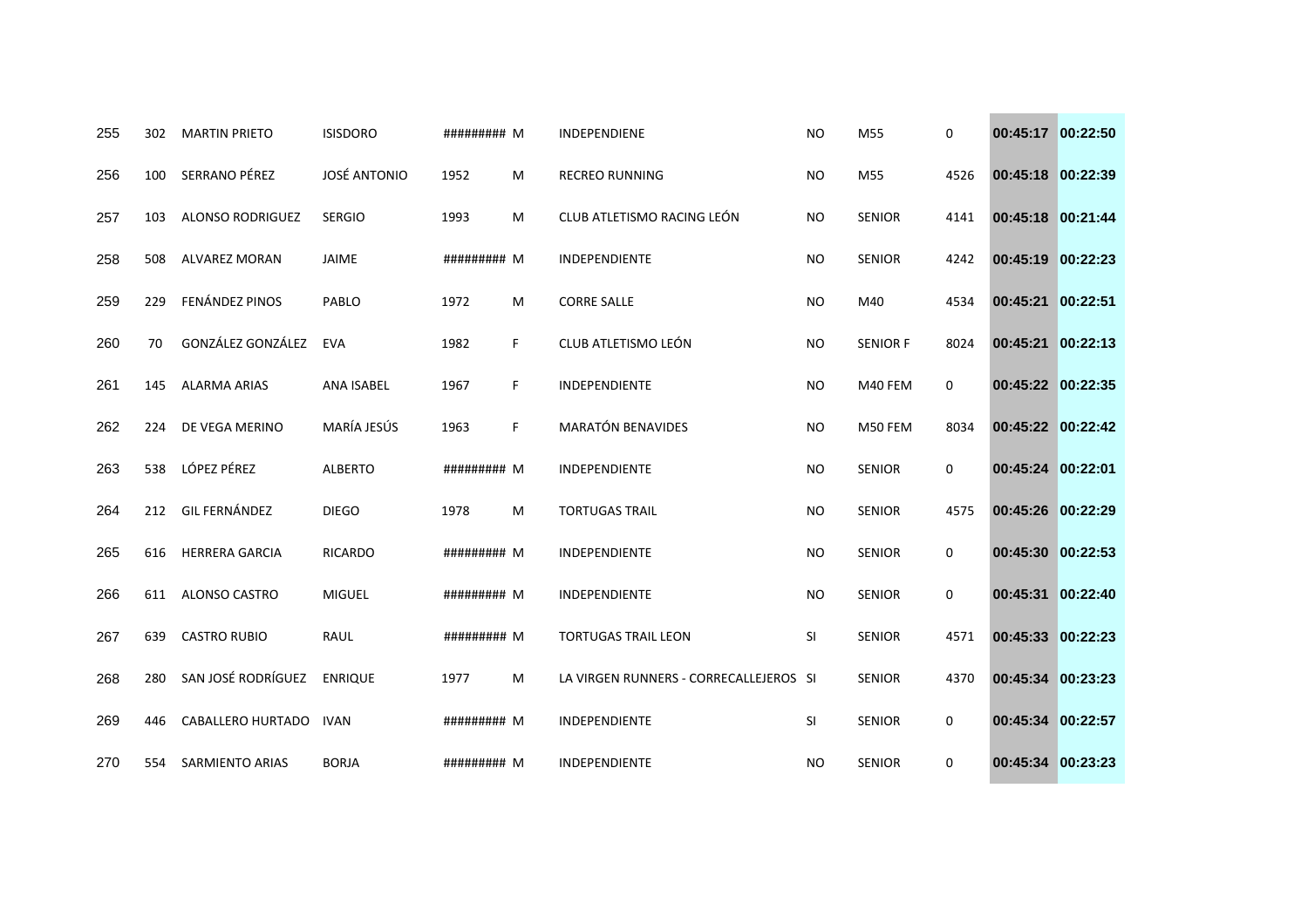| 271 | 192 | RODRIGUEZ GONZALEZ OSCAR              |                    | 1974        | м  | CLUB ATLETISMO RACING LEÓN             | <b>NO</b> | M40             | 4152 | 00:45:35 00:22:59 |  |
|-----|-----|---------------------------------------|--------------------|-------------|----|----------------------------------------|-----------|-----------------|------|-------------------|--|
| 272 | 533 | <b>BLANCO DE CASO</b>                 | ALEJANDRO          | ######### M |    | INDEPENDIENTE                          | <b>NO</b> | <b>SENIOR</b>   | 0    | 00:45:41 00:23:21 |  |
| 273 | 357 | ALVAREZ ALVAREZ                       | <b>JOSE LUIS</b>   | ######### M |    | INTELLIGENT-INTERVAL                   | <b>NO</b> | M40             | 0    | 00:45:42 00:22:40 |  |
| 274 | 513 | <b>GARCÍA SUAREZ</b>                  | <b>DAVID</b>       | ######### M |    | <b>MTB RUNNERS</b>                     | <b>NO</b> | <b>SENIOR</b>   | 4415 | 00:45:44 00:22:38 |  |
| 275 | 577 | VIÑUELA ÁLVAREZ                       | CARMEN             | ######### F |    | INDEPENDIENTE                          | <b>NO</b> | M40 FEM         | 0    | 00:45:45 00:22:39 |  |
| 276 | 393 | <b>VILLACORTA</b><br><b>FERNANDEZ</b> | <b>OSCAR</b>       | ######### M |    | <b>SPRINT LEON</b>                     | <b>NO</b> | M40             | 0    | 00:45:48 00:22:53 |  |
| 277 | 137 | <b>FUENTES ZUMETA</b>                 | <b>JESUS</b>       | 1976        | M  | INDEPENDIENTE                          | SI        | <b>SENIOR</b>   | 0    | 00:45:52 00:23:25 |  |
| 278 | 243 | PUERTAS FERNÁNDEZ                     | <b>JOSÉ MANUEL</b> | 1976        | M  | <b>CNP-LEON</b>                        | <b>NO</b> | <b>SENIOR</b>   | 4192 | 00:45:52 00:22:51 |  |
| 279 | 553 | ROSADO CRUZ                           | ALEJANDRO          | ######### M |    | INDEPENDIENTE                          | SI        | <b>SENIOR</b>   | 0    | 00:45:52 00:22:41 |  |
| 280 | 359 | ABENGOZA MARNE                        | RAFAEL             | ######### M |    | <b>RECREO RUNNING</b>                  | SI        | M40             | 4503 | 00:45:54 00:23:00 |  |
| 281 | 434 | <b>LAGO LAMAS</b>                     | <b>FERNANDO</b>    | ######### M |    | <b>INDEPENDIENTE</b>                   | <b>NO</b> | <b>SENIOR</b>   | 0    | 00:45:55 00:23:04 |  |
| 282 | 262 | MIGDLEY                               | <b>ANNA</b>        | 1982        | F. | LA VIRGEN RUNNERS - CORRECALLEJEROS SI |           | <b>SENIOR F</b> | 8075 | 00:45:55 00:23:42 |  |
| 283 | 606 | <b>GARCIA MARQUEZ</b>                 | PEDRO JESUS        | ######### M |    | INDEPENDIENTE                          | <b>NO</b> | <b>SENIOR</b>   | 0    | 00:45:57 00:23:34 |  |
| 284 | 353 | <b>RUBIN PINO</b>                     | <b>JOSE</b>        | ######### M |    | <b>CISTIERNA RUNNING</b>               | <b>NO</b> | M40             | 0    | 00:45:58 00:23:06 |  |
| 285 | 640 | <b>TEIXEIRA FREIRE</b>                | <b>JOSE LUIS</b>   | ######### M |    | <b>TORTUGAS TRAIL LEON</b>             | SI        | <b>SENIOR</b>   | 4583 | 00:45:59 00:22:31 |  |
| 286 | 587 | <b>MARTINEZ LAIZ</b>                  | <b>VICTOR</b>      | ######### M |    | INDEPENDIENTE                          | <b>NO</b> | <b>SENIOR</b>   | 4149 | 00:46:01 00:23:05 |  |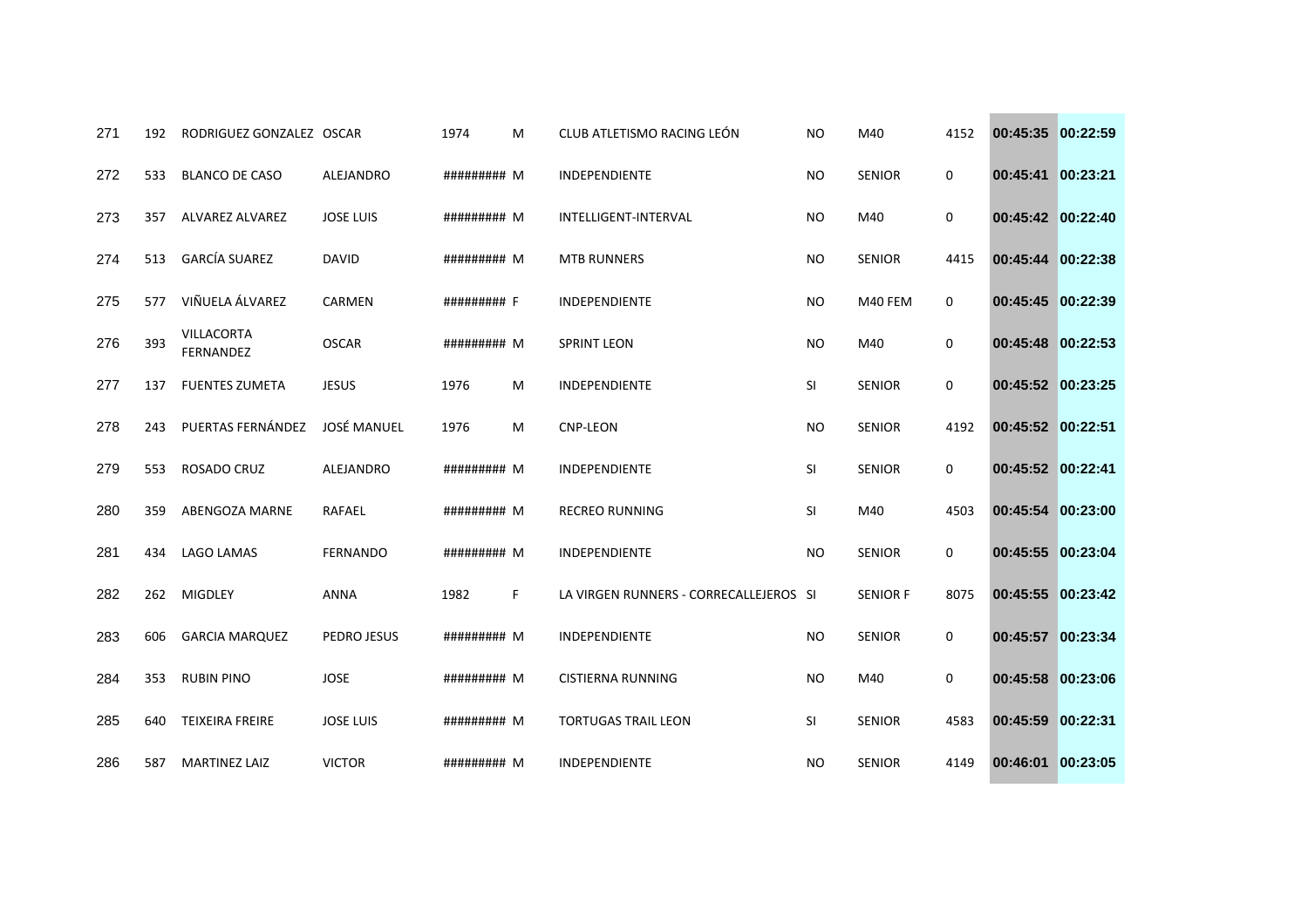| 287       | 133 | <b>GONZÁLEZ SIERRA</b>     | <b>JORGE</b>        | 1978        | M | <b>DEPORTES CHORCO</b>                 | <b>NO</b> | <b>SENIOR</b> | 4194 | 00:46:02 00:22:45 |          |
|-----------|-----|----------------------------|---------------------|-------------|---|----------------------------------------|-----------|---------------|------|-------------------|----------|
| 288       | 304 | MARTINEZ RODRIGUEZ EDUARDO |                     | ######### M |   | <b>RECREO RUNNING</b>                  | <b>NO</b> | M55           | 4520 | 00:46:04 00:23:07 |          |
| <b>NC</b> | 332 | <b>LOPEZ PUENTE</b>        | <b>SECUNDINO</b>    | ######### M |   | <b>INDEPENDIENE</b>                    | SI        | <b>M50</b>    | 4286 | 00:46:05 00:23:12 |          |
| 289       | 195 | MUÑIZ ANDRES               | <b>MIGUEL ANGEL</b> | 1966        | M | RUNNING ALTO BERNESGA                  | <b>NO</b> | M40           | 0    | 00:46:06 00:22:39 |          |
| 290       | 570 | LOPEZ MORAN                | JAIME               | ######### M |   | INDEPENDIENTE                          | SI        | <b>SENIOR</b> | 0    | 00:46:07 00:23:20 |          |
| 291       | 411 | <b>LLANES MIGUELEZ</b>     | <b>EDUARDO</b>      | ######### M |   | INDEPENDIENTE                          | <b>NO</b> | M40           | 0    | 00:46:12 00:23:08 |          |
| 292       | 130 | <b>LLANOS VALLADARES</b>   | F. JAVIER           | 1963        | M | LEÓN CORRE                             | <b>NO</b> | M50           | 4379 | 00:46:14 00:22:20 |          |
| 293       | 265 | ALBA LAGO                  | <b>ANTONIO</b>      | 1970        | M | LA VIRGEN RUNNERS - CORRECALLEJEROS NO |           | M40           | 4348 | 00:46:16 00:23:16 |          |
| 294       | 593 | LÓPEZ SOLACHE              | PABLO JOSÉ          | ######### M |   | INDEPENDIENTE                          | <b>NO</b> | <b>SENIOR</b> | 4287 | 00:46:20          | 00:24:22 |
| 295       | 144 | <b>CASTRO FALAGAN</b>      | <b>JOSE ANGEL</b>   | 1977        | M | LA BAÑEZA                              | <b>NO</b> | SENIOR        | 4251 | 00:46:25 00:22:35 |          |
| 296       | 614 | AMIGO MARTINEZ             | RAUL JORGE          | ######### M |   | <b>INDEPENDIENTE</b>                   | SI        | <b>SENIOR</b> | 0    | 00:46:26 00:22:57 |          |
| 297       | 469 | <b>GARCIA SUAREZ</b>       | <b>ISRAEL</b>       | ######### M |   | <b>MTB RUNNERS</b>                     | <b>NO</b> | <b>SENIOR</b> | 4416 | 00:46:28 00:22:50 |          |
| 298       | 483 | CAÑO GONZALEZ              | <b>JESUS</b>        | ######### M |   | <b>MTB RUNNERS</b>                     | <b>NO</b> | <b>SENIOR</b> | 4396 | 00:46:29          | 00:22:51 |
| 299       | 525 | SUÁREZ SANTOS              | <b>MARIO</b>        | ######### M |   | INDEPENDIENTE                          | SI        | <b>SENIOR</b> | 0    | 00:46:31          | 00:24:13 |
| 300       | 318 | PÉREZ MARTÍNEZ             | <b>IGNACIO</b>      | ######### M |   | INDEPENDIENTE                          | <b>NO</b> | M50           | 4300 | 00:46:33 00:23:37 |          |
| 301       | 530 | <b>PARDO ARIAS</b>         | <b>JORGE</b>        | ######### M |   | INDEPENDIENTE                          | <b>NO</b> | <b>SENIOR</b> | 4298 | 00:46:33 00:22:57 |          |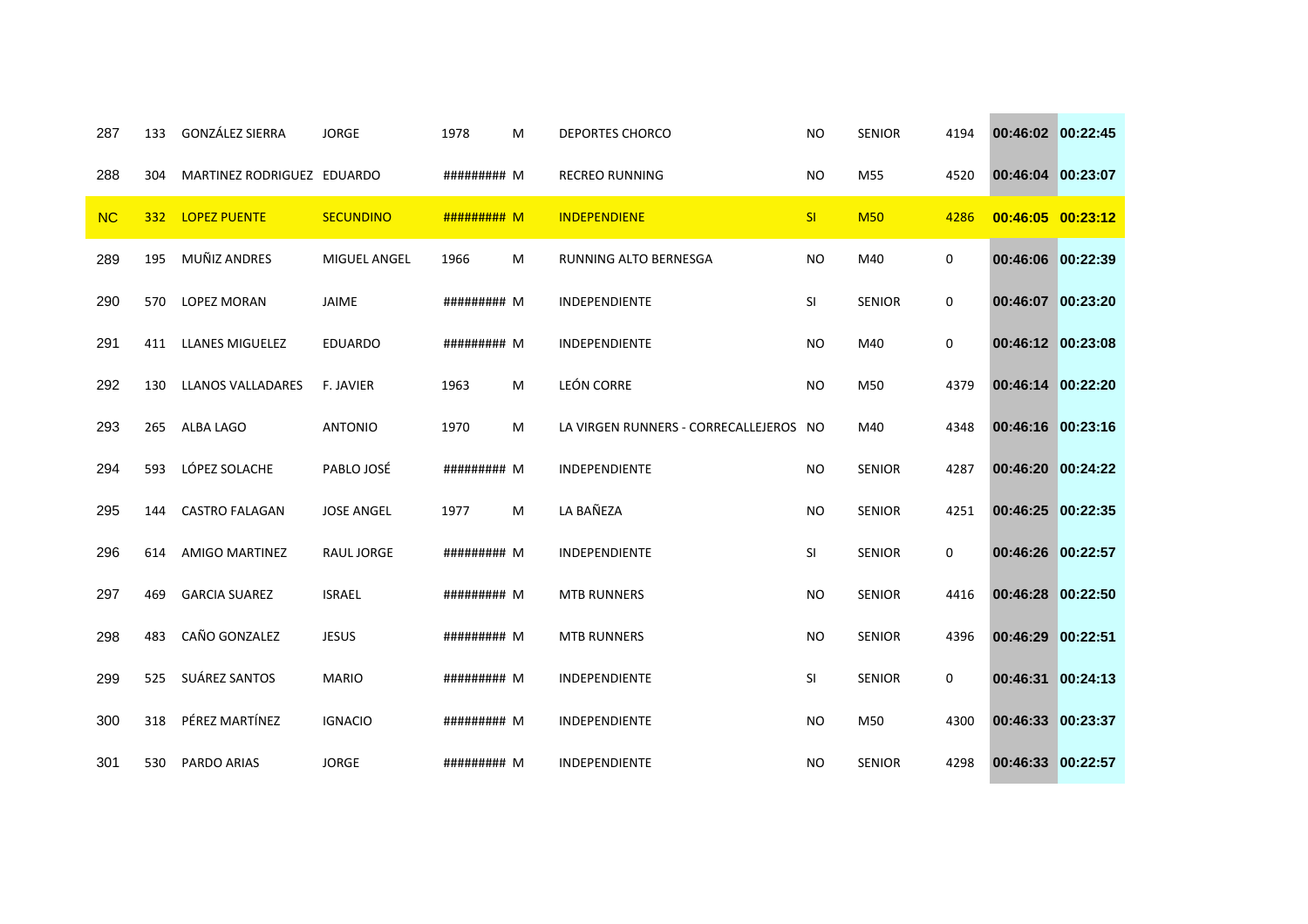| 302       | 486 | SANCHEZ GONZALEZ         | ANIBAL             | ######### M |    | <b>INDEPENDIENTE</b>                   | <b>NO</b> | <b>SENIOR</b>   | 0           | 00:46:35          | 00:24:09 |
|-----------|-----|--------------------------|--------------------|-------------|----|----------------------------------------|-----------|-----------------|-------------|-------------------|----------|
| 303       | 472 | SÁNCHEZ GONZÁLEZ         | <b>JUAN LUIS</b>   | ######### M |    | INDEPENDIENTE                          | <b>NO</b> | <b>SENIOR</b>   | 0           | 00:46:35          | 00:24:09 |
| 304       | 321 | <b>FERNANDEZ GARCIA</b>  | <b>MAXIMINO</b>    | ######### M |    | <b>LEON CORRE</b>                      | <b>NO</b> | M50             | 0           | 00:46:36 00:23:24 |          |
| 305       | 142 | <b>TASCON ALVAREZ</b>    | RAUL               | 1983        | M  | INDEPENDIENTE                          | <b>NO</b> | <b>SENIOR</b>   | 0           | 00:46:39          | 00:23:29 |
| <b>NC</b> | 91  | <b>RODRIGUEZ SANCHEZ</b> | <b>SEILA</b>       | 1982        | F. | <b>CLUB ATLETISMO LEÓN</b>             | <b>NO</b> | <b>SENIOR F</b> | 8027        | 00:46:40 00:22:37 |          |
| 306       | 298 | MUÑOZ MANTECÓN           | <b>EMILIANO</b>    | 1966        | M  | <b>CLUB SALCECORRE</b>                 | <b>NO</b> | M40             | 4544        | 00:46:41          | 00:22:57 |
| 307       | 279 | <b>FELIX ALONSO</b>      | PEDRO              | 1986        | M  | LA VIRGEN RUNNERS - CORRECALLEJEROS SI |           | <b>SENIOR</b>   | 4356        | 00:46:42 00:23:23 |          |
| 308       | 443 | <b>FRANCO PARDO</b>      | <b>JAVIER</b>      | ######### M |    | <b>INDEPENDIENTE</b>                   | <b>NO</b> | <b>SENIOR</b>   | 0           | 00:46:42 00:23:23 |          |
| 309       | 476 | LLAMAZARES ALONSO        | <b>RUBEN</b>       | ######### M |    | INDEPENDIENTE                          | <b>NO</b> | <b>SENIOR</b>   | 4187        | 00:46:42 00:22:28 |          |
| 310       | 111 | CARRERA GARCÍA           | <b>JUAN CARLOS</b> | 1985        | M  | INDEPENDIENTE                          | <b>NO</b> | <b>SENIOR</b>   | 0           | 00:46:45          | 00:24:36 |
| 311       | 337 | <b>MACIAS ZAHINOS</b>    | CAMILO             | ######### M |    | <b>INDEPENDIENE</b>                    | SI        | M50             | $\mathbf 0$ | 00:46:48          | 00:23:22 |
| 312       | 464 | <b>CUBILLAS PUENTE</b>   | <b>ENRIQUE</b>     | ######### M |    | INDEPENDIENTE                          | SI        | <b>SENIOR</b>   | $\mathbf 0$ | 00:46:48          | 00:23:12 |
| 313       | 485 | <b>AMIGO FERNANDEZ</b>   | <b>JAVIER</b>      | ######### M |    | <b>MTB RUNNERS</b>                     | SI        | <b>SENIOR</b>   | 4389        | 00:46:52 00:23:03 |          |
| 314       | 300 | ORDOÑEZ                  | <b>DAVID</b>       | 1979        | M  | INDEPENDIENTE                          | SI        | <b>SENIOR</b>   | 0           | 00:46:54          | 00:22:43 |
| 315       | 399 | MARTINEZ NOVO            | <b>ISABEL</b>      | ######### F |    | INDEPENDIENTE                          | <b>NO</b> | <b>SENIOR F</b> | 8068        | 00:46:54          | 00:23:08 |
| 316       | 491 | <b>CASADO PRIETO</b>     | <b>CHEMA</b>       | ######### M |    | INDEPENDIENTE                          | <b>NO</b> | <b>SENIOR</b>   | 4237        | 00:46:55 00:25:00 |          |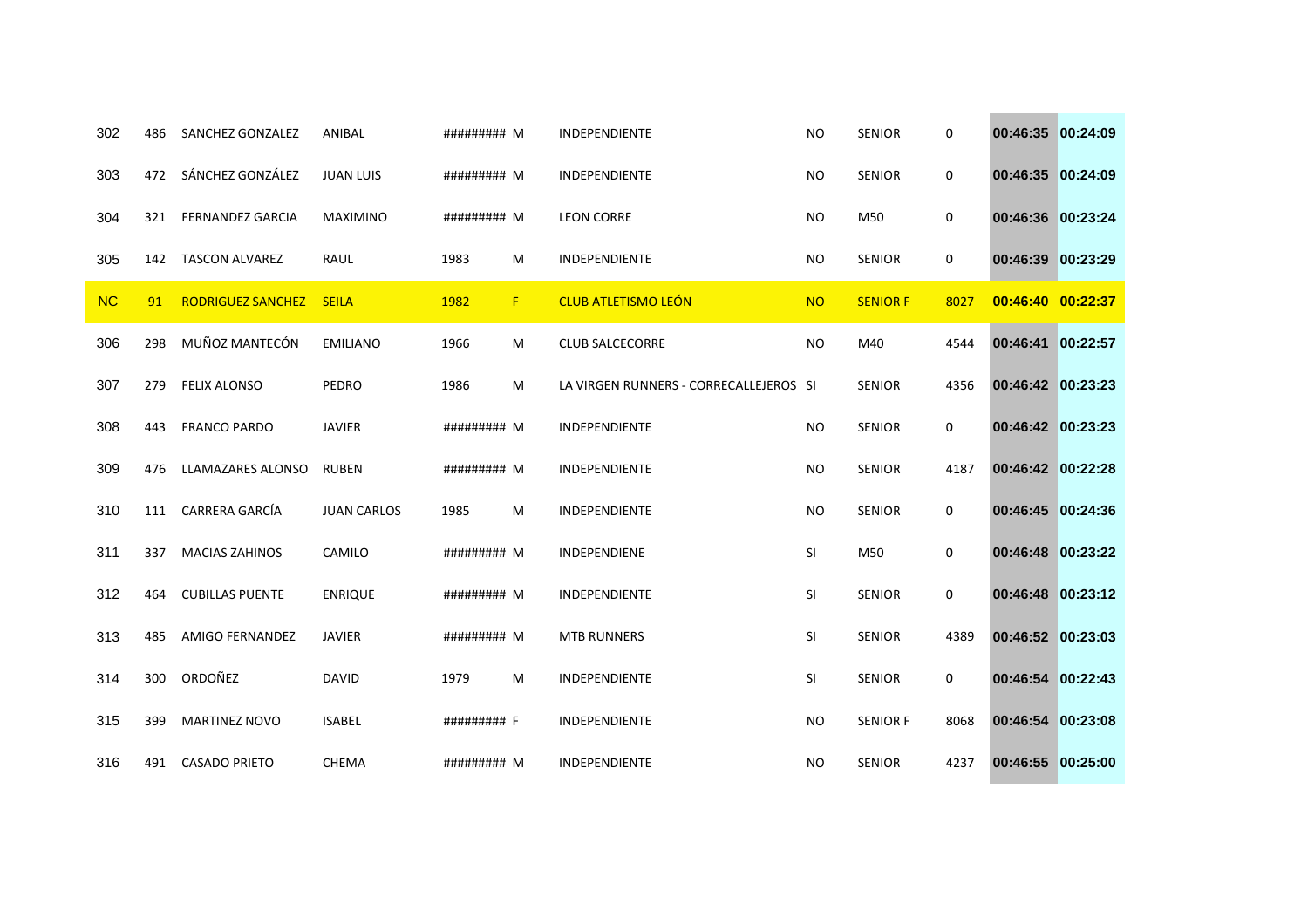| 317       | 542 | <b>FRANGANILLO</b><br>MARTÍNEZ | <b>IVÁN</b>    | ######### M |   | <b>INDEPENDIENTE</b>       | <b>NO</b> | <b>SENIOR</b> | 0    | 00:46:58 00:22:38 |  |
|-----------|-----|--------------------------------|----------------|-------------|---|----------------------------|-----------|---------------|------|-------------------|--|
| 318       | 455 | <b>GARCÍA VIDAL</b>            | <b>BORJA</b>   | ######### M |   | <b>MTB RUNNERS</b>         | <b>NO</b> | <b>SENIOR</b> | 4417 | 00:46:59 NC       |  |
| 319       | 162 | LORENZANA FERNANDE DIEGO       |                | 1985        | M | <b>GTC GENTE CORRIENTE</b> | <b>NO</b> | <b>SENIOR</b> | 0    | 00:47:00 00:22:42 |  |
| <b>NC</b> | 336 | <b>PEREZ MARTINEZ</b>          | <b>RAMON</b>   | ######### M |   | <b>INDEPENDIENTE</b>       | SI        | <b>M50</b>    | 4301 | 00:47:00 00:23:37 |  |
| 320       | 459 | PERTEJO                        | <b>RUBEN</b>   | ######### M |   | INDEPENDIENTE              | <b>NO</b> | <b>SENIOR</b> | 4240 | 00:47:00 00:25:00 |  |
| 321       | 366 | MENENDEZ GONZALEZ MANUEL       |                | ######### M |   | NUNCA CORRERÁS SOLO        | <b>NO</b> | M40           | 4455 | 00:47:01 00:22:56 |  |
| 322       | 68  | <b>GONZALEZ PÉREZ</b>          | MANUEL         | 1975        | M | INDEPENDIENTE              | <b>NO</b> | <b>SENIOR</b> | 0    | 00:47:02 00:23:57 |  |
| 323       | 465 | <b>FRAILE MARCOS</b>           | CÉSAR          | ######### M |   | <b>INDEPENDIENTE</b>       | <b>NO</b> | <b>SENIOR</b> | 4206 | 00:47:06 00:24:21 |  |
| 324       | 227 | DE LA VEGA SAL                 | JOSÉ RAMÓN     | 1965        | M | INDEPENDIENTE              | <b>NO</b> | M40           | 0    | 00:47:07 00:23:01 |  |
| 325       | 55  | <b>GONZÁLEZ HERRERO</b>        | <b>DAVID</b>   | 1987        | M | INDEPENDIENTE              | <b>NO</b> | <b>SENIOR</b> | 0    | 00:47:08 00:24:01 |  |
| 326       | 62  | <b>DOS RAMOS ALBA</b>          | <b>MIGUEL</b>  | 1983        | M | <b>INDEPENDIENTE</b>       | <b>NO</b> | <b>SENIOR</b> | 0    | 00:47:10 00:23:08 |  |
| 327       | 112 | GONZÁLEZ GOMEZ                 | RAUL           | 1984        | M | INDEPENDIENTE              | <b>NO</b> | <b>SENIOR</b> | 0    | 00:47:11 00:24:36 |  |
| 328       | 479 | <b>GONZALEZ GONZALEZ</b>       | <b>ALBERTO</b> | ######### M |   | INDEPENDIENTE              | SI        | <b>SENIOR</b> | 4036 | 00:47:11 00:23:49 |  |
| 329       | 572 | <b>ALORS OREJUELA</b>          | <b>MARIO</b>   | ######### M |   | INDEPENDIENTE              | SI        | <b>SENIOR</b> | 0    | 00:47:12 00:24:01 |  |
| 330       | 43  | PUENTE MARIN                   | LUIS           | 1981        | M | ULE-CHORCO                 | <b>NO</b> | <b>SENIOR</b> | 0    | 00:47:13 00:23:18 |  |
| 331       | 515 | <b>BLANCO CASADO</b>           | MIGUEL ÁNGEL   | ######### M |   | INDEPENDIENTE              | <b>SI</b> | <b>SENIOR</b> | 0    | 00:47:14 00:23:02 |  |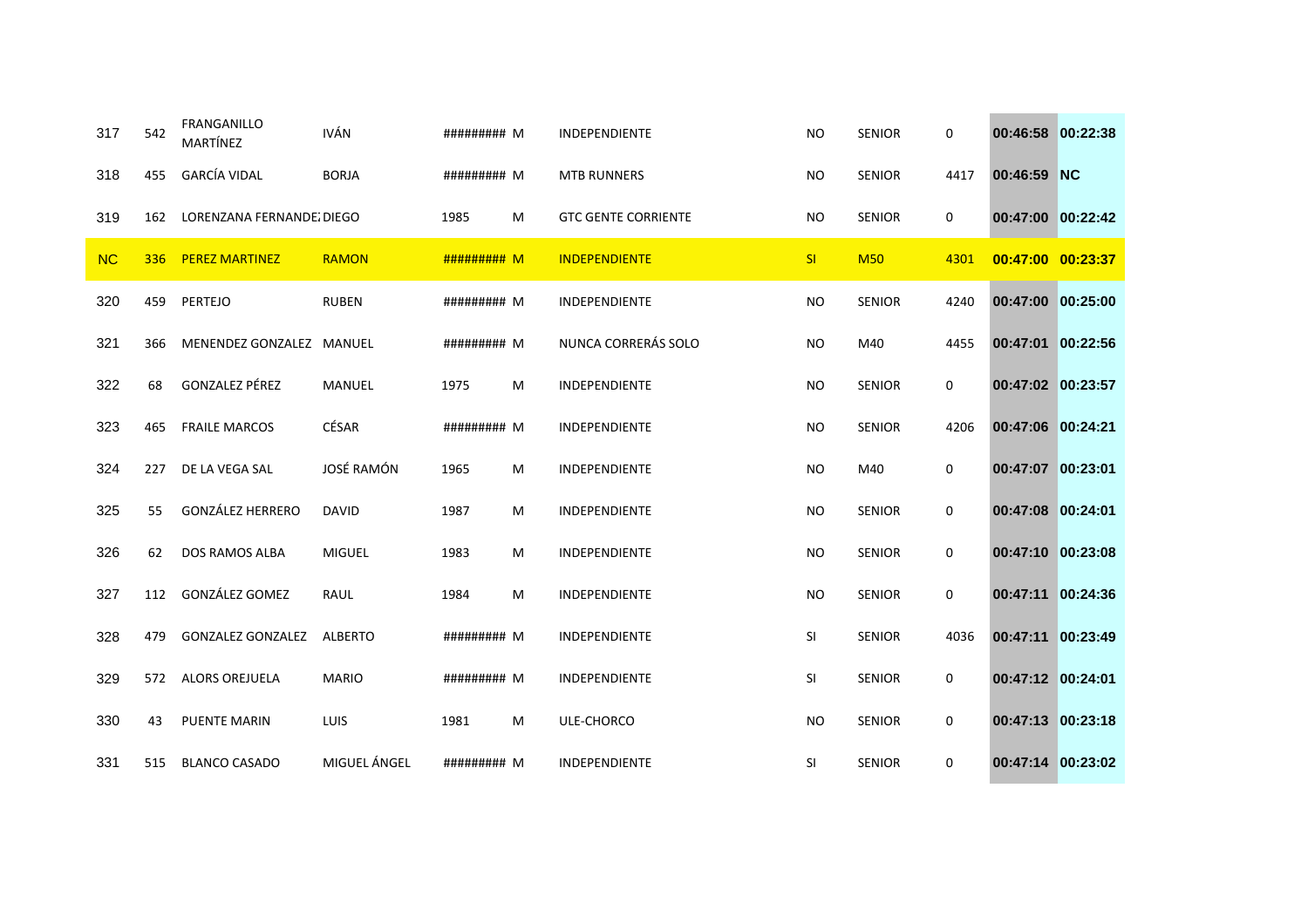| 332 | 24  | <b>LAMAS CUADRADO</b>   | <b>FLOR</b>       | 1979        | F. | <b>GTC GENTE CORRIENTE</b>                   | <b>NO</b> | <b>SENIOR F</b> | 8050 | 00:47:15 00:23:16 |          |
|-----|-----|-------------------------|-------------------|-------------|----|----------------------------------------------|-----------|-----------------|------|-------------------|----------|
| 333 | 461 | <b>CORDERO AYALA</b>    | <b>MARTA</b>      | ######### F |    | INDEPENDIENTE                                | <b>NO</b> | <b>SENIOR F</b> | 0    | 00:47:16 00:23:14 |          |
| 334 | 518 | VILLAR VAZQUEZ          | CHRISTIAN         | ######### M |    | INDEPENDIENTE                                | SI        | <b>SENIOR</b>   | 0    | 00:47:18 00:24:00 |          |
| 335 | 52  | <b>GIL MUÑIZ</b>        | <b>TEO</b>        | 1961        | M  | <b>LEON CORRE</b>                            | <b>NO</b> | M50             | 0    | 00:47:19 00:23:22 |          |
| 336 | 619 | <b>FRANCO MARTINEZ</b>  | <b>DIEGO</b>      | ######### M |    | PARAMO RUNNERS TU EVENTO<br><b>DEPORTIVO</b> | <b>NO</b> | <b>SENIOR</b>   | 4466 | 00:47:26 00:23:29 |          |
| 337 | 246 | DE LUCAS GARCÍA         | <b>IVÁN</b>       | 1982        | M  | INDEPENDIENTE                                | NO.       | <b>SENIOR</b>   | 0    | 00:47:27 NC       |          |
| 338 | 503 | <b>ALVAREZ DIEZ</b>     | <b>JESUS</b>      | ######### M |    | <b>INDEPENDIENTE</b>                         | <b>NO</b> | <b>SENIOR</b>   | 4504 | 00:47:27 00:23:58 |          |
| 339 | 510 | <b>RIVERO TASCON</b>    | <b>ROGELIO</b>    | ######### M |    | INDEPENDIENTE                                | SI        | <b>SENIOR</b>   | 0    | 00:47:28 00:23:47 |          |
| 340 | 284 | MARTÍNEZ FERNÁNDEZ ANA  |                   | 1974        | F. | LA VIRGEN RUNNERS - CORRECALLEJEROS SI       |           | M40 FEM         | 8074 | 00:47:29          | 00:23:13 |
| 341 | 371 | FERNÁNDEZ SALEGUI       | IÑIGO             | ######### M |    | <b>C.D. LOS PONJALES</b>                     | <b>NO</b> | M40             | 4034 | 00:47:32 00:23:54 |          |
| 342 | 363 | <b>GRANDA GARCIA</b>    | <b>MARCOS</b>     | ######### M |    | <b>CISTIERNA RUNNING</b>                     | <b>NO</b> | M40             | 0    | 00:47:34 00:23:57 |          |
| 343 | 416 | DE LA VEGA<br>SALAMANCA | <b>FLORENTINO</b> | ######### M |    | <b>INDEPENDIENTE</b>                         | <b>NO</b> | M40             | 0    | 00:47:37 00:24:00 |          |
| 344 | 600 | CADENAS FERNÁNDEZ       | CÉSAR             | ######### M |    | INDEPENDIENTE                                | <b>NO</b> | <b>SENIOR</b>   | 0    | 00:47:38 00:24:11 |          |
| 345 | 396 | <b>GONZALEZ ALVAREZ</b> | <b>FERNANDO</b>   | ######### M |    | INDEPENDIENTE                                | <b>NO</b> | M40             | 0    | 00:47:39          | 00:23:07 |
| 346 | 176 | <b>GARCIA DIEZ</b>      | <b>RAUL</b>       | 1973        | M  | INDEPENDIENTE                                | <b>NO</b> | M40             | 0    | 00:47:42 00:23:56 |          |
| 347 | 89  | FERNÁNDEZ LERA          | <b>JOSÉ MARÍA</b> | 1964        | M  | INDEPENDIENTE                                | <b>NO</b> | M50             | 0    | 00:47:42 00:24:02 |          |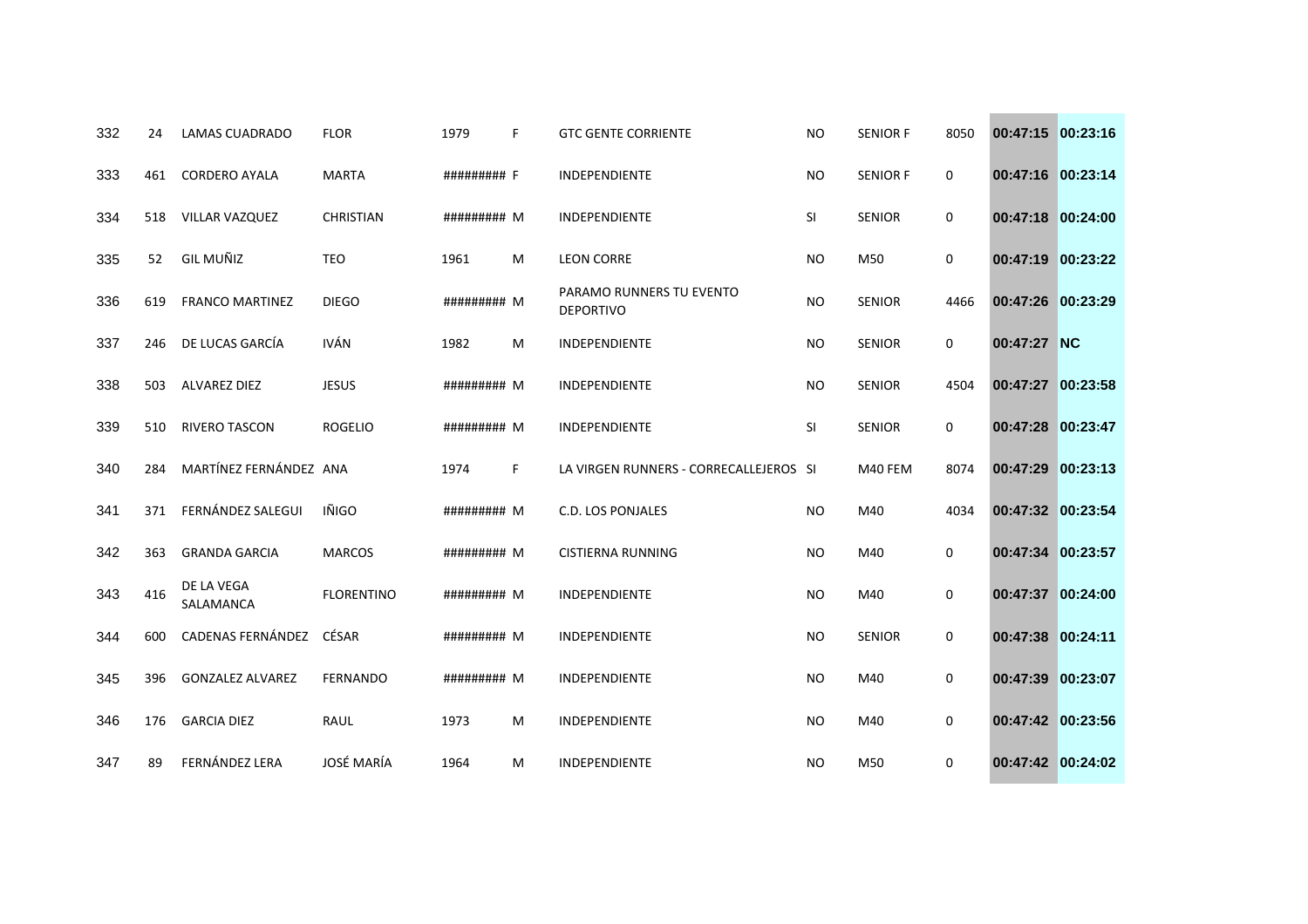| 348 | 556 | <b>FERNAN CARDENAS</b>   | PEDRO              | ######### M |   | <b>INDEPENDIENTE</b>                         | SI        | <b>SENIOR</b> | 0           | 00:47:44 00:24:00 |          |
|-----|-----|--------------------------|--------------------|-------------|---|----------------------------------------------|-----------|---------------|-------------|-------------------|----------|
| 349 | 312 | SALAS VALIÉN             | <b>JOSÉ SANTOS</b> | ######### M |   | ULE-CHORCO                                   | <b>NO</b> | M55           | 4210        | 00:47:46 00:23:35 |          |
| 350 | 65  | <b>FUERTES JUAREZ</b>    | <b>OSCAR</b>       | 1976        | M | INDEPENDIENTE                                | <b>NO</b> | <b>SENIOR</b> | 0           | 00:47:46 00:23:59 |          |
| 351 | 489 | <b>RUIZ CALLE</b>        | <b>DIEGO</b>       | ######### M |   | <b>INDEPENDIENTE</b>                         | <b>NO</b> | <b>SENIOR</b> | 4310        | 00:47:47 00:24:14 |          |
| 352 | 178 | <b>CASAS FERNANDEZ</b>   | DANIEL             | 1978        | M | INDEPENDIENTE                                | <b>NO</b> | <b>SENIOR</b> | 0           | 00:47:48 00:24:04 |          |
| 353 | 320 | <b>TASCON RIVERO</b>     | <b>CARLOS</b>      | ######### M |   | <b>INDEPENDIENE</b>                          | SI        | M50           | 0           | 00:47:49          | 00:23:46 |
| 354 | 467 | <b>FIDALGO RODRIGUEZ</b> | JESÚS ANTONIO      | ######### M |   | INDEPENDIENTE                                | <b>NO</b> | <b>SENIOR</b> | 4265        | 00:47:52 00:22:57 |          |
| 355 | 541 | LÓPEZ FERNÁNDEZ          | <b>FEDERICO</b>    | ######### M |   | <b>INDEPENDIENTE</b>                         | <b>NO</b> | <b>SENIOR</b> | $\mathbf 0$ | 00:47:54 00:24:00 |          |
| 356 | 61  | <b>BUENO REINOSO</b>     | <b>EDUARDO</b>     | 1982        | M | <b>TORTUGAS TRAIL</b>                        | <b>NO</b> | <b>SENIOR</b> | 4570        | 00:47:59          | 00:23:50 |
| 357 | 497 | PARRA CARAMES            | <b>JESUS</b>       | ######### M |   | <b>INDEPENDIENTE</b>                         | <b>NO</b> | <b>SENIOR</b> | 0           | 00:48:00          | 00:24:16 |
| 358 | 608 | <b>GONZALEZ CARBAJO</b>  | <b>ADRIAN</b>      | ######### M |   | PARAMO RUNNERS TU EVENTO<br><b>DEPORTIVO</b> | <b>NO</b> | <b>SENIOR</b> | 4468        | 00:48:00          | 00:23:31 |
| 359 | 458 | <b>SANTOS GALENDE</b>    | <b>ROBERTO</b>     | ######### M |   | INDEPENDIENTE                                | <b>NO</b> | <b>SENIOR</b> | 4212        | 00:48:01          | 00:24:07 |
| 360 | 167 | <b>SUAREZ DIEZ</b>       | <b>MARCOS</b>      | 1976        | M | INDEPENDIENTE                                | <b>NO</b> | <b>SENIOR</b> | 0           | 00:48:04          | 00:24:14 |
| 361 | 153 | RODRIGUEZ MENDEZ         | <b>ALBERTO</b>     | 1987        | м | CLUB ATLETISMO LEÓN                          | <b>NO</b> | <b>SENIOR</b> | 4135        | 00:48:05          | 00:23:41 |
| 362 | 31  | <b>SOLIS RODRIGUEZ</b>   | <b>JORGE</b>       | 1972        | M | <b>CHORCO</b>                                | <b>NO</b> | M40           | 4200        | 00:48:08          | 00:23:59 |
| 363 | 95  | LOPEZ REDONDO            | LAURENTINO         | 1948        | м | <b>LEÓN CORRE</b>                            | <b>NO</b> | M55           | 0           | 00:48:08 00:23:59 |          |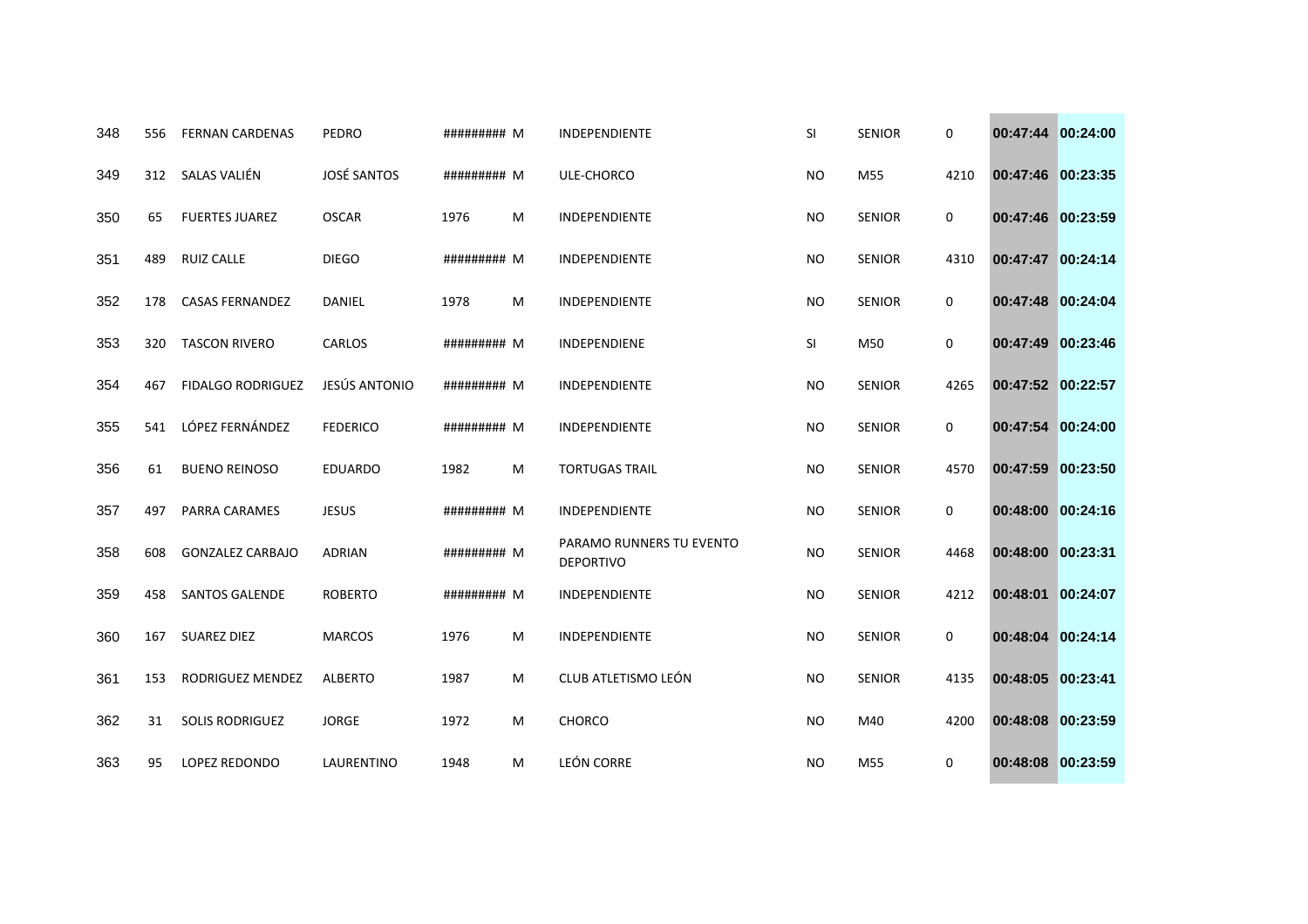| 364 | 605 | <b>MARTINEZ MORAN</b>     | <b>CONCHI</b>         | ######### F |   | <b>INDEPENDIENTE</b>                   | <b>NO</b> | M40 FEM       | 0           | 00:48:09          | 00:23:59 |
|-----|-----|---------------------------|-----------------------|-------------|---|----------------------------------------|-----------|---------------|-------------|-------------------|----------|
| 365 | 223 | REDONDO VILLA             | <b>JOSÉ FRANCISCO</b> | 1952        | M | <b>MARATÓN BENAVIDES</b>               | <b>NO</b> | M55           | 4181        | 00:48:09          | 00:23:58 |
| 366 | 69  | SANTIAGO MARTÍNEZ         | JULIAN                | 1978        | M | INDEPENDIENTE                          | <b>NO</b> | <b>SENIOR</b> | 0           | 00:48:09 00:24:13 |          |
| 367 | 404 | <b>GONZALEZ BENAVIDES</b> | <b>MIGUEL ANGEL</b>   | ######### M |   | SALCECORRE                             | <b>NO</b> | M40           | 4537        | 00:48:10          | 00:24:21 |
| 368 | 164 | <b>CORDERO MARTINEZ</b>   | ANGEL                 | 1983        | M | C1                                     | <b>NO</b> | <b>SENIOR</b> | 0           | 00:48:11          | 00:24:39 |
| 369 | 578 | <b>DEL CANTO GARCIA</b>   | SENÉN                 | ######### M |   | <b>INDEPENDIENTE</b>                   | <b>NO</b> | <b>SENIOR</b> | 4205        | 00:48:11          | 00:24:39 |
| 370 | 152 | <b>RODRIGUEZ PRADOS</b>   | DAVID                 | 1992        | M | INDEPENDIENTE                          | <b>NO</b> | <b>SENIOR</b> | 0           | 00:48:14          | 00:23:20 |
| 371 | 256 | ROBERTO GARCÍA            | <b>FERNANDO</b>       | 1975        | M | INDEPENDIENTE                          | <b>NO</b> | <b>SENIOR</b> | $\mathbf 0$ | 00:48:17 00:24:08 |          |
| 372 | 259 | ROBERTO GARCÍA            | PABLO                 | 1978        | M | INDEPENDIENTE                          | SI        | <b>SENIOR</b> | 0           | 00:48:17 00:24:09 |          |
| 373 | 261 | PRIETO MORUNO             | MANUEL ANGEL          | 1970        | м | LA VIRGEN RUNNERS - CORRECALLEJEROS SI |           | M40           | 4368        | 00:48:22 00:23:56 |          |
| 374 | 596 | YEBRA FUENTES             | <b>SOLE</b>           | ######### F |   | <b>INDEPENDIENTE</b>                   | <b>NO</b> | M40 FEM       | 8164        | 00:48:24 00:23:34 |          |
| 375 | 329 | <b>GARCIA FERNANDEZ</b>   | <b>JUAN MANUEL</b>    | ######### M |   | <b>ITELENO ASTORGANDEPENDIENE</b>      | <b>NO</b> | M50           | 4556        | 00:48:24 00:21:04 |          |
| 376 | 355 | <b>GARCIA VALLEDOR</b>    | <b>JUAN</b>           | ######### M |   | <b>INDEPENDIENTE</b>                   | <b>NO</b> | M40           | 0           | 00:48:26          | 00:24:07 |
| 377 | 623 | <b>MORATO GOMEZ</b>       | <b>CRHISTIAN</b>      | ######### M |   | INDEPENDIENTE                          | <b>NO</b> | <b>SENIOR</b> | 0           | 00:48:27          | 00:23:49 |
| 378 | 10  | SANCHEZ JIMENEZ           | DANIEL                | 1989        | M | INDEPENDIENTE                          | <b>NO</b> | <b>SENIOR</b> | 0           | 00:48:28 00:25:00 |          |
| 379 | 405 | <b>DIEZ LOPEZ</b>         | <b>JORGE</b>          | ######### M |   | INDEPENDIENTE                          | <b>NO</b> | M40           | 0           | 00:48:29 00:24:16 |          |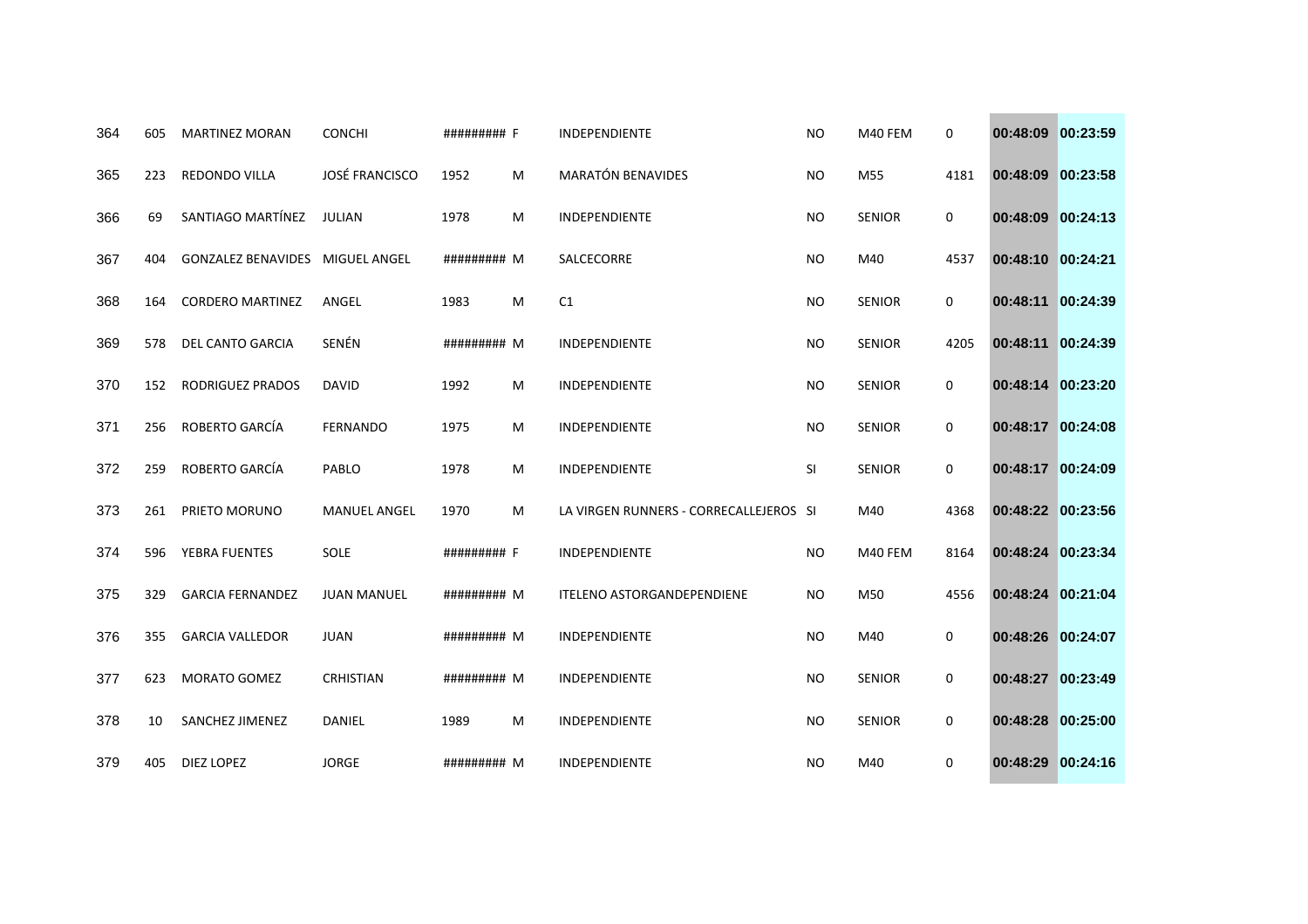| 380 | 317 | <b>MARTINEZ</b>         | CANCELO             | ######### M |   | INTELLIGENT-INTERVAL                   | SI        | M50             | 0           | 00:48:29 00:24:09 |          |
|-----|-----|-------------------------|---------------------|-------------|---|----------------------------------------|-----------|-----------------|-------------|-------------------|----------|
| 381 | 238 | TEJERINA FERNÁNDEZ      | <b>MIGUEL</b>       | 1996        | M | INDEPENDIENTE                          | <b>NO</b> | SENIOR          | 0           | 00:48:29 00:24:38 |          |
| 382 | 637 | PEREZ LOPEZ             | ONESIMO A.          | 1974        | м | <b>CASA ASTURIAS</b>                   | <b>NO</b> | M40             | 0           | 00:48:30 00:25:09 |          |
| 383 | 638 | <b>FERNANDEZ GARCIA</b> | MAXIMILIANO         | 1960        | м | <b>CASA ASTURIAS</b>                   | <b>NO</b> | M50             | 0           | 00:48:30 00:25:05 |          |
| 384 | 104 | ÁLVAREZ LÓPEZ           | <b>HANSEL</b>       | 1978        | M | <b>MANDARINAIS RUNNER</b>              | <b>NO</b> | <b>SENIOR</b>   | 0           | 00:48:32 00:24:21 |          |
| 385 | 452 | RODRÍGUEZ MANIEGA       | MARÍA               | ######### F |   | INDEPENDIENTE                          | <b>NO</b> | <b>SENIOR F</b> | 0           | 00:48:35 00:24:09 |          |
| 386 | 42  | <b>CUEVAS PARIENTE</b>  | <b>JAVIER</b>       | 1971        | M | INDEPENDIENTE                          | <b>NO</b> | M40             | 0           | 00:48:37          | 00:24:06 |
| 387 | 101 | ARRAIZA JIMÉNEZ         | PABLO               | 1972        | M | INDEPENDIENTE                          | <b>NO</b> | M40             | 0           | 00:48:43 00:24:50 |          |
| 388 | 314 | <b>MARTINEZ MORENO</b>  | <b>FERNANDO</b>     | ######### M |   | <b>RECREO RUNNING</b>                  | <b>NO</b> | M55             | 4519        | 00:48:44          | 00:24:20 |
| 389 | 5   | <b>MARCOS GUERRERO</b>  | <b>HUGO</b>         | 1986        | M | INDEPENDIENTE                          | SI        | <b>SENIOR</b>   | 0           | 00:48:44 00:24:13 |          |
| 390 | 368 | <b>FERNANDEZ PASTOR</b> | CARMELO             | ######### M |   | INDEPENDIENE                           | <b>NO</b> | M40             | 0           | 00:48:45 00:25:29 |          |
| 391 | 631 | ALONSO MACÍA            | <b>JORGE</b>        | ######### M |   | <b>INDEPENDIENTE</b>                   | SI        | <b>SENIOR</b>   | 4374        | 00:48:45 00:23:57 |          |
| 392 | 482 | GÓMEZ BLANCO            | <b>ANA CAROLINA</b> | ######### F |   | INDEPENDIENTE                          | <b>NO</b> | <b>SENIOR F</b> | 0           | 00:48:45 00:24:03 |          |
| 393 | 122 | LÓPEZ MORENO            | <b>FERNANDO</b>     | 1969        | M | A.L.E.                                 | <b>NO</b> | M40             | $\mathbf 0$ | 00:48:48          | 00:24:27 |
| 394 | 277 | <b>GARCÍA DÍEZ</b>      | GONZALO             | 1984        | м | LA VIRGEN RUNNERS - CORRECALLEJEROS SI |           | <b>SENIOR</b>   | 4358        | 00:48:49 00:25:04 |          |
| 395 | 626 | <b>BARDAL LEON</b>      | SUSANA              | ######### F |   | INDEPENDIENTE                          | <b>NO</b> | M40 FEM         | 0           | 00:48:50 00:24:13 |          |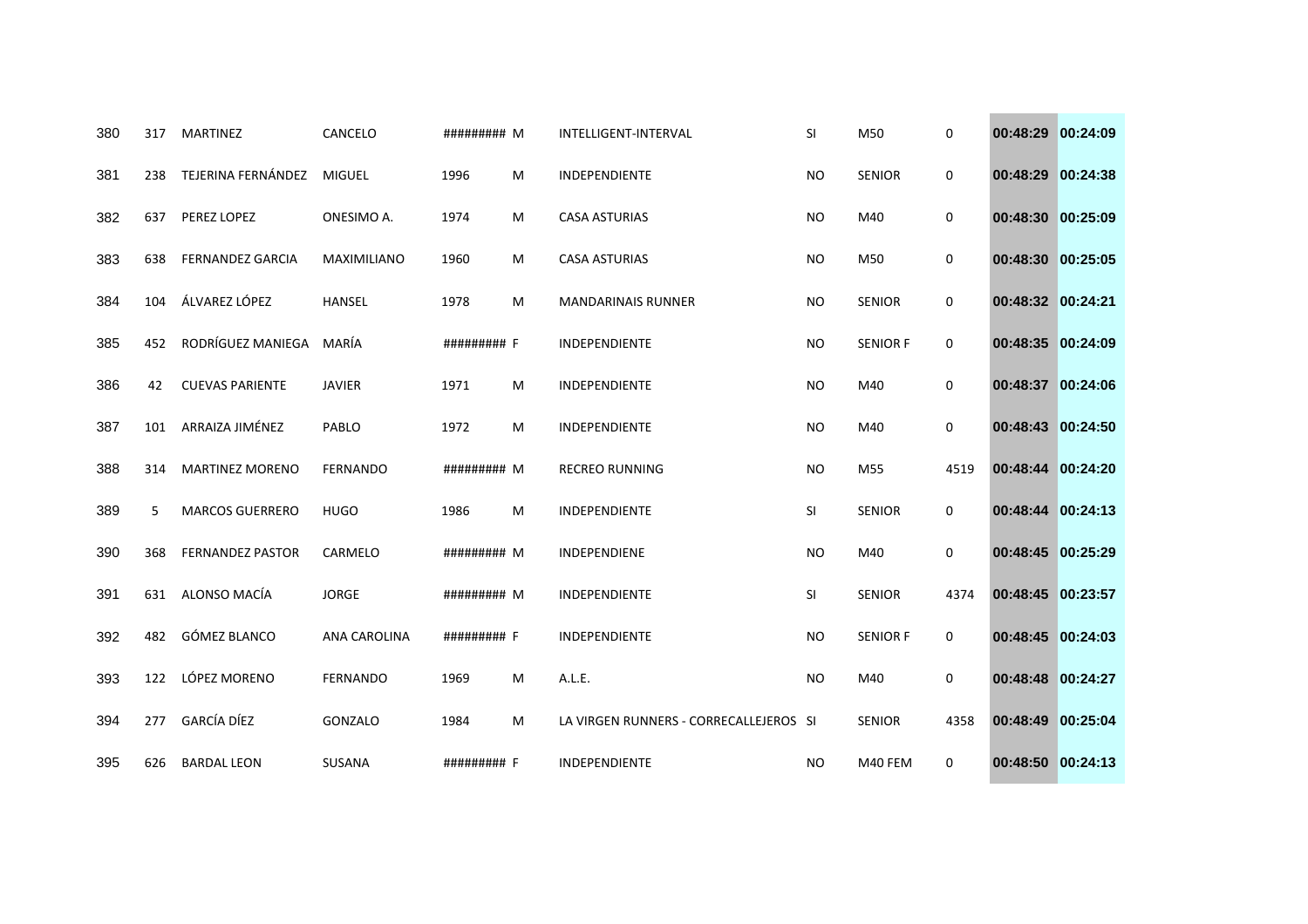| 396 | 268 | VICENTE BULLÓN            | ALEJANDRO               | 1978        | м  | LA VIRGEN RUNNERS - CORRECALLEJEROS NO |           | <b>SENIOR</b>   | 4373 | 00:48:50          | 00:25:04 |
|-----|-----|---------------------------|-------------------------|-------------|----|----------------------------------------|-----------|-----------------|------|-------------------|----------|
| 397 | 585 | <b>CONEJO FERNÁNDEZ</b>   | <b>FRANCISCO JAVIER</b> | ######### M |    | INDEPENDIENTE                          | <b>NO</b> | <b>SENIOR</b>   | 0    | 00:48:51          | 00:24:14 |
| 398 | 156 | <b>GAGO FERNANDEZ</b>     | MIGUEL ANGEL            | 1971        | M  | INDEPENDIENTE                          | <b>NO</b> | M40             | 0    | 00:48:52 00:24:13 |          |
| 399 | 30  | <b>GONZÁLEZ SIERRA</b>    | PEDRO                   | 1981        | M  | <b>CHORCO</b>                          | <b>NO</b> | <b>SENIOR</b>   | 4195 | 00:48:52 00:24:50 |          |
| 400 | 548 | <b>COLLANTES PEREZ</b>    | <b>NOEMI</b>            | ######### F |    | INDEPENDIENTE                          | <b>SI</b> | <b>SENIOR F</b> | 0    | 00:48:52 00:24:03 |          |
| 401 | 11  | <b>CIRILO RODRIGUEZ</b>   | <b>ANTONIO</b>          | 1989        | M  | INDEPENDIENTE                          | <b>NO</b> | <b>SENIOR</b>   | 0    | 00:48:53          | 00:25:00 |
| 402 | 454 | DIEZ ALVAREZ              | ANGEL MIGUEL            | ######### M |    | <b>PUPAS RUNNERS</b>                   | <b>NO</b> | <b>SENIOR</b>   | 4498 | 00:48:54          | 00:25:03 |
| 403 | 517 | <b>SANZ SAINT GEREMIE</b> | LAURENT                 | ######### M |    | INDEPENDIENTE                          | <b>NO</b> | <b>SENIOR</b>   | 0    | 00:48:55 00:24:23 |          |
| 404 | 590 | <b>CENADOR RABANEDO</b>   | <b>MARIO</b>            | ######### M |    | INDEPENDIENTE                          | <b>NO</b> | <b>SENIOR</b>   | 0    | 00:48:55          | 00:24:05 |
| 405 | 67  | ALONSO VELEZ              | <b>MATALIA</b>          | 1974        | F. | <b>CNP-LEON</b>                        | <b>NO</b> | M40 FEM         | 8037 | 00:48:56 00:24:25 |          |
| 406 | 395 | <b>GONZÁLEZ RIVAS</b>     | <b>VERÓNICA</b>         | ######### F |    | <b>INDEPENDIENE</b>                    | <b>NO</b> | <b>SENIOR F</b> | 0    | 00:48:57 00:24:06 |          |
| 407 | 529 | <b>MORAN MARTINEZ</b>     | <b>JESUS</b>            | ######### M |    | INDEPENDIENTE                          | <b>NO</b> | <b>SENIOR</b>   | 0    | 00:49:02 00:24:42 |          |
| 408 | 370 | <b>GONZALEZ GARCIA</b>    | Mª CONSUELO             | ######### F |    | SALCECORRE                             | <b>NO</b> | <b>SENIOR F</b> | 8156 | 00:49:02 00:25:01 |          |
| 409 | 219 | PRIETO PANDO              | <b>JACINTO</b>          | 1963        | M  | INDEPENDIENTE                          | <b>NO</b> | M50             | 0    | 00:49:10 00:24:47 |          |
| 410 | 445 | <b>BAÑOS RODRIGUEZ</b>    | RAUL                    | ######### M |    | INDEPENDIENTE                          | <b>NO</b> | <b>SENIOR</b>   | 0    | 00:49:14 00:24:11 |          |
| 411 | 645 | DE VEGA FERNÁNDEZ         | LUIS JESUS              | ######### M |    | INDEPENDIENE                           | <b>NO</b> | <b>SENIOR</b>   | 0    | 00:49:14 00:24:11 |          |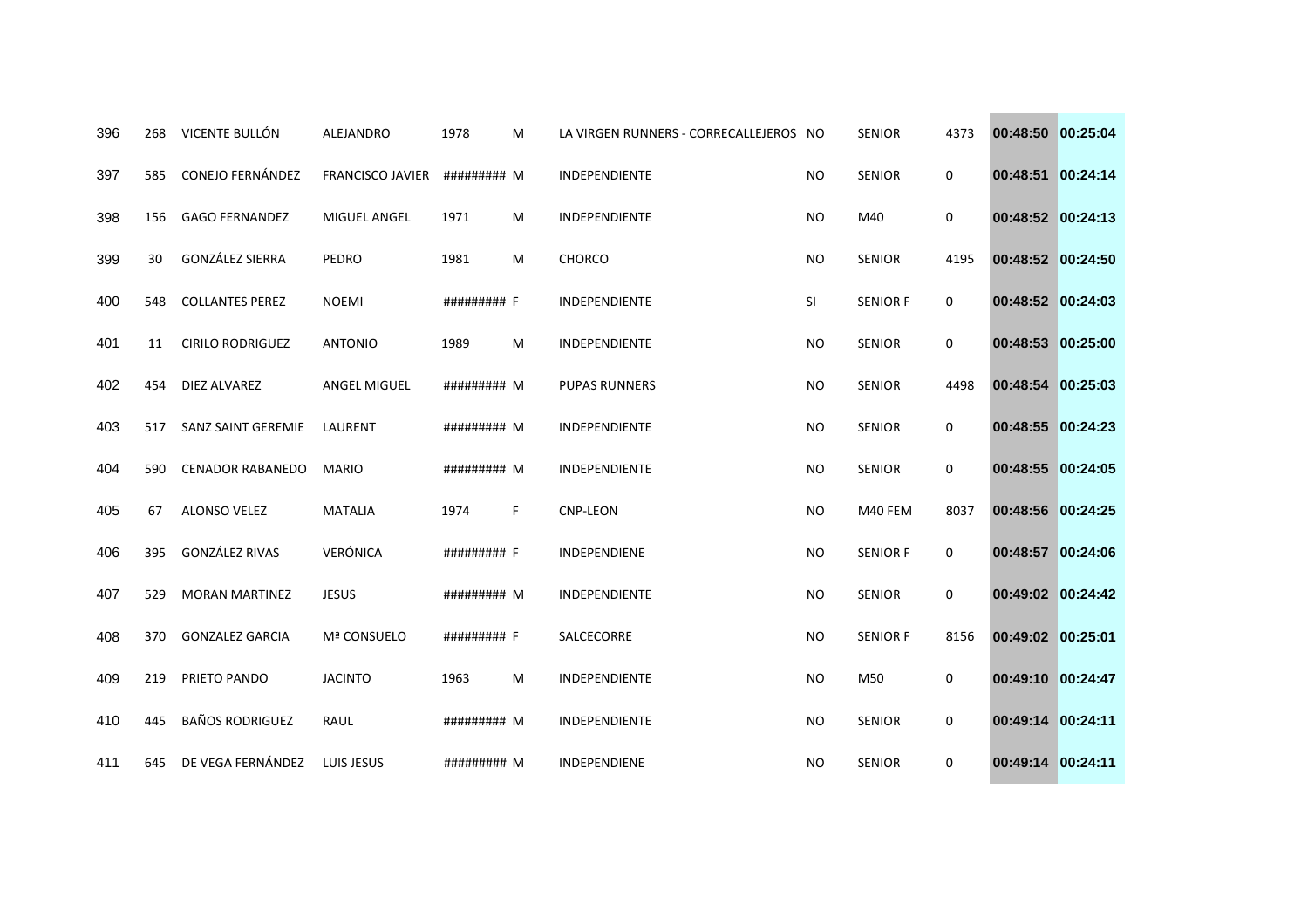| 412 | 18  | LINARES GONZÁLEZ               | JESÚS                | 1974        | M | CLUB ATLETISMO LEÓN         | <b>NO</b> | M40             | 4131        | 00:49:16 00:24:26 |          |
|-----|-----|--------------------------------|----------------------|-------------|---|-----------------------------|-----------|-----------------|-------------|-------------------|----------|
| 413 | 143 | <b>GONZALEZ GONZALEZ</b>       | <b>REMIGIO</b>       | 1971        | м | INDEPENDIENTE               | <b>NO</b> | M40             | 0           | 00:49:17 00:24:33 |          |
| 414 | 382 | DÍAZ COSTALES                  | <b>CRISTINA</b>      | ######### F |   | <b>INTELILLENT INTERVAL</b> | <b>NO</b> | <b>SENIOR F</b> | 8002        | 00:49:17 00:24:06 |          |
| 415 | 99  | <b>ROBLES VERGARA</b>          | <b>JAVIER</b>        | 1968        | M | <b>INDEPENDIENTE</b>        | <b>NO</b> | M40             | $\mathbf 0$ | 00:49:18 00:25:03 |          |
| 416 | 409 | NÚÑEZ PALACIO                  | JESÚS A.             | ######### M |   | INDEPENDIENTE               | <b>NO</b> | M40             | $\mathbf 0$ | 00:49:18 00:27:22 |          |
| 417 | 80  | FERNÁNDEZ FERNÁNDEZ JUAN PABLO |                      | 1971        | M | INDEPENDIENTE               | <b>NO</b> | M40             | 4261        | 00:49:19          | 00:24:38 |
| 418 | 349 | <b>IGLESIAS MENGOD</b>         | <b>RAMON</b>         | ######### M |   | SALCECORRE                  | <b>NO</b> | M40             | 4541        | 00:49:21          | 00:24:58 |
| 419 | 457 | DE LA VEGA Y<br>SALAMANCA      | Mª ELENA             | ######### F |   | INDEPENDIENTE               | <b>NO</b> | <b>SENIOR F</b> | 0           | 00:49:26 00:25:06 |          |
| 420 | 8   | RODRIGUEZ CUEVAS               | <b>MARIANO</b>       | ######### M |   | INDEPENDIENTE               | <b>NO</b> | <b>SENIOR</b>   | 0           | 00:49:26          | 00:25:02 |
| 421 | 609 | LOBATO CRIADO                  | PABLO                | ######### M |   | INDEPENDIENTE               | <b>NO</b> | <b>SENIOR</b>   | 0           | 00:49:45          | 00:23:40 |
| 422 | 78  | GARCÍA GONZÁLEZ                | <b>RICARDO</b>       | 1984        | M | INDEPENDIENTE               | <b>NO</b> | <b>SENIOR</b>   | 0           | 00:49:48 00:25:08 |          |
| 423 | 124 | MARTÍNEZ                       | <b>SILVERIO</b>      | 1972        | M | <b>INDEPENDIENTE</b>        | <b>NO</b> | M40             | $\mathbf 0$ | 00:49:52 00:25:39 |          |
| 424 | 421 | <b>LOMBAO GARCIA</b>           | <b>JUAN CARLOS</b>   | ######### M |   | INDEPENDIENTE               | <b>NO</b> | <b>SENIOR</b>   | 0           | 00:49:52 00:24:42 |          |
| 425 | 493 | RABANAL MARTINEZ               | <b>VICTOR MANUEL</b> | ######### M |   | INDEPENDIENTE               | <b>NO</b> | <b>SENIOR</b>   | 0           | 00:49:52 00:24:42 |          |
| 426 | 125 | BARREÑA                        | <b>DAVID</b>         | 1979        | M | INDEPENDIENTE               | <b>NO</b> | <b>SENIOR</b>   | 0           | 00:49:53          | 00:25:39 |
| 427 | 40  | <b>MEDINA CASAS</b>            | <b>HUGO</b>          | 1982        | м | INDEPENDIENTE               | <b>NO</b> | <b>SENIOR</b>   | 0           | 00:50:05 00:24:38 |          |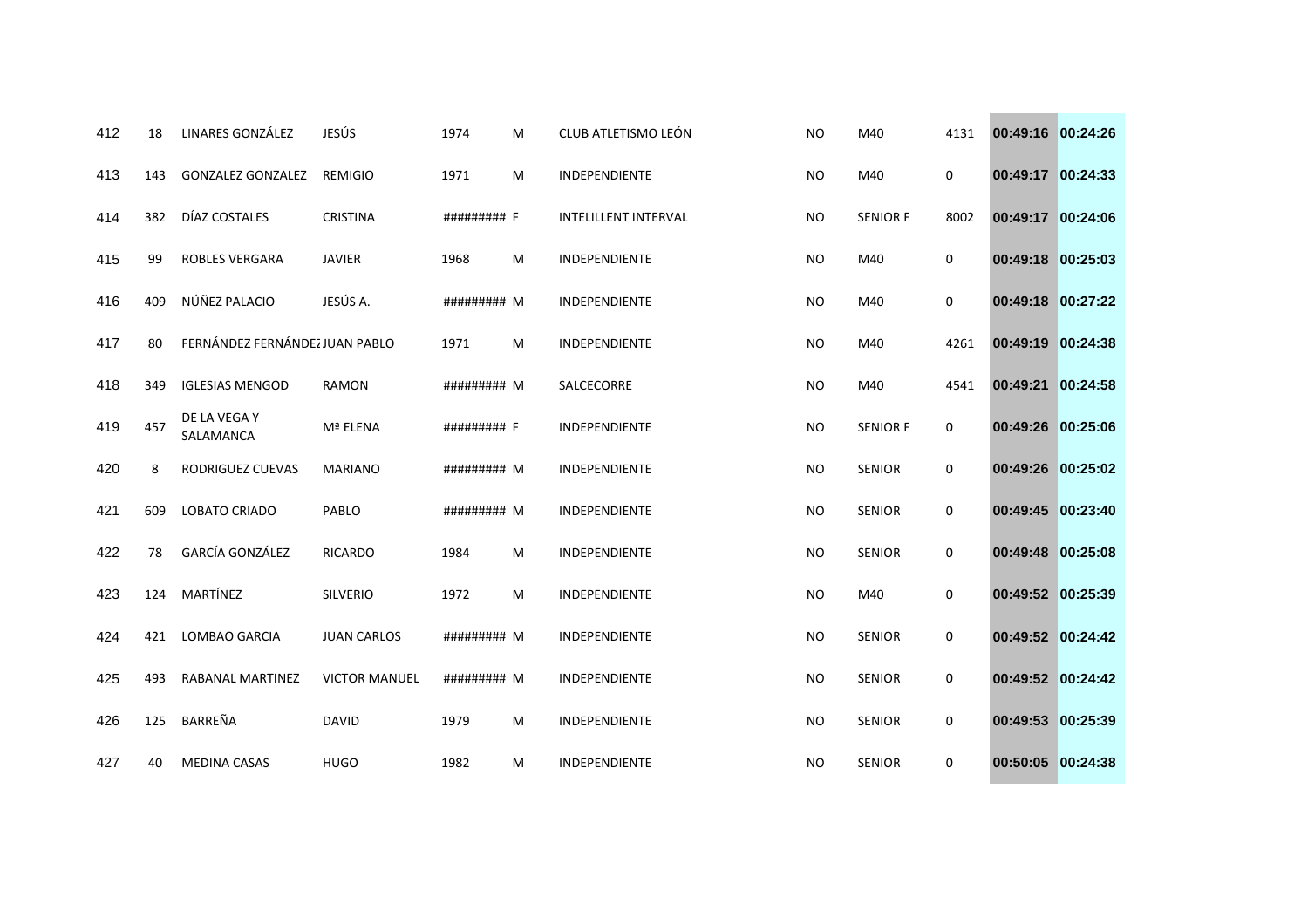| 428 | 41  | CASTRO CASADO          | <b>ASEL</b>       | 1980        | M | <b>INDEPENDIENTE</b>                   | <b>NO</b> | <b>SENIOR</b>   | 0           | 00:50:05 00:24:38 |          |
|-----|-----|------------------------|-------------------|-------------|---|----------------------------------------|-----------|-----------------|-------------|-------------------|----------|
| 429 | 392 | <b>FIDALGO VEGA</b>    | <b>JAVIER</b>     | ######### M |   | INDEPENDIENE                           | <b>NO</b> | M40             | 0           | 00:50:12 00:25:19 |          |
| 430 | 350 | <b>FERNANDEZ MOYA</b>  | LORENZO           | ######### M |   | NUNCA CORRERAS SOLO                    | <b>NO</b> | M40             | 4444        | 00:50:13 00:24:52 |          |
| 431 | 487 | CASTAÑO ZORITA         | PABLO             | ######### M |   | <b>PUPAS RUNNERS</b>                   | <b>NO</b> | <b>SENIOR</b>   | 4497        | 00:50:14 00:25:24 |          |
| 432 | 33  | <b>CASADO PRIETO</b>   | PILAR             | ######### F |   | <b>GTC GENTE CORRIENTE</b>             | <b>NO</b> | <b>SENIOR F</b> | 8049        | 00:50:15 00:25:02 |          |
| 433 | 418 | PÉREZ MORENO           | VERÓNICA          | ######### F |   | <b>MEDIATICAS RUNNING</b>              | NO.       | <b>SENIOR F</b> | 8082        | 00:50:18 00:25:20 |          |
| 434 | 407 | BREZMES DE LEÓN        | ANDRÉS            | ######### M |   | INDEPENDIENTE                          | <b>NO</b> | M40             | 0           | 00:50:19 00:25:46 |          |
| 435 | 402 | <b>BAYON NUÑEZ</b>     | <b>ISMAEL</b>     | ######### M |   | <b>INDEPENDIENTE</b>                   | <b>NO</b> | M40             | 0           | 00:50:23 00:25:32 |          |
| 436 | 138 | <b>VEGA SALVADORES</b> | PAQUI             | 1978        | F | <b>INTERVAL</b>                        | <b>NO</b> | <b>SENIOR F</b> | 8072        | 00:50:23          | 00:25:34 |
| 437 | 58  | DEL TORO QUIROGA       | JESÚS             | 1956        | M | INDEPENDIENTE                          | <b>NO</b> | M55             | 0           | 00:50:28 00:25:36 |          |
| 438 | 560 | PASCUAL ARTO           | <b>JON</b>        | ######### M |   | <b>INDEPENDIENTE</b>                   | SI        | <b>SENIOR</b>   | 4299        | 00:50:28 00:24:18 |          |
| 439 | 604 | RODRIGUEZ MANIEGA      | ALEJANDRO         | ######### M |   | INDEPENDIENTE                          | <b>NO</b> | <b>SENIOR</b>   | 0           | 00:50:29 00:25:27 |          |
| 440 | 283 | COLINAS MUÑOZ          | <b>JOSE ISAAC</b> | 1976        | м | LA VIRGEN RUNNERS - CORRECALLEJEROS SI |           | <b>SENIOR</b>   | 4351        | 00:50:30 00:25:02 |          |
| 441 | 9   | MARTÍN GALÁN           | <b>ALBERTO</b>    | 1988        | м | INDEPENDIENTE                          | <b>NO</b> | <b>SENIOR</b>   | 0           | 00:50:31          | 00:26:18 |
| 442 | 172 | ROMERO FERNANDEZ       | <b>EUGENIO</b>    | 1978        | M | INDEPENDIENTE                          | <b>NO</b> | <b>SENIOR</b>   | $\mathbf 0$ | 00:50:33 00:25:31 |          |
| 443 |     | 561 YUGUEROS CORDERO   | M.JESUS           | ######### F |   | NUNCA CORRERAS SOLO                    | <b>NO</b> | M40 FEM         | 8131        | 00:50:36 00:25:18 |          |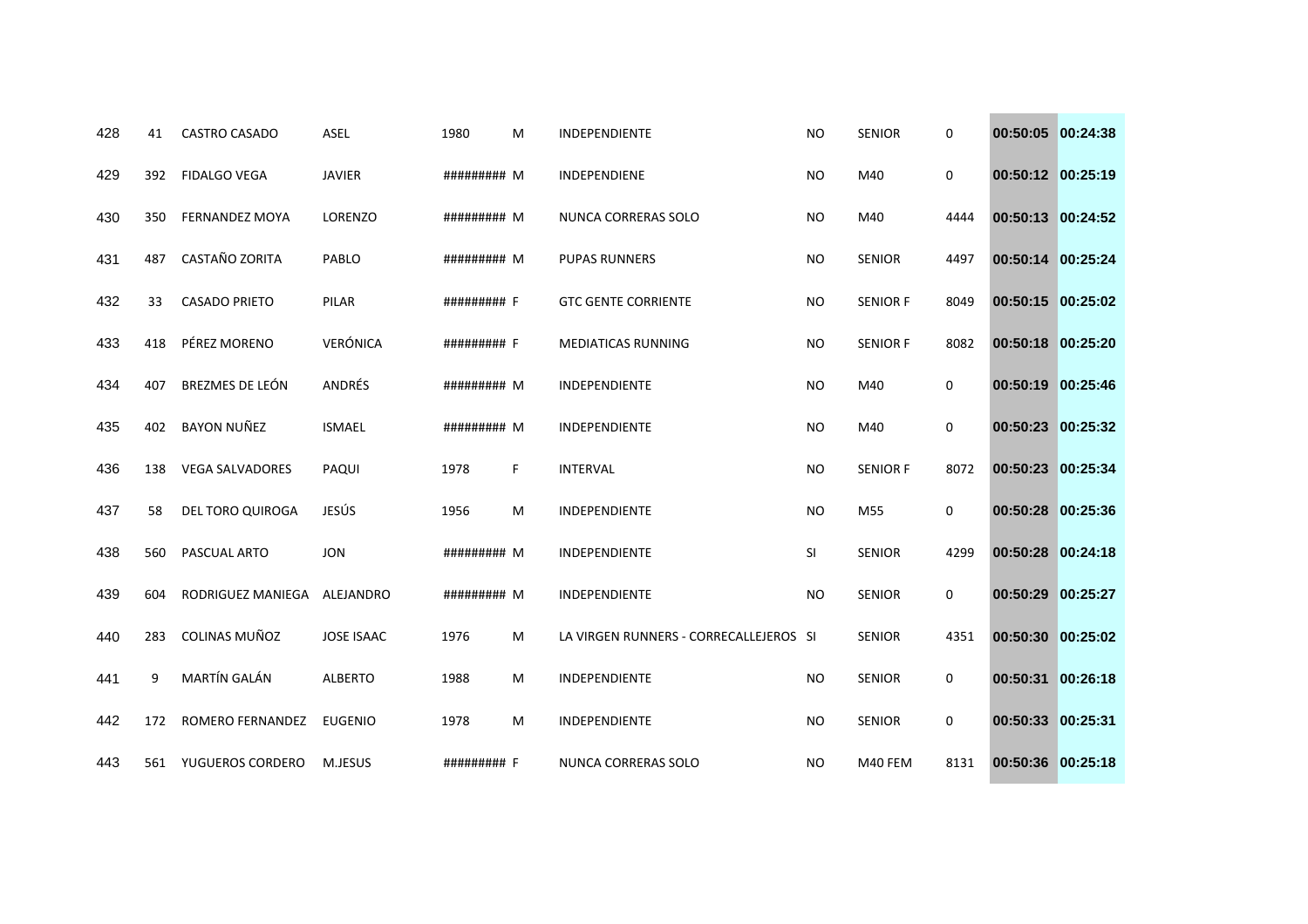| 444 | 141 | <b>GONZALEZ GONZALO</b>          | <b>MARIANO</b>   | 1962        | M | <b>INDEPENDIENTE</b>  | <b>NO</b> | M50             | 0           | 00:50:39 00:26:29 |  |
|-----|-----|----------------------------------|------------------|-------------|---|-----------------------|-----------|-----------------|-------------|-------------------|--|
| 445 | 240 | DÍEZ LÓPEZ                       | ANDRÉS           | 1985        | M | INDEPENDIENTE         | <b>NO</b> | <b>SENIOR</b>   | 0           | 00:50:44 00:25:05 |  |
| 446 | 568 | <b>BARREIRO CERZALES</b>         | <b>JORGE</b>     | ######### M |   | INDEPENDIENTE         | SI        | <b>SENIOR</b>   | 0           | 00:50:44 00:25:40 |  |
| 447 | 557 | DA SILVA DOS ANJOS               | <b>SAMANTHA</b>  | ######### F |   | <b>INDEPENDIENTE</b>  | SI        | <b>SENIOR F</b> | $\mathbf 0$ | 00:50:44 00:25:39 |  |
| 448 | 241 | RODRIGUEZ CALDITO                | <b>CELIA</b>     | 1972        | F | INDEPENDIENTE         | <b>NO</b> | M40 FEM         | 0           | 00:50:45 00:25:05 |  |
| 449 | 484 | <b>GARCIA RODRIGUEZ</b>          | <b>ANA</b>       | ######### F |   | INDEPENDIENTE         | SI        | <b>SENIOR F</b> | 8057        | 00:50:45 00:25:02 |  |
| 450 | 523 | LASO AMEZ                        | YONATAN          | ######### M |   | INDEPENDIENTE         | SI        | <b>SENIOR</b>   | 0           | 00:50:46 00:25:34 |  |
| 451 | 580 | GÁLVEZ REINA                     | EFRÉN            | ######### M |   | INDEPENDIENTE         | <b>NO</b> | <b>SENIOR</b>   | 0           | 00:50:46 00:24:05 |  |
| 452 | 598 | <b>GARIJO MARTÍNEZ</b>           | ÁNGEL            | ######### M |   | INDEPENDIENTE         | <b>NO</b> | <b>SENIOR</b>   | 0           | 00:50:46 00:24:05 |  |
| 453 | 628 | <b>MORENO BETANCORT</b>          | <b>ADAY</b>      | ######### M |   | INDEPENDIENTE         | SI        | <b>SENIOR</b>   | 0           | 00:50:47 00:24:06 |  |
| 454 | 139 | DIEZ LAGO                        | <b>FERNANDO</b>  | 1966        | M | <b>RECREO RUNNING</b> | <b>NO</b> | M40             | 4508        | 00:50:56 00:25:12 |  |
| 455 | 313 | SANCHEZ SECO                     | <b>JOSE LUIS</b> | ######### M |   | <b>RECREO RUNNING</b> | <b>NO</b> | M55             | 0           | 00:50:56 00:25:12 |  |
| 456 | 105 | <b>GARCÍA FERNÁNDEZ</b>          | <b>ALFREDO</b>   | 1982        | M | INDEPENDIENTE         | <b>NO</b> | <b>SENIOR</b>   | 0           | 00:50:56 00:25:21 |  |
| 457 | 417 | <b>JORGE CHAMOSO</b>             | RAÚL             | ######### M |   | INDEPENDIENTE         | <b>SI</b> | M40             | 0           | 00:50:57 00:25:35 |  |
| 458 | 90  | DOMÍNGUEZ GARCÍA                 | JESÚS MANUEL     | 1972        | M | INDEPENDIENTE         | <b>NO</b> | M40             | 0           | 00:50:58 00:25:09 |  |
| 459 | 184 | FERNANDEZ GUTIERREZ JOSE ALBERTO |                  | 1969        | м | <b>LEON CORRE</b>     | <b>NO</b> | M40             | 0           | 00:50:59 00:26:50 |  |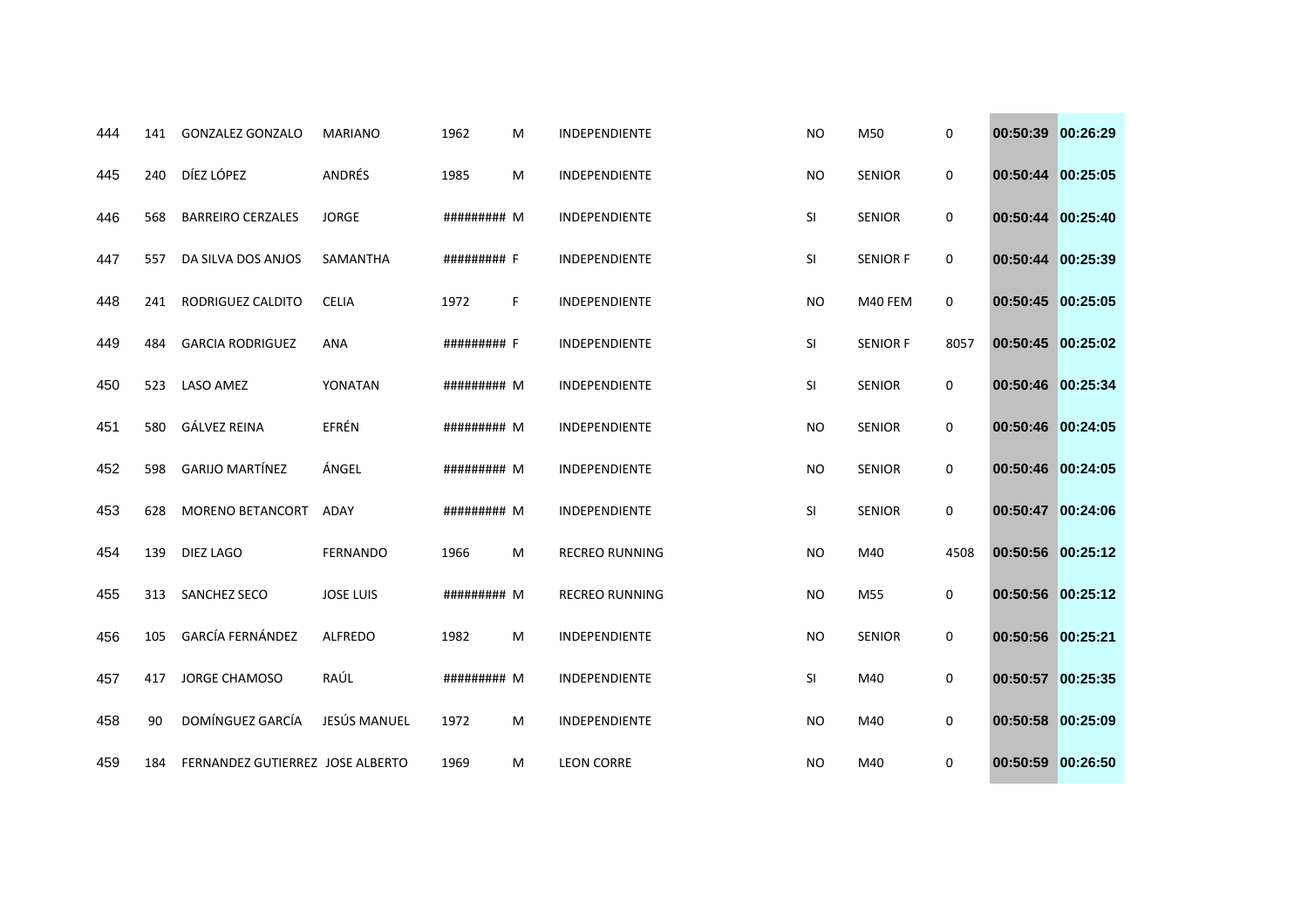| 460 | 505 | <b>OVEJERO MADRAZO</b>      | <b>ANDREA</b>    | ######### F |    | <b>CENADOR RUA NOVA</b> | <b>NO</b> | <b>SENIOR F</b> | 8017        | 00:50:59          | 00:25:42 |
|-----|-----|-----------------------------|------------------|-------------|----|-------------------------|-----------|-----------------|-------------|-------------------|----------|
| 461 | 438 | ALEGRE GONZÁLEZ             | RAÚL             | ######### M |    | INDEPENDIENTE           | <b>NO</b> | <b>SENIOR</b>   | 4029        | 00:51:02 00:26:46 |          |
| 462 | 17  | RODRIGUEZ MARIBONA ISABEL   |                  | 1974        | F. | INDEPENDIENTE           | <b>NO</b> | M40 FEM         | $\mathbf 0$ | 00:51:05 00:25:41 |          |
| 463 | 442 | FERNANDEZ CAÑO              | <b>DAVID</b>     | ######### M |    | <b>MTB RUNNERS</b>      | SI        | <b>SENIOR</b>   | 4403        | 00:51:05          | 00:25:43 |
| 464 | 159 | DIEZ ALVAREZ                | <b>CRISTINA</b>  | 1982        | F. | <b>PUPAS RUNNERS</b>    | <b>NO</b> | <b>SENIOR F</b> | 8143        | 00:51:11 00:25:45 |          |
| 465 | 343 | <b>DIEZ PEREZ</b>           | <b>CARLOS</b>    | 1965        | M  | <b>INDEPENDIENE</b>     | <b>NO</b> | M40             | 0           | 00:51:18          | 00:25:32 |
| 466 | 412 | <b>BOLAÑOS RODRIGUEZ</b>    | CAROLINA         | ######### F |    | <b>PUPAS RUNNERS</b>    | SI        | <b>SENIOR F</b> | 8142        | 00:51:19          | 00:25:44 |
| 467 | 113 | ALONSO GARCÍA               | <b>ALBERTO</b>   | 1979        | M  | INDEPENDIENTE           | <b>NO</b> | <b>SENIOR</b>   | $\mathbf 0$ | 00:51:32 00:25:43 |          |
| 468 | 555 | JIMÉNEZ                     | GARCÍA           | ######### M |    | INDEPENDIENTE           | <b>NO</b> | <b>SENIOR</b>   | 0           | 00:51:33          | 00:25:43 |
| 469 | 59  | <b>GONZALEZ GONZALEZ</b>    | <b>JOSÉ Mª</b>   | 1973        | M  | <b>BENE-CURRIS</b>      | <b>NO</b> | M40             | 4002        | 00:51:35 00:25:38 |          |
| 470 | 581 | RODRÍGUEZ ÁVALOS            | <b>JAVIER</b>    | ######### M |    | <b>INDEPENDIENTE</b>    | <b>NO</b> | <b>SENIOR</b>   | $\mathbf 0$ | 00:51:42 00:25:30 |          |
| 471 | 365 | RODRIGUEZ BERMUDEZ MAURICIO |                  | ######### M |    | INDEPENDIENE            | <b>NO</b> | M40             | 0           | 00:51:47          | 00:25:40 |
| 472 | 351 | DE PAZ GUTIEZ               | <b>JOSE LUIS</b> | ######### M |    | <b>LEON CORRE</b>       | <b>NO</b> | M40             | 0           | 00:51:53 00:26:50 |          |
| 473 | 201 | SANTAMARTA ALVAREZ ADRIAN   |                  | 1989        | M  | INDEPENDIENTE           | <b>NO</b> | <b>SENIOR</b>   | 0           | 00:51:55          | 00:27:26 |
| 474 | 559 | <b>ANDRES GIL</b>           | <b>EMILIO</b>    | ######### M |    | INDEPENDIENTE           | <b>NO</b> | <b>SENIOR</b>   | 0           | 00:51:55 00:26:52 |          |
| 475 |     | 527 SUAREZ                  | <b>PAULINA</b>   | ######### F |    | INDEPENDIENTE           | <b>NO</b> | <b>SENIOR F</b> | 0           | 00:51:56 00:25:18 |          |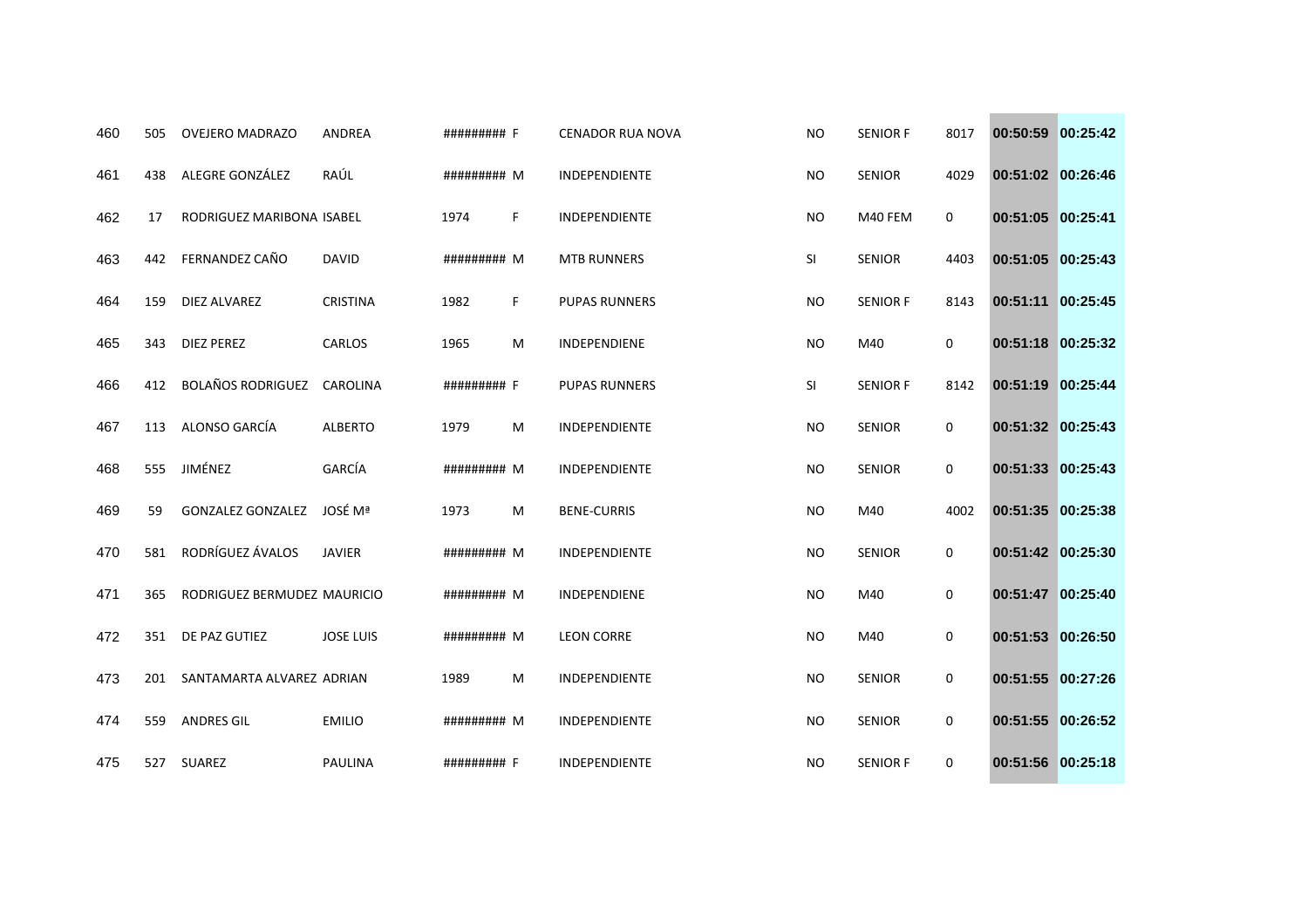| 476 | 129 | <b>GARCÍA ÁLVAREZ</b> | M. LUZ                  | 1962        | F. | <b>LEÓN CORRE</b>     | <b>NO</b> | M50 FEM         | 8076        | 00:52:06 00:25:44 |          |
|-----|-----|-----------------------|-------------------------|-------------|----|-----------------------|-----------|-----------------|-------------|-------------------|----------|
| 477 | 253 | DÍEZ GUTIÉRREZ        | <b>FRANCISCO</b>        | 1996        | M  | INDEPENDIENTE         | SI        | <b>SENIOR</b>   | 0           | 00:52:07 00:26:31 |          |
| 478 | 2   | REGUERA CAÑO          | <b>JAVIER</b>           | 1989        | M  | INDEPENDIENTE         | <b>NO</b> | <b>SENIOR</b>   | 0           | 00:52:09          | 00:27:43 |
| 479 | 32  | PRIETO CHAMORRO       | VICTOR R.               | 1976        | M  | INDEPENDIENTE         | <b>NO</b> | <b>SENIOR</b>   | 0           | 00:52:13          | 00:25:51 |
| 480 | 558 | <b>GUTIEREZ ROBLA</b> | <b>JORGE</b>            | ######### M |    | INDEPENDIENTE         | <b>NO</b> | <b>SENIOR</b>   | 0           | 00:52:14 00:23:42 |          |
| 481 | 429 | <b>BLANCO PEREZ</b>   | LAURA                   | ######### F |    | <b>PUPAS RUNNERS</b>  | <b>NO</b> | <b>SENIOR F</b> | 8141        | 00:52:15 00:25:47 |          |
| 482 | 447 | <b>GARCIA PRIETO</b>  | <b>MIGUEL</b>           | ######### M |    | INDEPENDIENTE         | <b>NO</b> | <b>SENIOR</b>   | 4433        | 00:52:24          | 00:27:28 |
| 483 | 222 | VIÑUELA ÁLVAREZ       | ANA BELÉN               | 1967        | F. | <b>CNP-LEON</b>       | <b>NO</b> | M40 FEM         | 8040        | 00:52:25 00:25:45 |          |
| 484 | 439 | CASTAÑO CASTRILLO     | <b>SANTIAGO</b>         | ######### M |    | INDEPENDIENTE         | <b>NO</b> | <b>SENIOR</b>   | 4250        | 00:52:25          | 00:27:28 |
| 485 | 565 | <b>INFANTE ORTIZ</b>  | YOLANDA                 | ######### F |    | INDEPENDIENTE         | <b>NO</b> | M40 FEM         | $\mathbf 0$ | 00:52:29          | 00:26:55 |
| 486 | 132 | PRIETO BARRERA        | <b>NATALIA</b>          | 1979        | F. | <b>RECREO RUNNING</b> | <b>NO</b> | <b>SENIOR F</b> | 8150        | 00:52:29          | 00:26:38 |
| 487 | 310 | <b>VENCES BENITO</b>  | <b>FRANCISCO JAVIER</b> | ######### M |    | INDEPENDIENE          | <b>NO</b> | M55             | 0           | 00:52:30          | 00:25:59 |
| 488 | 230 | PÉREZ GUTIÉRREZ       | ADAMO RUBÉN             | 1978        | M  | INDEPENDIENTE         | <b>NO</b> | <b>SENIOR</b>   | 0           | 00:52:31          | 00:26:03 |
| 489 | 228 | FERNÁNDEZ FREILE      | MÓNICA                  | 1974        | F. | <b>INTERVAL</b>       | <b>NO</b> | M40 FEM         | 8064        | 00:52:32 00:25:37 |          |
| 490 | 294 | PÉREZ BADIOLA         | <b>JUAN CARLOS</b>      | 1973        | M  | <b>OLAS Y NIEVE</b>   | <b>NO</b> | <b>SENIOR</b>   | $\mathbf 0$ | 00:52:32 00:25:42 |          |
| 491 | 620 | <b>GARCIA GÓMEZ</b>   | <b>HUGO</b>             | ######### M |    | INDEPENDIENTE         | SI        | <b>SENIOR</b>   | 0           | 00:52:32 00:28:06 |          |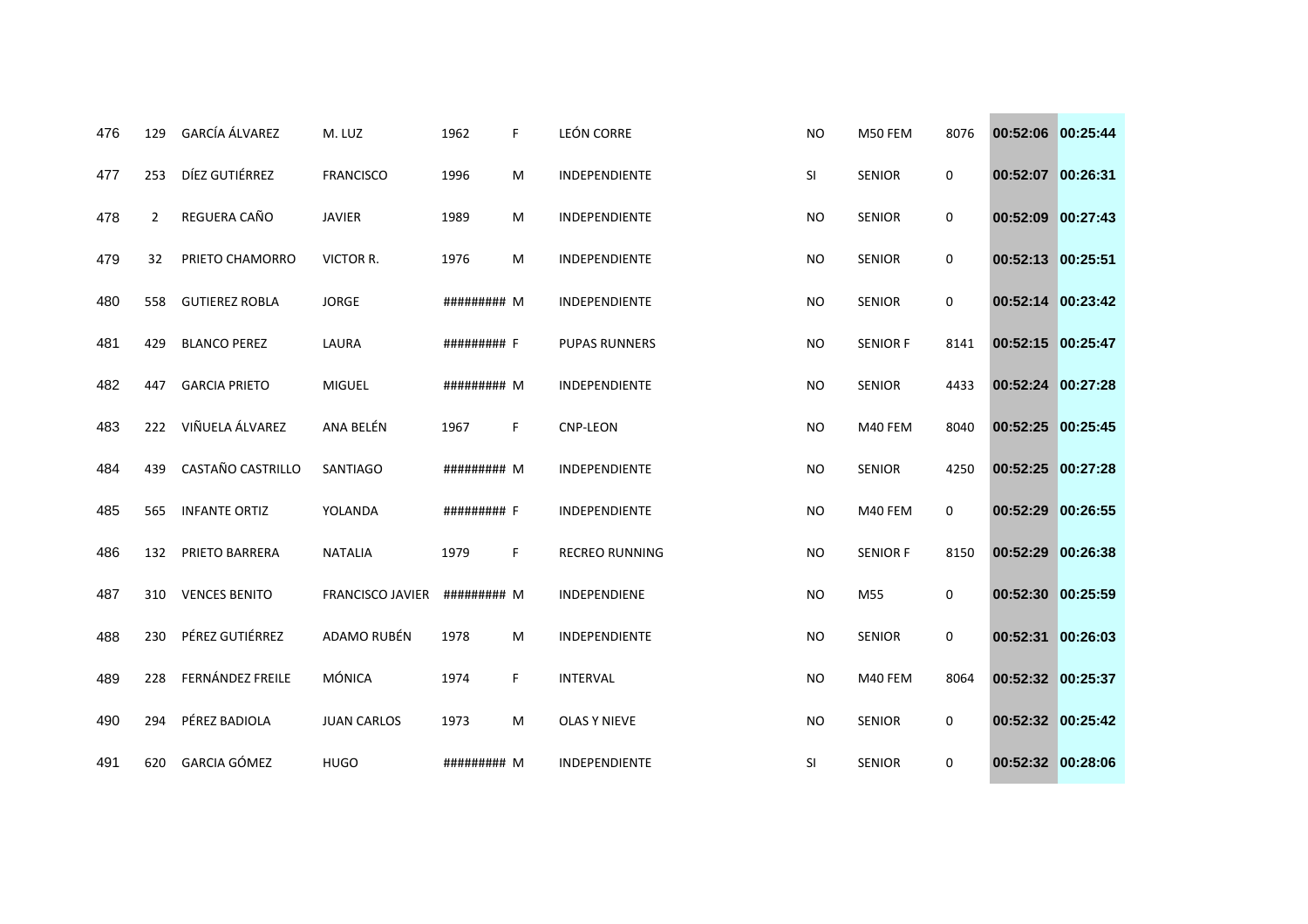| 492 | 110 | ÁLVAREZ RODRIGUEZ          | JOSÉ MARÍA       | 1974        | M  | <b>INDEPENDIENTE</b>  | <b>NO</b> | M40             | 0           | 00:52:39          | 00:27:02 |
|-----|-----|----------------------------|------------------|-------------|----|-----------------------|-----------|-----------------|-------------|-------------------|----------|
| 493 | 647 | LAGAREJO ORTEGA            | <b>FERNANDO</b>  | ######### M |    | INDEPENDIENE          | SI        | <b>SENIOR</b>   | 0           | 00:52:39          | 00:26:32 |
| 494 | 197 | <b>GARCIA VILLANUEVA</b>   | <b>ALVARO</b>    | 1976        | М  | INDEPENDIENTE         | <b>NO</b> | <b>SENIOR</b>   | 0           | 00:52:43 00:26:35 |          |
| 495 | 499 | <b>GAGO</b>                | <b>JOSE</b>      | ######### M |    | <b>INDEPENDIENTE</b>  | <b>NO</b> | <b>SENIOR</b>   | 4108        | 00:52:44          | 00:26:55 |
| 496 | 327 | DIEZ DE FUENTES            | <b>JUAN JOSE</b> | ######### M |    | CISTIERNA RUNNING     | SI        | M50             | 4106        | 00:52:50 00:25:38 |          |
| 497 | 501 | <b>GAVELA MARTÍNEZ</b>     | RUBÉN            | ######### M |    | INDEPENDIENTE         | <b>NO</b> | <b>SENIOR</b>   | 0           | 00:52:52 00:26:22 |          |
| 498 | 147 | <b>FUERTES CABALLERO</b>   | <b>VICTOR</b>    | 1971        | M  | INDEPENDIENTE         | <b>NO</b> | M40             | 0           | 00:52:55          | 00:26:49 |
| 499 | 562 | GALLEGO RODRÍGUEZ          | <b>ARTURO</b>    | ######### M |    | <b>INDEPENDIENTE</b>  | <b>NO</b> | <b>SENIOR</b>   | $\mathbf 0$ | 00:52:55 00:25:42 |          |
| 500 | 492 | PRIETO SANTO-TOMÁS YOLANDA |                  | ######### F |    | INDEPENDIENTE         | <b>NO</b> | <b>SENIOR F</b> | 8163        | 00:52:56          | 00:25:46 |
| 501 | 109 | <b>GARCÍA MARTÍNEZ</b>     | LUIS CARLOS      | 1974        | M  | INDEPENDIENTE         | <b>NO</b> | M40             | 0           | 00:52:57          | 00:27:03 |
| 502 | 326 | <b>IGLESIAS MARTINEZ</b>   | <b>HERMINIO</b>  | ######### M |    | INDEPENDIENE          | <b>NO</b> | M50             | 0           | 00:52:58 00:26:43 |          |
| 503 | 566 | HERNÁNDEZ PUJOL            | <b>ANTONIA</b>   | ######### F |    | <b>INDEPENDIENTE</b>  | <b>NO</b> | M40 FEM         | $\mathbf 0$ | 00:53:06          | 00:27:22 |
| 504 | 140 | <b>ALVAREZ GARCIA</b>      | <b>MARTA</b>     | 1967        | F. | <b>RECREO RUNNING</b> | <b>NO</b> | M40 FEM         | 8147        | 00:53:11          | 00:26:39 |
| 505 | 202 | <b>COSCIA</b>              | <b>FABRICIO</b>  | 1989        | M  | INDEPENDIENTE         | <b>NO</b> | <b>SENIOR</b>   | 0           | 00:53:13 00:27:29 |          |
| 506 | 420 | <b>ALVAREZ MARCOS</b>      | <b>ESTEBAN</b>   | ######### M |    | INDEPENDIENTE         | <b>NO</b> | <b>SENIOR</b>   | 0           | 00:53:17 00:26:41 |          |
| 507 | 520 | <b>ALVAREZ MARCOS</b>      | CARLOS           | ######### M |    | INDEPENDIENTE         | <b>NO</b> | <b>SENIOR</b>   | 0           | 00:53:17 00:26:41 |          |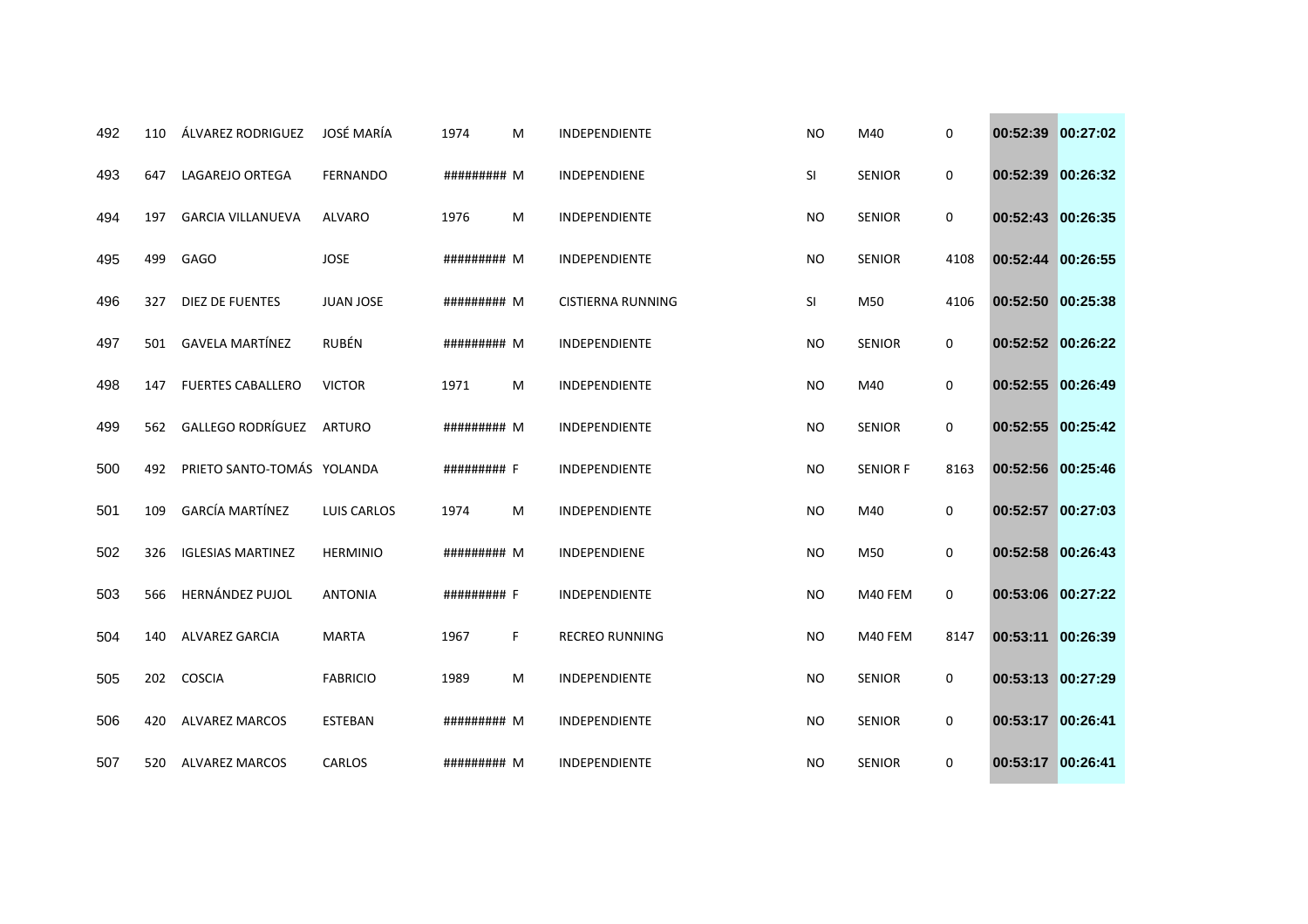| 508       | 534 | DE DIOS AGUNDEZ       | <b>JORGE</b>        | ######### M |    | <b>INDEPENDIENTE</b>                   | <b>SI</b> | <b>SENIOR</b>   | 0           | 00:53:21          | 00:26:14 |
|-----------|-----|-----------------------|---------------------|-------------|----|----------------------------------------|-----------|-----------------|-------------|-------------------|----------|
| 509       | 269 | LENA MORÁN            | MANUEL              | 1969        | M  | LA VIRGEN RUNNERS - CORRECALLEJEROS NO |           | M40             | 4363        | 00:53:27          | 00:26:14 |
| 510       | 215 | CARRERA CABAÑEROS     | MARÍA PAZ           | 1976        | F. | <b>LEÓN CORRE</b>                      | <b>NO</b> | <b>SENIOR F</b> | 0           | 00:53:28 00:27:45 |          |
| <b>NC</b> | 450 | <b>VEGA SACO</b>      | <b>SARA</b>         | ######### F |    | <b>MEDIATICAS RUNNING</b>              | <b>NO</b> | <b>SENIOR F</b> | 8084        | 00:53:30          | 00:26:57 |
| 511       | 248 | SIERRA MATILLA        | SONIA               | 1980        | F. | INDEPENDIENTE                          | <b>NO</b> | <b>SENIOR F</b> | $\mathbf 0$ | 00:53:31          | 00:27:57 |
| 512       | 117 | JIMÉNEZ RODRIGUEZ     | <b>GUILLERMO</b>    | 1957        | M  | INDEPENDIENTE                          | <b>NO</b> | M55             | 0           | 00:53:32 00:26:55 |          |
| 513       | 375 | ORTIZ LOPEZ           | ANGELICA            | ######### F |    | LATÍN RUNNER                           | SI        | <b>SENIOR F</b> | 0           | 00:53:32 00:26:55 |          |
| 514       | 521 | REGUERA GARCÍA        | LAURA               | ######### F |    | INDEPENDIENTE                          | SI        | <b>SENIOR F</b> | 0           | 00:53:36 00:26:30 |          |
| 515       | 362 | <b>IBAÑEZ CANO</b>    | <b>ANGEL LUIS</b>   | ######### M |    | INDEPENDIENE                           | <b>NO</b> | M40             | 0           | 00:53:45          | 00:26:07 |
| 516       | 426 | RAMOS GONZÁLEZ        | <b>MIGUEL ANGEL</b> | ######### M |    | INDEPENDIENTE                          | <b>NO</b> | <b>SENIOR</b>   | 0           | 00:53:53          | 00:26:34 |
| 517       | 636 | <b>DIEZ LAGO</b>      | MARTA Mª            | 1974        | F. | <b>RECREO RUNNING</b>                  | <b>NO</b> | M40 FEM         | 8148        | 00:53:54 00:26:51 |          |
| 518       | 123 | SERRANO LEÓN          | <b>CESAR</b>        | 1968        | M  | INDEPENDIENTE                          | <b>NO</b> | M40             | 0           | 00:53:59          | 00:26:37 |
| 519       | 244 | PARDO ARIAS           | RAFAEL              | 1984        | M  | <b>TEAM PARDO</b>                      | <b>NO</b> | <b>SENIOR</b>   | 4559        | 00:54:04 00:26:14 |          |
| 520       | 309 | <b>MARTINEZ PEREZ</b> | <b>JESUS</b>        | ######### M |    | INDEPENDIENE                           | <b>NO</b> | M55             | 0           | 00:54:06 00:26:51 |          |
| 521       | 632 | MAJO BODELÓN          | NATIVIDAD           | ######### F |    | INDEPENDIENTE                          | <b>NO</b> | M55 FEM         | 0           | 00:54:07          | 00:26:51 |
| 522       | 180 | <b>MARTINEZ PINTO</b> | <b>EDUARDO</b>      | 1960        | M  | <b>LEÓN CORRE</b>                      | <b>NO</b> | M50             | 4380        | 00:54:14 00:27:49 |          |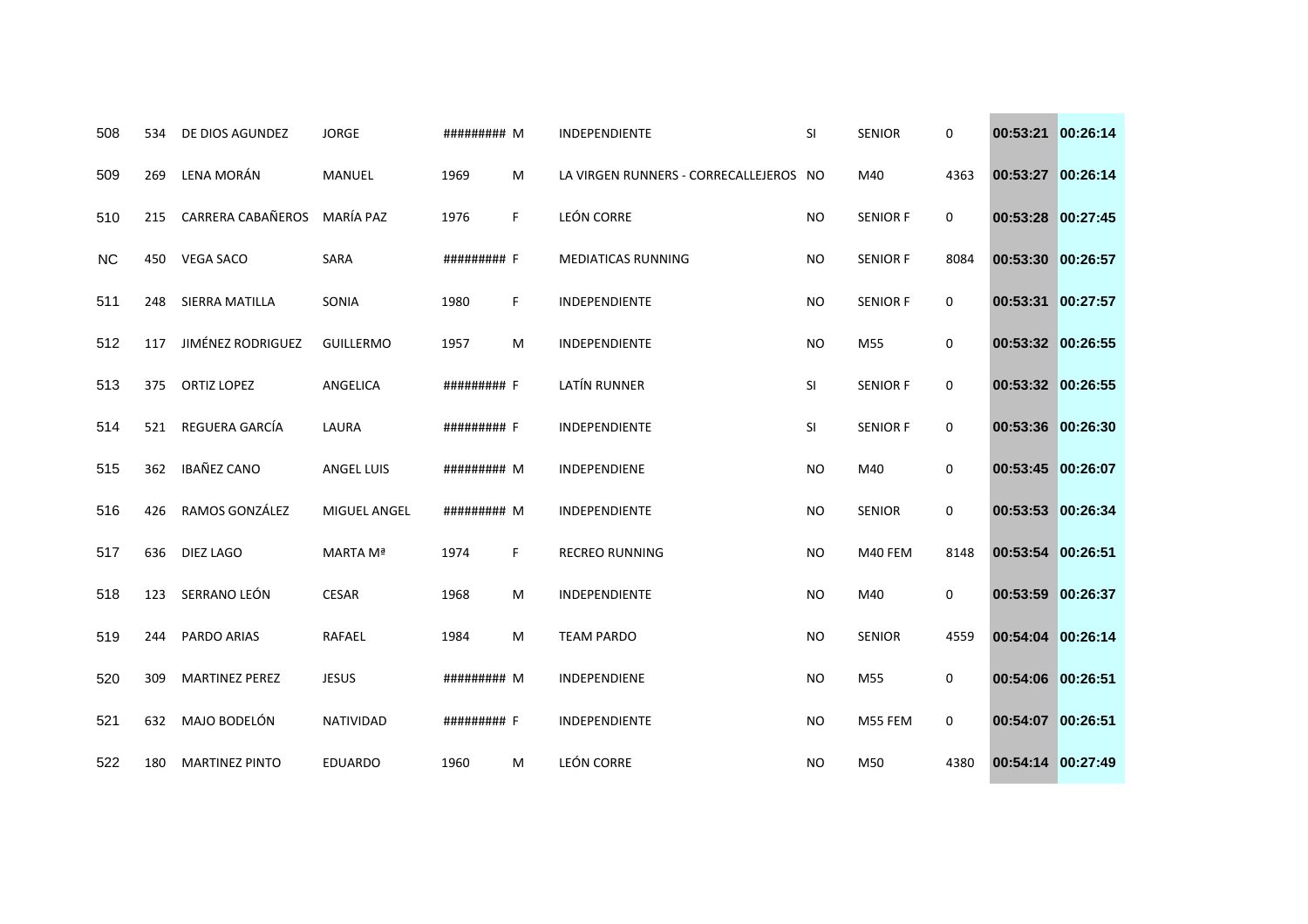| 523 | 535 | <b>VIGUERA</b>           | <b>INMA</b>           | ######### F |    | INDEPENDIENTE            | <b>NO</b> | <b>SENIOR F</b> | 0    | 00:54:31          | 00:26:57 |
|-----|-----|--------------------------|-----------------------|-------------|----|--------------------------|-----------|-----------------|------|-------------------|----------|
| 524 | 334 | <b>BLANCO MORAN</b>      | ANGEL                 | ######### M |    | INDEPENDIENE             | <b>NO</b> | M50             | 0    | 00:54:32 00:27:43 |          |
| 525 | 511 | <b>GARCIA RODRIGUEZ</b>  | <b>DAVID</b>          | ######### M |    | INDEPENDIENTE            | <b>NO</b> | <b>SENIOR</b>   | 4274 | 00:54:39 00:27:43 |          |
| 526 | 218 | SALAS GONZÁLEZ           | SILVIA                | 1975        | F  | <b>INTERVAL</b>          | <b>NO</b> | <b>SENIOR F</b> | 8070 | 00:54:39          | 00:27:12 |
| 527 | 75  | <b>GARCÍA ARIAS</b>      | <b>JOSÉ IGNACIO</b>   | 1965        | M  | INDEPENDIENTE            | <b>NO</b> | M40             | 0    | 00:54:40 00:27:18 |          |
| 528 | 367 | SÁNCHEZ RÍOS             | <b>ALBERTO</b>        | ######### M |    | PIRATAS RRC              | <b>NO</b> | M40             | 4311 | 00:54:44 00:27:11 |          |
| 529 | 601 | <b>FORCELLEDO GARCIA</b> | <b>GUSTAVO</b>        | ######### M |    | INDEPENDIENTE            | <b>NO</b> | <b>SENIOR</b>   | 0    | 00:54:44          | 00:26:15 |
| 530 | 540 | <b>ARIAS ALVAREZ</b>     | <b>RODRIGO</b>        | ######### M |    | INDEPENDIENTE            | SI        | <b>SENIOR</b>   | 4531 | 00:54:49 00:26:33 |          |
| 531 | 293 | OLMEDO HIDALGO           | <b>JORGE</b>          | 1981        | M  | <b>OLAS Y NIEVE</b>      | <b>NO</b> | <b>SENIOR</b>   | 0    | 00:55:06          | 00:28:05 |
| 532 | 526 | CASTAÑEDA SANTOS         | <b>JESUS ALBERTO</b>  | ######### M |    | <b>MTB RUNNERS</b>       | SI        | <b>SENIOR</b>   | 4397 | 00:55:12 00:26:00 |          |
| 533 | 216 | PÉREZ MARTÍNEZ           | <b>JUAN FRANCISCO</b> | 1972        | M  | INDEPENDIENTE            | SI        | M40             | 0    | 00:55:29          | 00:27:48 |
| 534 | 233 | <b>GARCÍA TEJERINA</b>   | <b>CARLOS</b>         | 1963        | M  | <b>CISTIERNA RUNNING</b> | <b>NO</b> | M50             | 4109 | 00:55:31          | 00:28:01 |
| 535 | 257 | FERNÁNDEZ ÁLVAREZ        | <b>BENJAMÍN</b>       | 1973        | м  | INDEPENDIENTE            | <b>NO</b> | M40             | 0    | 00:55:34          | 00:27:44 |
| 536 | 258 | <b>ESCORIZA ARCHELA</b>  | <b>DAVID</b>          | 1973        | M  | INDEPENDIENTE            | SI        | M40             | 0    | 00:55:35          | 00:27:44 |
| 537 | 372 | <b>GONZALEZ CUBILLAS</b> | <b>JOSE OSCAR</b>     | ######### M |    | INDEPENDIENE             | SI        | M40             | 0    | 00:55:51          | 00:28:05 |
| 538 | 236 | LORCA CASTAÑÓN           | ALEJANDRA             | 1982        | F. | <b>LEÓN CORRE</b>        | <b>NO</b> | <b>SENIOR F</b> | 0    | 00:55:57 00:27:49 |          |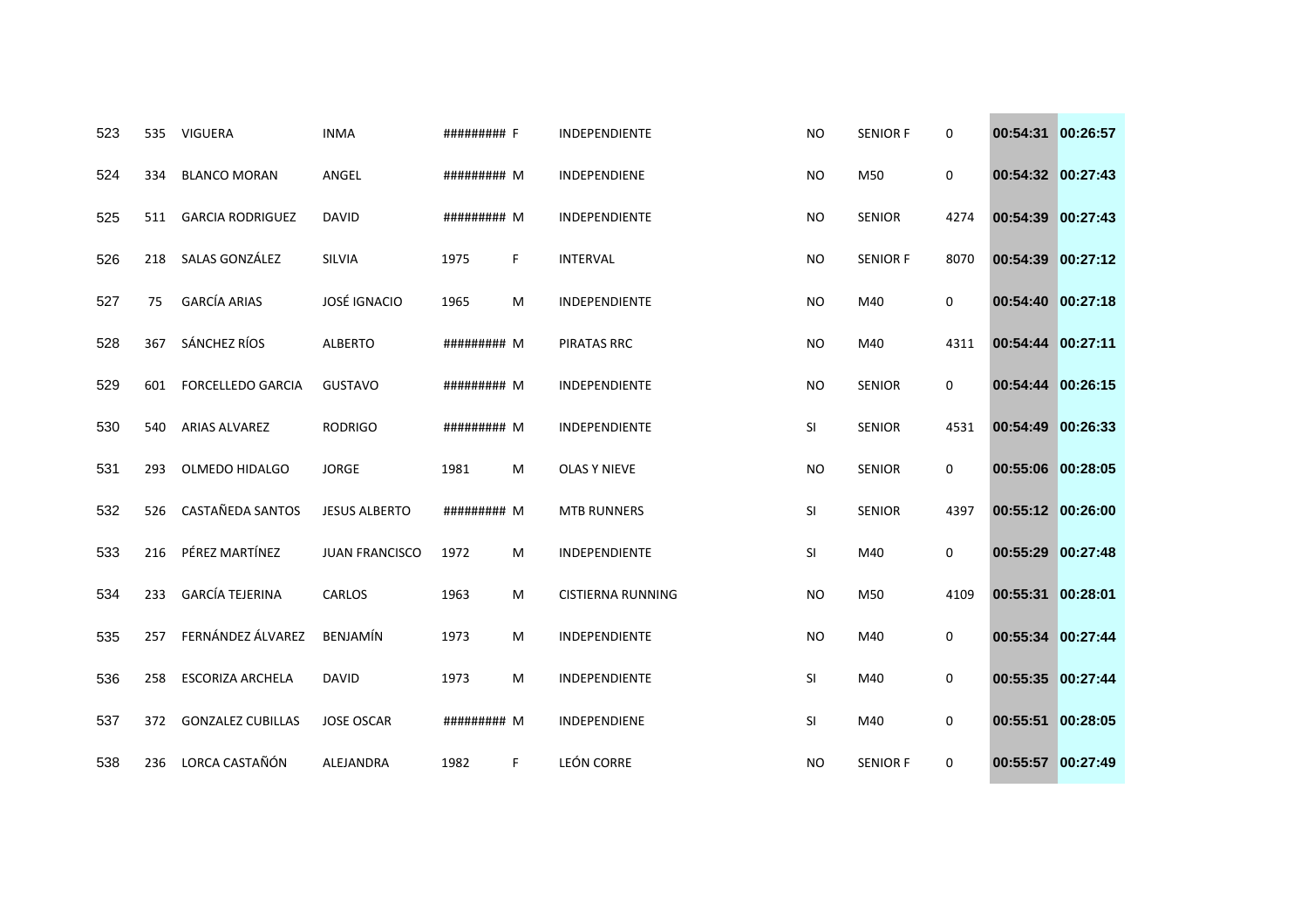| 539 | 56  | <b>HUERGA CARBAJO</b>              | <b>GUMERSINDO</b>    | 1955        | M  | <b>INDEPENDIENTE</b>       | <b>NO</b> | M55             | 0    | 00:56:08 00:27:05 |           |
|-----|-----|------------------------------------|----------------------|-------------|----|----------------------------|-----------|-----------------|------|-------------------|-----------|
| 540 | 207 | GARCÍA PEÑA                        | <b>MARÍA ANTONIA</b> | 1969        | F. | LEÓN CORRE                 | <b>NO</b> | M40 FEM         | 0    | 00:56:14 00:27:49 |           |
| 541 | 88  | <b>SANTOS SUAREZ</b>               | <b>MANUEL</b>        | 1961        | M  | LEÓN CORRE                 | <b>NO</b> | M50             | 4382 | 00:56:14 00:27:38 |           |
| 542 | 649 | MARTÍNEZ MORÁN                     | <b>NURIA</b>         | ######### F |    | <b>LEON CORRE</b>          | <b>NO</b> | <b>SENIOR F</b> | 0    | 00:56:41          | <b>NC</b> |
| 543 | 635 | FERNANDEZ<br><b>VILLALOBOS</b>     | ANXO                 | ######### M |    | <b>INDEPENDIENTE</b>       | <b>NO</b> | <b>SENIOR</b>   | 0    | 00:56:42 00:28:04 |           |
| 544 | 305 | ALVAREZ ALVAREZ                    | <b>JOSE BENITO</b>   | ######### M |    | C A TELENO                 | <b>NO</b> | M55             | 0    | 00:56:43 00:27:49 |           |
| 545 | 621 | GONZALEZ RODRIGUEZ ALBERTO         |                      | ######### M |    | INDEPENDIENTE              | <b>NO</b> | <b>SENIOR</b>   | 0    | 00:56:44 00:26:34 |           |
| 546 | 543 | <b>GONZALEZ FERNANDEZ VIRGINIA</b> |                      | ######### F |    | <b>INDEPENDIENTE</b>       | <b>NO</b> | <b>SENIOR F</b> | 0    | 00:56:52 NC       |           |
| 547 | 500 | <b>GONZALEZ GARCIA</b>             | <b>SERGIO</b>        | ######### M |    | <b>INDEPENDIENTE</b>       | <b>NO</b> | <b>SENIOR</b>   | 0    | 00:56:53 NC       |           |
| 548 | 330 | FERNANDEZ TRIVIÑO                  | MANUEL J.            | ######### M |    | <b>INDEPENDIENE</b>        | <b>NO</b> | M50             | 0    | 00:56:54 NC       |           |
| 549 | 146 | <b>DIEZ FERNANDEZ</b>              | <b>JOSE ALBERTO</b>  | 1964        | M  | INDEPENDIENTE              | <b>NO</b> | M50             | 0    | 00:56:56 NC       |           |
| 550 | 550 | <b>BENÍTEZ ANDRADES</b>            | MIGUEL ÁNGEL         | ######### M |    | <b>INDEPENDIENTE</b>       | <b>NO</b> | <b>SENIOR</b>   | 0    | 00:56:58          | 00:28:07  |
| 551 | 514 | RODRÍGUEZ SÁNCHEZ                  | <b>ELENA</b>         | ######### F |    | PEÑACORADA                 | SI        | <b>SENIOR F</b> | 8140 | 00:56:58 NC       |           |
| 552 | 166 | <b>MORENO GUTIERREZ</b>            | <b>RUBEN</b>         | 1988        | M  | INDEPENDIENTE              | <b>NO</b> | <b>SENIOR</b>   | 0    | 00:56:59          | <b>NC</b> |
| 553 | 415 | GONZÁLEZ ALVAREZ                   | SANDRA               | ######### F |    | CLUB ATLETISMO RACING LEÓN | <b>NO</b> | <b>SENIOR F</b> | 8030 | 00:57:11 NC       |           |
| 554 | 234 | ÁLVAREZ FERNÁNDEZ                  | <b>MERCEDES</b>      | 1963        | F  | <b>CISTIERNA RUNNING</b>   | NO.       | M50 FEM         | 8019 | 00:57:18 NC       |           |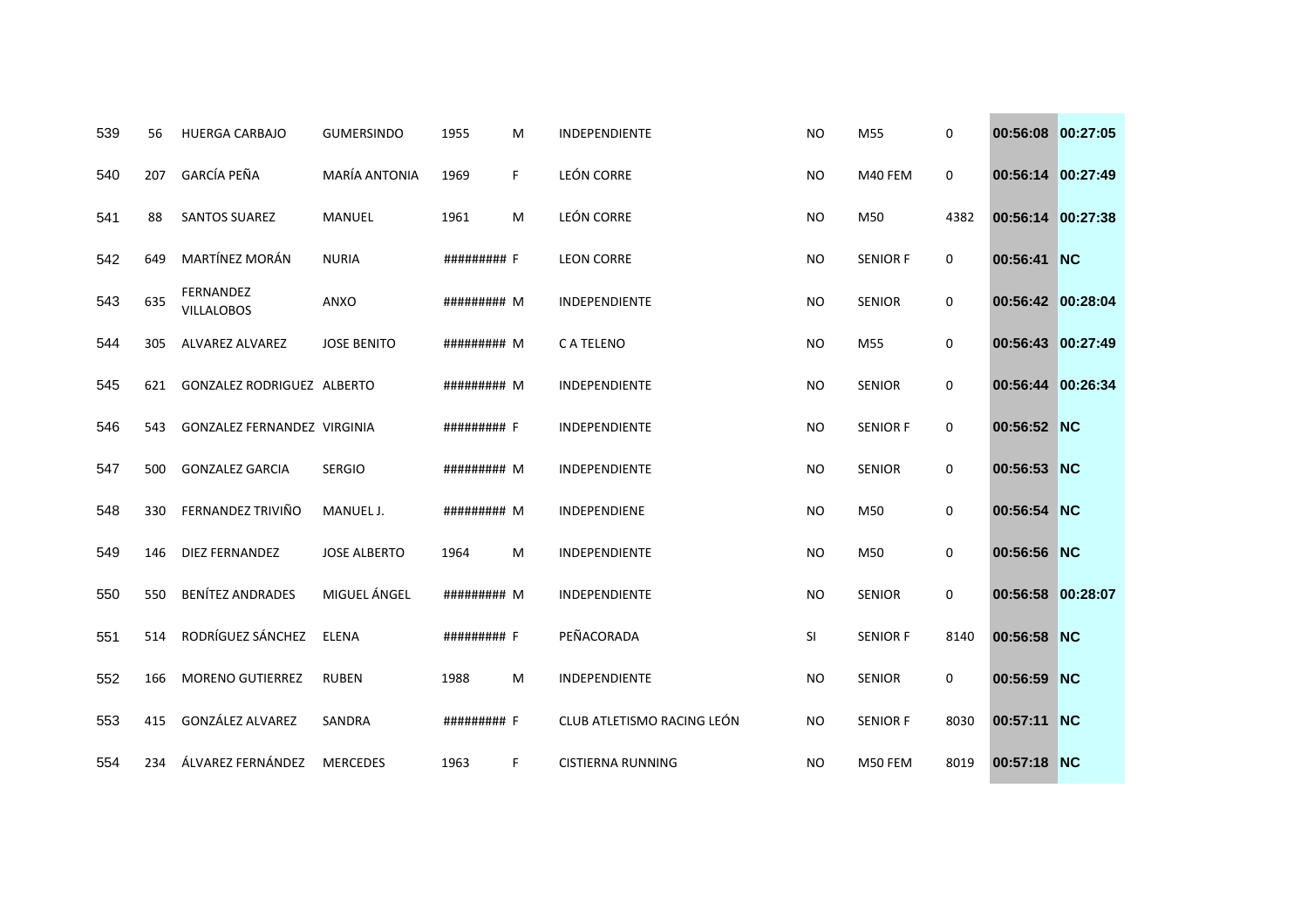| 555 | 76  | ÁLVAREZ FERNAVO           | <b>ALEJANDRO</b> | 1974        | м  | <b>INDEPENDIENTE</b>            | <b>NO</b> | M40             | 0           | 00:57:20 NC       |          |
|-----|-----|---------------------------|------------------|-------------|----|---------------------------------|-----------|-----------------|-------------|-------------------|----------|
| 556 | 468 | CUEVAS SALDAÑA            | <b>SERGIO</b>    | ######### M |    | INDEPENDIENTE                   | <b>NO</b> | <b>SENIOR</b>   | 0           | 00:57:21 NC       |          |
| 557 | 171 | <b>RUBIAL SAIZ</b>        | <b>ANA</b>       | 1971        | F  | INDEPENDIENTE                   | <b>NO</b> | M40 FEM         | 0           | 00:57:35 NC       |          |
| 558 | 490 | <b>MARTINEZ MAJO</b>      | LAURA            | ######### F |    | <b>INDEPENDIENTE</b>            | <b>NO</b> | <b>SENIOR F</b> | $\mathbf 0$ | 00:57:36 00:28:11 |          |
| 559 | 191 | <b>MENDEZ UGIDOS</b>      | ERASMO           | 1942        | м  | <b>CASA DE ASTURIAS</b>         | <b>NO</b> | M55             | 0           | 00:57:40 00:28:15 |          |
| 560 | 48  | <b>BLACOW PÉREZ</b>       | <b>NOEMI</b>     | 1975        | F. | INDEPENDIENTE                   | <b>NO</b> | <b>SENIOR F</b> | 0           | 00:57:53 00:28:16 |          |
| 561 | 290 | JIMÉNEZ ALEGRE            | <b>MARTA</b>     | 1981        | F. | INDEPENDIENTE                   | <b>NO</b> | <b>SENIOR F</b> | 0           | 00:57:55 00:28:03 |          |
| 562 | 206 | FERNANDEZ FERNANDEZ ISAAC |                  | 1967        | м  | <b>INDEPENDIENTE</b>            | <b>NO</b> | M40             | 4260        | 00:57:58 NC       |          |
| 563 | 205 | <b>GONZALEZ VILLARES</b>  | LUDIVINA         | 1965        | F. | INDEPENDIENTE                   | <b>NO</b> | M40 FEM         | 8059        | 00:57:58 NC       |          |
| 564 | 150 | <b>CANAL GAITERO</b>      | <b>NICOLAS</b>   | 1971        | м  | CLINICA SAN MARCOS FISIOTERAPIA | NO.       | M40             | 0           | 00:58:00 NC       |          |
| 565 | 149 | LINDE COT                 | <b>PATRICIA</b>  | 1981        | F. | CLINICA SAN MARCOS FISIOTERAPIA | <b>NO</b> | <b>SENIOR F</b> | 0           | 00:58:00 NC       |          |
| 566 | 342 | PEREZ SANCHEZ             | <b>ELENA</b>     | ######### F |    | <b>INDEPENDIENE</b>             | <b>NO</b> | <b>SENIOR F</b> | $\mathbf 0$ | 00:58:04 NC       |          |
| 567 | 221 | MONCALIÁN LÓPEZ           | <b>EVA</b>       | 1971        | F. | LEÓN CORRE                      | <b>NO</b> | M40 FEM         | 0           | 00:58:13 NC       |          |
| 568 | 239 | <b>LLAMAS CASTRO</b>      | <b>JOSEFINA</b>  | 1967        | F. | INDEPENDIENTE                   | <b>NO</b> | M40 FEM         | 8061        | 00:58:17 NC       |          |
| 569 | 282 | ANES RODRÍGUEZ            | <b>NOELIA</b>    | 1976        | F. | <b>MEDIATIC@S RUNNING</b>       | <b>NO</b> | <b>SENIOR F</b> | 8079        | 00:58:21          | 00:28:16 |
| 570 | 121 | FIERRO FERNÁNDEZ          | <b>JULIO</b>     | 1982        | м  | INDEPENDIENTE                   | <b>NO</b> | <b>SENIOR</b>   | $\mathbf 0$ | 00:58:28 00:27:32 |          |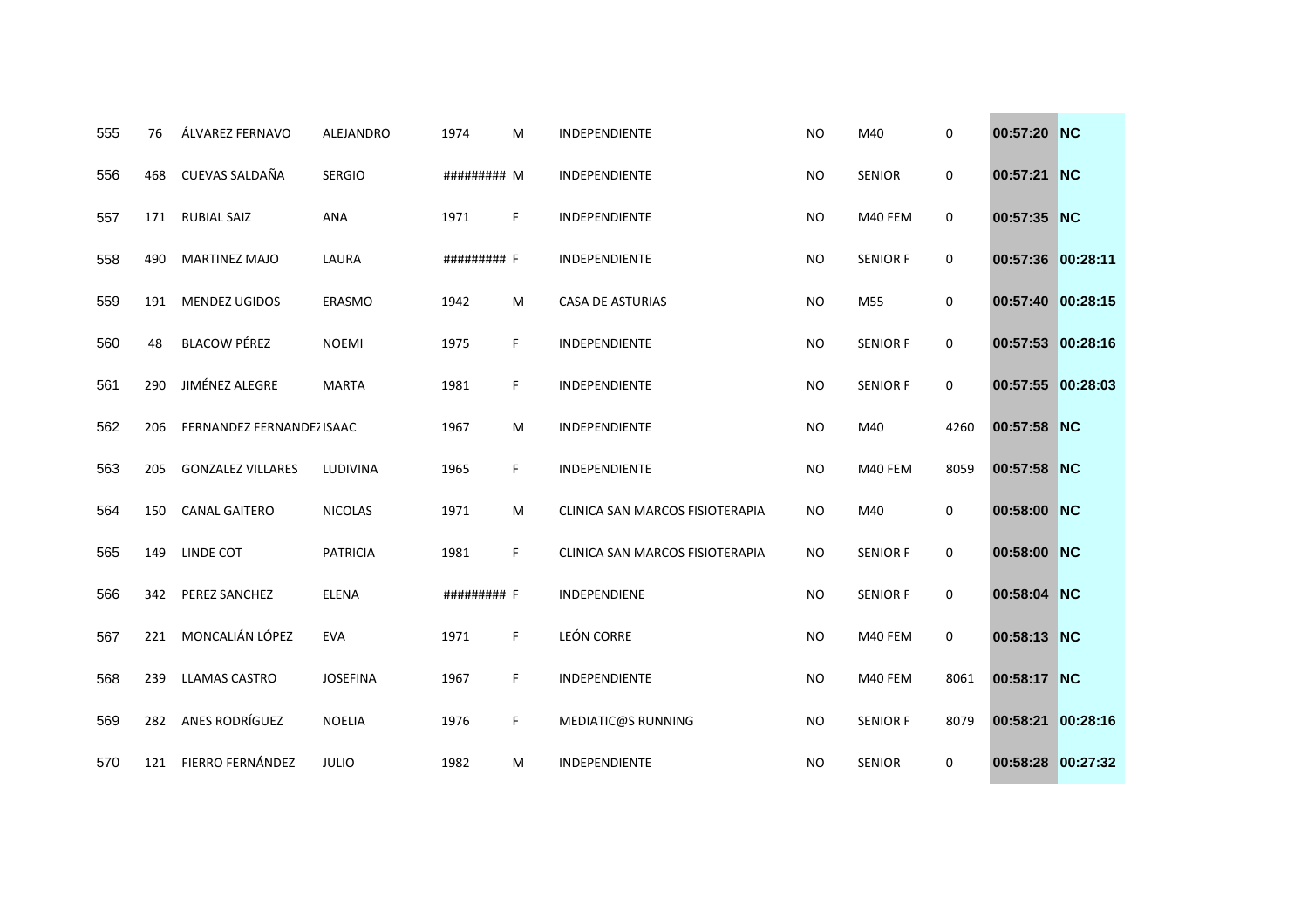| 571 | 235 | FERNÁNDEZ PALOMINO MARÍA JESÚS     |                     | 1976            | F. | CISTIERNA RUNNING                      | <b>NO</b>      | <b>SENIOR F</b> | 8022        | 00:58:28          | <b>NC</b> |
|-----|-----|------------------------------------|---------------------|-----------------|----|----------------------------------------|----------------|-----------------|-------------|-------------------|-----------|
| 572 | 512 | SÁNCHEZ PÉREZ DEL<br><b>PULGAR</b> | LAURA               | ######### F     |    | <b>TORTUGAS TRAIL LEON</b>             | N <sub>O</sub> | <b>SENIOR F</b> | 8169        | 00:58:37 NC       |           |
| 572 | 79  | RODRIGUEZ HIDALGO                  | ANGELES             | 1967            | F  | <b>RECREO RUNNING</b>                  | NO.            | M40 FEM         | 8151        | 00:58:57 NC       |           |
| 574 | 423 | <b>BRUN PLACER</b>                 | <b>JUAN</b>         | ######### M     |    | <b>INDEPENDIENTE</b>                   | SI             | <b>SENIOR</b>   | $\mathbf 0$ | 00:58:57 NC       |           |
| 575 | 488 | FERNANDEZ-CIEZA<br><b>MARCOS</b>   | <b>SERGIO</b>       | ######### M     |    | <b>MTB RUNNERS</b>                     | <b>NO</b>      | <b>SENIOR</b>   | 4408        | 00:58:57 NC       |           |
| 576 | 549 | <b>GOMEZ GARCIA</b>                | <b>FRANCISCO</b>    | $\#$ ######## M |    | INDEPENDIENTE                          | <b>NO</b>      | <b>SENIOR</b>   | 0           | 00:58:57 NC       |           |
| 577 | 470 | <b>DIAZ MARTINEZ</b>               | <b>FERMIN</b>       | ######### M     |    | <b>INDEPENDIENTE</b>                   | <b>NO</b>      | <b>SENIOR</b>   | $\mathbf 0$ | 00:59:18 00:27:22 |           |
| 578 | 3   | VILLAVERDE MARTÍNEZ VICTOR         |                     | 1970            | M  | INDEPENDIENTE                          | SI             | M40             | $\mathbf 0$ | 00:59:34 00:27;49 |           |
| 579 | 531 | PUENTE GARCÍA                      | LAURA               | ######### F     |    | PEÑACORADA                             | SI             | <b>SENIOR F</b> | 8139        | 00:59:59 NC       |           |
| 580 | 252 | MONTES FERNÁNDEZ                   | <b>JORGE</b>        | 1977            | M  | INDEPENDIENTE                          | <b>NO</b>      | <b>SENIOR</b>   | $\mathbf 0$ | 01:00:09          | NC        |
| 581 | 251 | SÁNCHEZ FAJARDO                    | VANESA              | 1984            | F. | CLUB ATLETISMO TELENO                  | NO             | <b>SENIOR F</b> | $\mathbf 0$ | 01:00:09          | NC        |
| 582 | 346 | <b>GOMEZ GARCIA</b>                | <b>JJESUS</b>       | 1965            | M  | INDEPENDIENE                           | SI             | M40             | $\mathbf 0$ | 01:00:23          | NC        |
| 583 | 86  | <b>HERNÁNDEZ BARRALLO NIEVES</b>   |                     | 1970            | F. | <b>CASA DE ASTURIAS</b>                | N <sub>O</sub> | M40 FEM         | $\mathbf 0$ | 01:00:44          | NC        |
| 584 | 474 | CARRIEDO GONZALEZ                  | <b>SERGIO</b>       | ######### M     |    | <b>INDEPENDIENTE</b>                   | <b>NO</b>      | <b>SENIOR</b>   | $\mathbf 0$ | 01:00:44 NC       |           |
| 585 | 344 | CARBALLO ALONSO                    | <b>GLORIA</b>       | ######### F     |    | <b>INDEPENDIENE</b>                    | <b>NO</b>      | <b>SENIOR F</b> | $\mathbf 0$ | 01:00:44          | NC        |
| 586 | 263 | <b>DOMÍNGUEZ FOCES</b>             | <b>MARIA JESUSA</b> | 1973            | F  | LA VIRGEN RUNNERS - CORRECALLEJEROS NO |                | M40 FEM         | 8073        | 01:00:59 NC       |           |